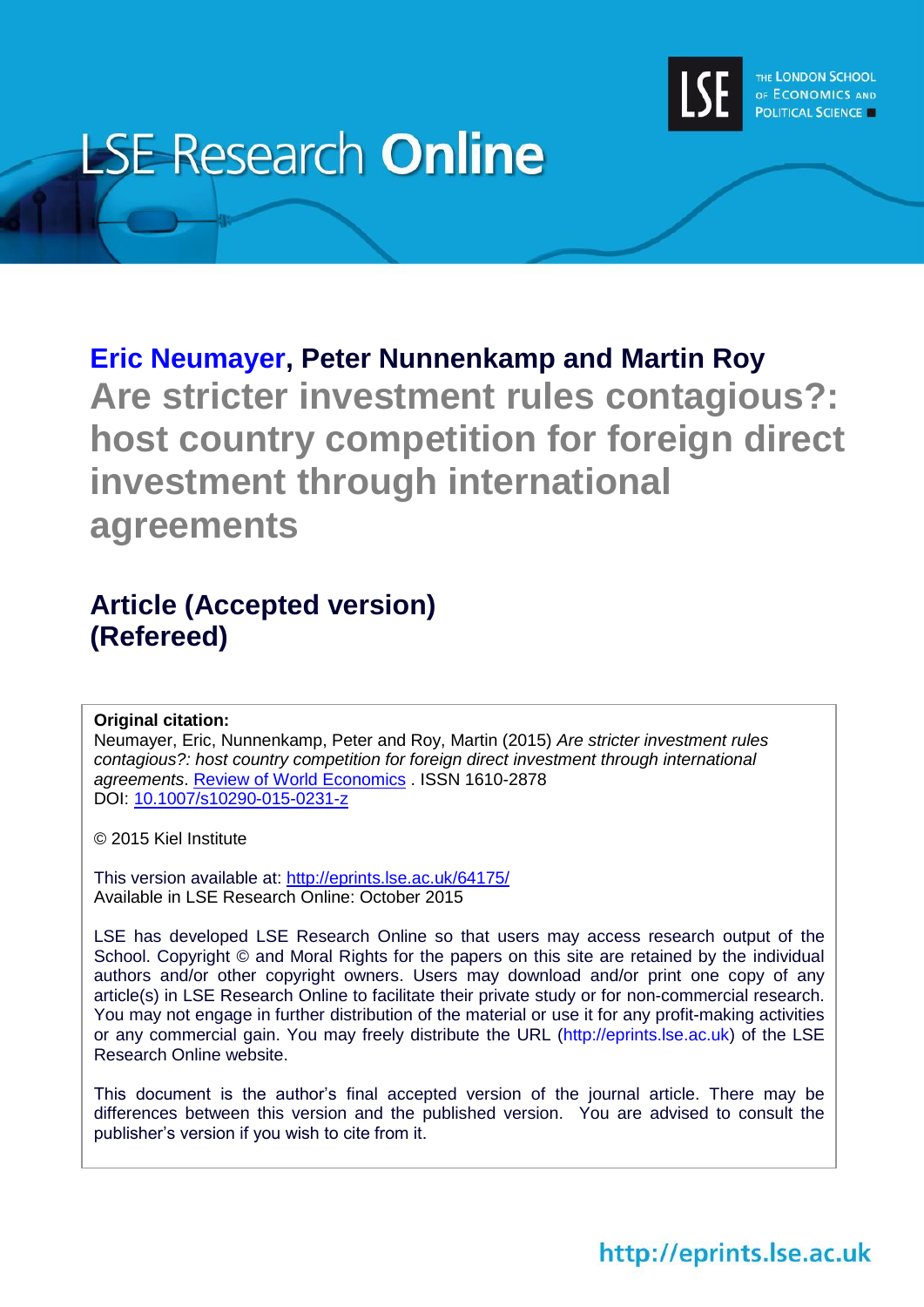## **Are Stricter Investment Rules Contagious? Host Country Competition for Foreign Direct Investment through International Agreements**

Eric Neumayer, Peter Nunnenkamp, and Martin Roy

Re-revised April 2015

Abstract: We argue that competitive diffusion is a driver of the trend toward international investment agreements (IIAs) with stricter investment rules, namely defensive moves of developing countries concerned about foreign direct investment (FDI) diversion in favor of competing host countries. Accounting for spatial dependence in the formation of bilateral investment treaties (BITs) and preferential trade agreements (PTAs) that contain investment provisions, we find that the increase in agreements with stricter provisions on investor-state dispute settlement and pre-establishment national treatment is a contagious process. Specifically, a developing country is more likely to sign an agreement with weak investment provisions if other developing countries that compete for FDI from the same developed country have previously signed agreements with similarly weak provisions. Conversely, contagion in agreements with strong provisions exclusively derives from agreements with strong provisions that other FDI-competing developing countries have previously signed with a specific developed source country of FDI.

Keywords: bilateral investment treaties, preferential trade agreements, investment provisions, competition for FDI, spatial dependence

JEL classification: F21; F53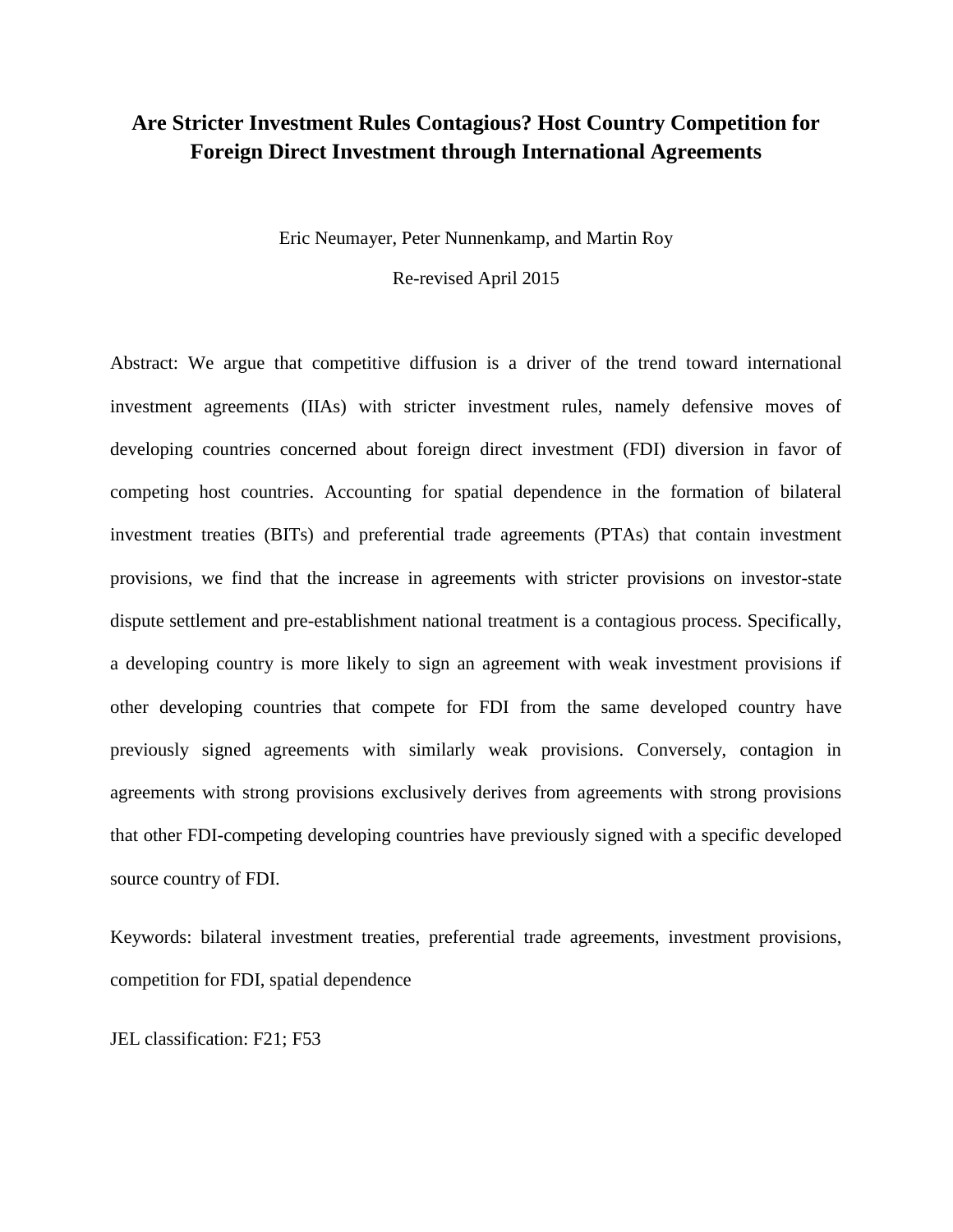#### **1. Introduction**

 $\overline{a}$ 

While the fundamental purpose of a bilateral investment treaty (BIT) is to encourage foreign direct investment (FDI) flows between country pairs (Bergstrand and Egger 2013), the empirical evidence that BITs are effective is ambiguous.<sup>1</sup> As noted by Swenson (2005), it is therefore not obvious that developing countries<sup>2</sup> sign BITs simply because these treaties help increase the inflow of FDI.

Yet, the number of BITs and other international investment agreements (IIAs) continues to grow "even in the absence of conclusive evidence as to the effects of BITs … on FDI flows" (Sachs and Sauvant 2009: LX). Furthermore, it appears that ever more developing host countries are accepting stricter FDI-related provisions in BITs and other IIAs, notably with regard to investorstate dispute settlement and pre-establishment national treatment of foreign investors. This seems to have resulted in "an unexpectedly large wave of litigation" (Simmons 2014: 13), implying considerable costs and loss of sovereignty of developing host countries. This raises the question of why IIAs continue to be concluded, and what explains the willingness of developing countries to increasingly agree to strict and binding investment rules at the bilateral and plurilateral level. Another element of this puzzle is that developing countries have so far strongly objected to binding *multilateral* investment rules (Salacuse 2010).

As Milner (2014: 7) points out, research on the investment regime has predominantly drawn on theories of competitive diffusion, power politics, and the rational design of institutions. Our contribution is firmly rooted in the first set of theories. We argue that the mushrooming of IIAs and the acceptance of stricter investment rules at the bilateral and plurilateral, as opposed to

<sup>1</sup> See the collection of papers in Sauvant and Sachs (2009) as well as Kerner (2009), Tobin and Rose-Ackerman (2011), and Allee and Peinhardt (2011).

 $2^2$  We use the term "developing countries" as short cut for all countries that are not one of the developed FDI source countries listed in appendix 1. It therefore also includes countries often called countries in transition.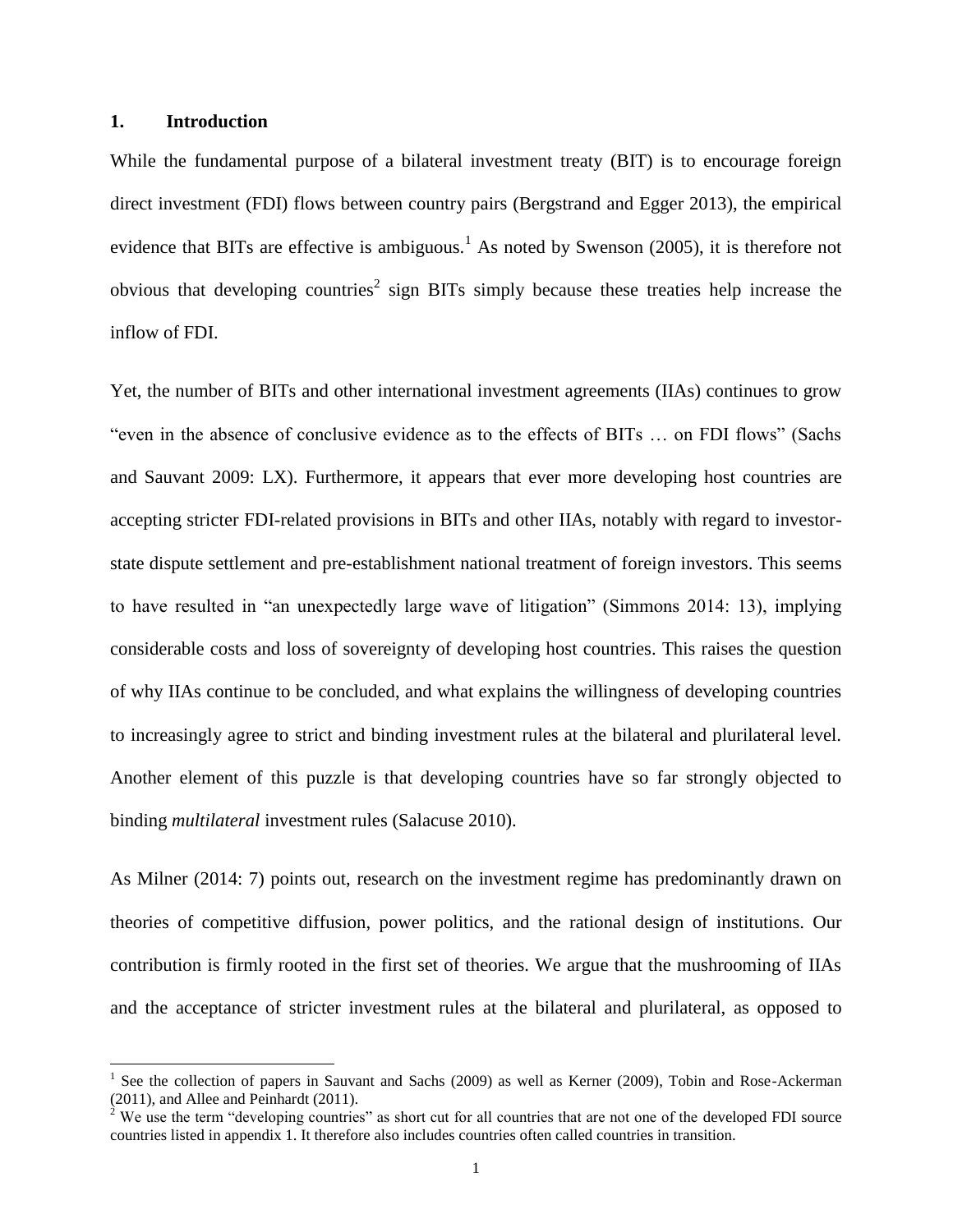multilateral, level are mainly defensive moves of developing host countries being concerned about FDI diversion in favor of competing host countries that became parties to IIAs before. Accordingly, the increase in IIAs is fundamentally driven by a self-reinforcing or contagious process: "Governments could be signing these treaties because, as more countries conclude more and more of these agreements, they could be afraid that investors may avoid investing in countries that have *not* signed such treaties" (Sachs and Sauvant 2009: LX). Importantly, contagion may also help explain the increasing strictness of provisions in BITs and other IIAs: developing countries are caught in a race to conclude not only more such treaties but increasingly more stringent treaties.

The argument that competition for FDI among developing countries is a driver of the diffusion of BITs between developed source countries of FDI and developing host countries of FDI is everything but new (see, for example, Guzman 1997; Elkins et al. 2006; Jandhyala et al. 2011). Our original contribution to this literature is that we refine the theoretical argument and provide a superior empirical test for it.

In terms of refining the theoretical argument, based on emerging, though as yet still mixed, evidence that BITs and other IIAs with stringent investment provisions increase FDI inflows more than treaties without such provisions (Berger et al. 2011, 2013; Büthe and Milner 2014), we argue that a developing country is most concerned about other developing countries concluding IIAs with major FDI source countries if these IIAs contain strict investor-state dispute settlement (ISDS) or pre-establishment national treatment (NT) provisions because these pose the greatest threat in terms of potential FDI diversion away from the country. As a corollary, spatial dependence in the form of FDI-competition driven pressure on a developing country to sign more stringent IIAs should therefore stem from the existence and diffusion of such IIAs with equally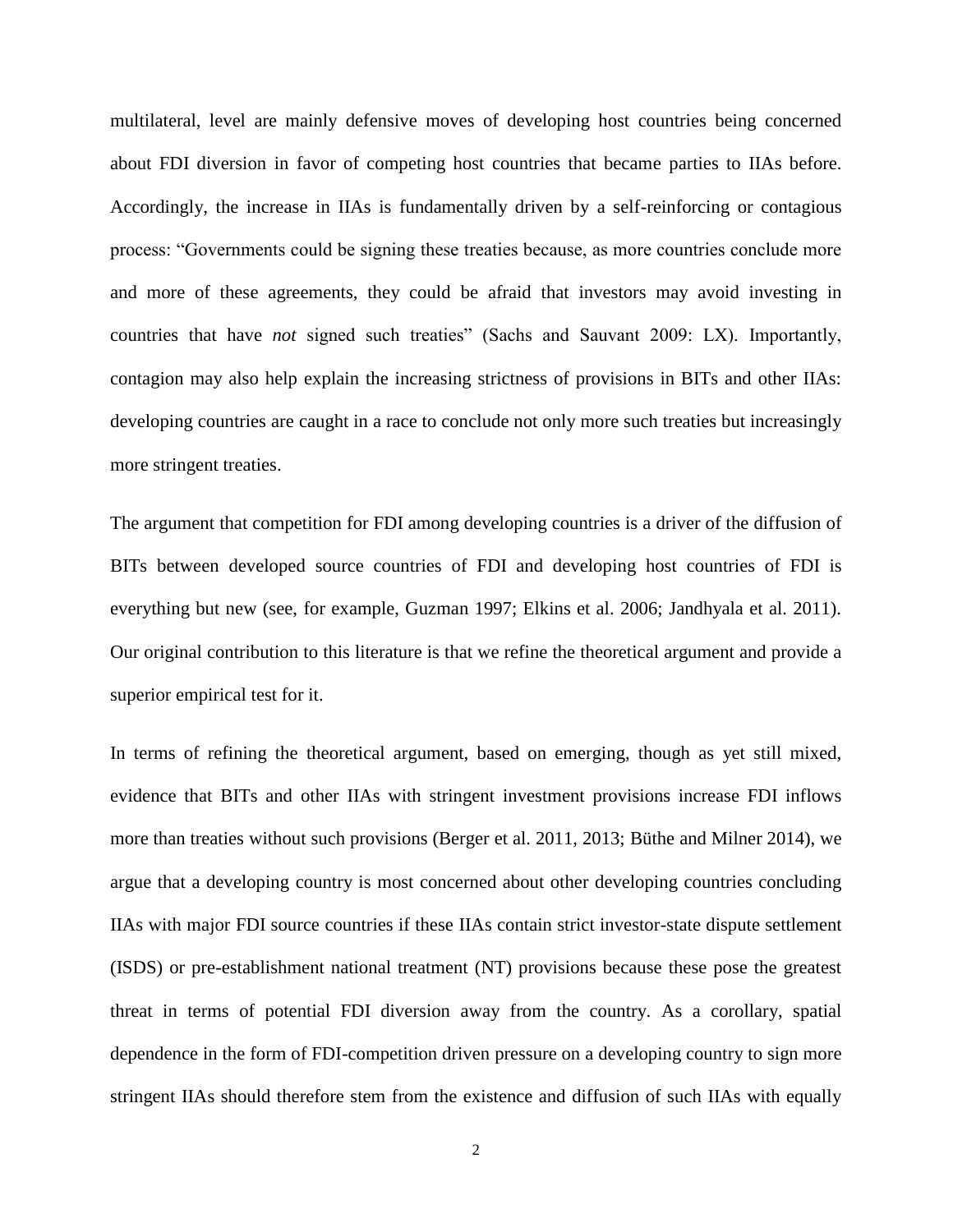stringent provisions in other developing countries competing with the developing country for FDI from developed source countries. By contrast, the existence and diffusion of IIAs with less stringent or no provisions should not drive the diffusion of IIAs with more stringent provisions. At the same time, though not at the core of our theoretical argument, we control for potential spatial dependence among FDI source countries, too. These are not subject to the same competitive pressure amongst themselves that FDI host countries are. However, since net FDI exporters are always interested in more stringent provisions, their incentive to pressure a host country into providing such provisions for one's own investors increases if the host is an important location of the source country's FDI and if it has previously been willing to grant such provisions to other FDI source countries. Having provided stricter provision to a larger number of other FDI source countries makes it harder to defend a host country's resistance to extend such provisions to this FDI source country, too.

Empirically, we are the first to employ existing bilateral FDI stocks as the most directly relevant measure of what is at stake in terms of potential FDI diversion as weights in the construction of the spatial lags that capture competition among developing countries. Existing FDI stocks track closely the theoretical argument of FDI-competition driven spatial dependence among developing countries as a major driver of their willingness to sign IIAs and sign increasingly stringent IIAs.

Based on estimations from a global sample of 21 developed source countries and 87 developing host countries over the period 1978 to 2004, we show that the increase in IIAs with stricter provisions on ISDS and pre-establishment NT is a contagious process among FDI host countries. Importantly, however, contagion of IIAs with weak investment provisions exclusively derives from weak IIAs of FDI-competing host countries, while contagion of IIAs with strong provisions stems solely from strong IIAs of competing host countries. Our stringent and conservative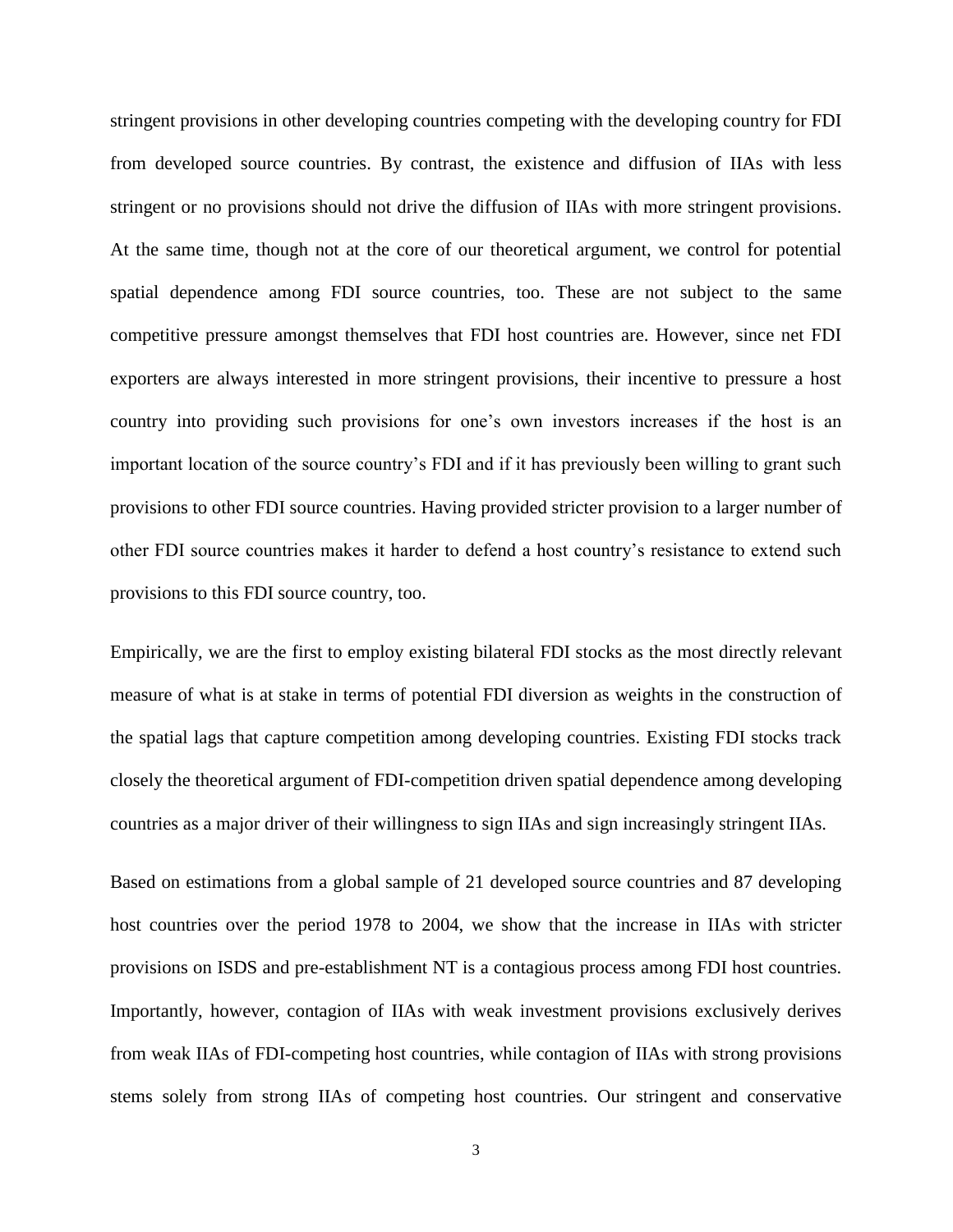research design shields the estimations from finding spurious evidence for competitive diffusion dynamics. At the same time, it renders it harder to find statistically significant evidence for competing theoretical perspectives. We stress that our findings should be interpreted as buttressing competitive diffusion as an important driver of the international investment regime, not as implying that power politics (e.g., Allee and Peinhardt 2014) or efficient institutional design (e.g., Koremenos 2007) cannot additionally play a complementary role.

After reviewing the extant literature in Section 2, we put forward our theoretical argument that results in three testable hypotheses in Section 3. Section 4 describes our research design. We report results from our main estimations in Section 5, from robustness tests in Section 6, and conclude in Section 7.

#### **2. Related literature**

Until recently the extant literature failed to address two crucial issues that figure prominently in our empirical analysis: First, it was not taken into account that the scope and depth of investmentrelated provisions differ considerably across BITs and other IIAs. Second, where an emerging literature started to look into the stringency of BITs and other IIAs, it assumed at least implicitly that such treaties, in particular the conclusion of BITs, were the result of purely bilateral initiatives unaffected by the behavior of other country pairs. This view neglects the impact of spatial dependence on whether a specific pair of source and host country of FDI decide to engage in BIT negotiations, that is, the impact that the treaty concluding behavior of other country pairs has on a specific country pair's willingness to conclude such a treaty.

Indeed, most of the literature treats BITs as a 'black box' and neglects that the likelihood to conclude a BIT with far-reaching commitments may differ from that of concluding a weaker BIT.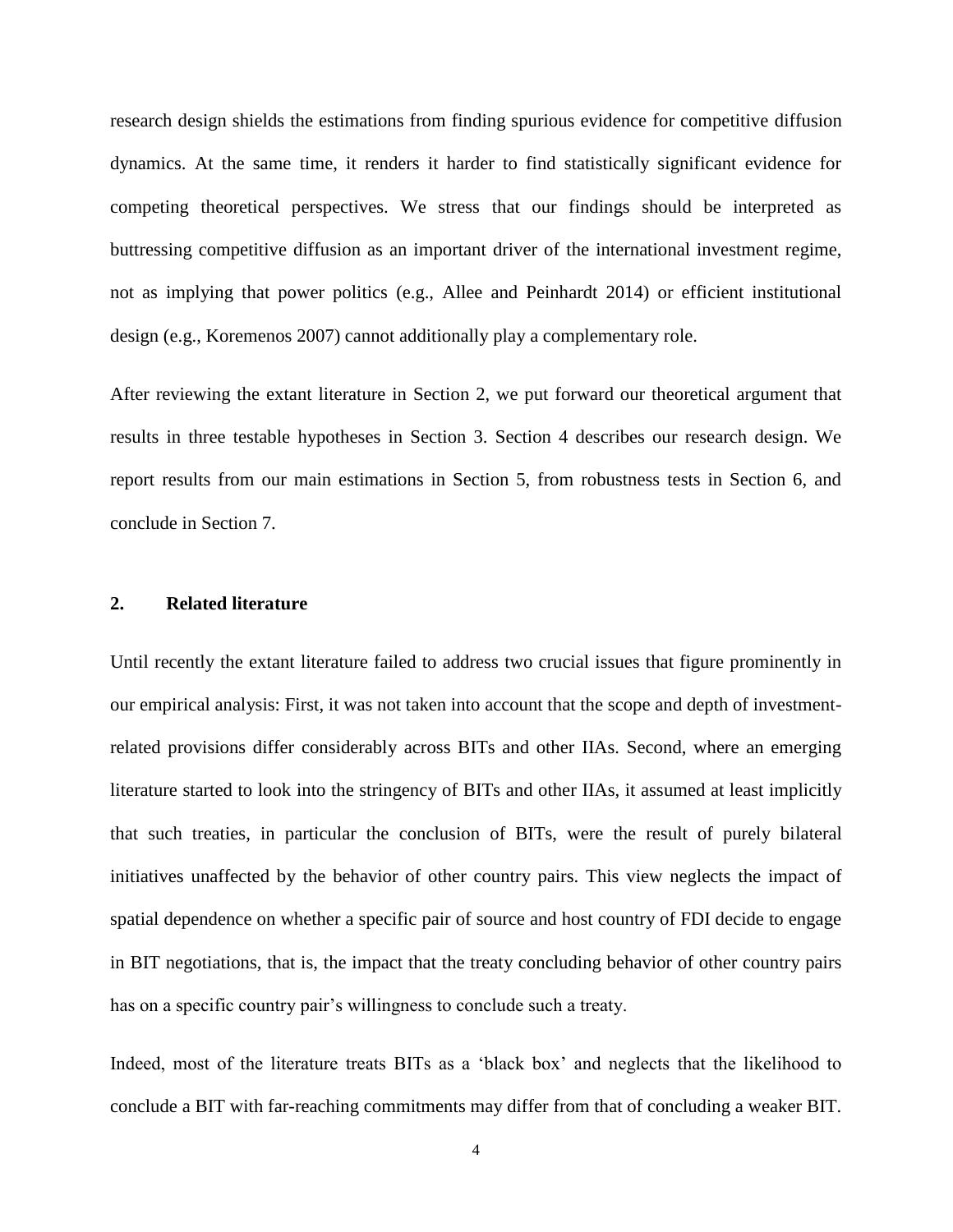Swenson (2005), Elkins et al. (2006), Neumayer and Plümper (2010) and Bergstrand and Egger (2013) are all prominent examples in this regard. An emerging strand of the literature explicitly addresses the content of BITs, however. Effective dispute settlement provisions have received most attention so far. Allee and Peinhardt (2010: 2) note that "legal scholars have singled out these investor-state dispute settlement clauses within BITs as perhaps the most important aspect of the treaties." According to Allee and Peinhardt (2010; 2014), developing host countries make more concessions on dispute settlement provisions when negotiating BITs with source countries that enjoy a particularly strong bargaining position. Simmons (2014) complements this finding and argues that host countries are more likely to agree to strict dispute settlement provisions in harder economic times, e.g., in periods of weak economic growth. Importantly, however, spatial dependence in the form of FDI-competition among developing host countries for FDI is not explicitly modeled by these authors.

Another strand of the recent literature departs from Baldwin's 'domino theory of regionalism' (Baldwin 1993) to overcome the purely bilateral perspective of analyzing the determinants of BITs and other IIAs. Baldwin (1993) develops a formal political economy model to show that an idiosyncratic event of economic integration among third countries triggers domino effects by changing the cost-benefit calculus of non-members. The triggering event threatens to harm the profits of competing outsiders, thus increasing their inclination to join existing integration schemes or initiate new ones. This process is driven "by a peculiar tendency of special interest groups; they usually fight harder to avoid losses than they do to secure gains" (Baldwin 1993: 4). Baldwin and Jaimovich (2012) as well as Baccini and Dür (2012) provide empirical analyses of interdependent formation of preferential trade agreements (PTAs). The authors of both papers propose a 'contagion index' to capture the extent to which a PTA between countries A and B changes country C's incentive to conclude a new PTA with either A or  $B - in$  a defensive move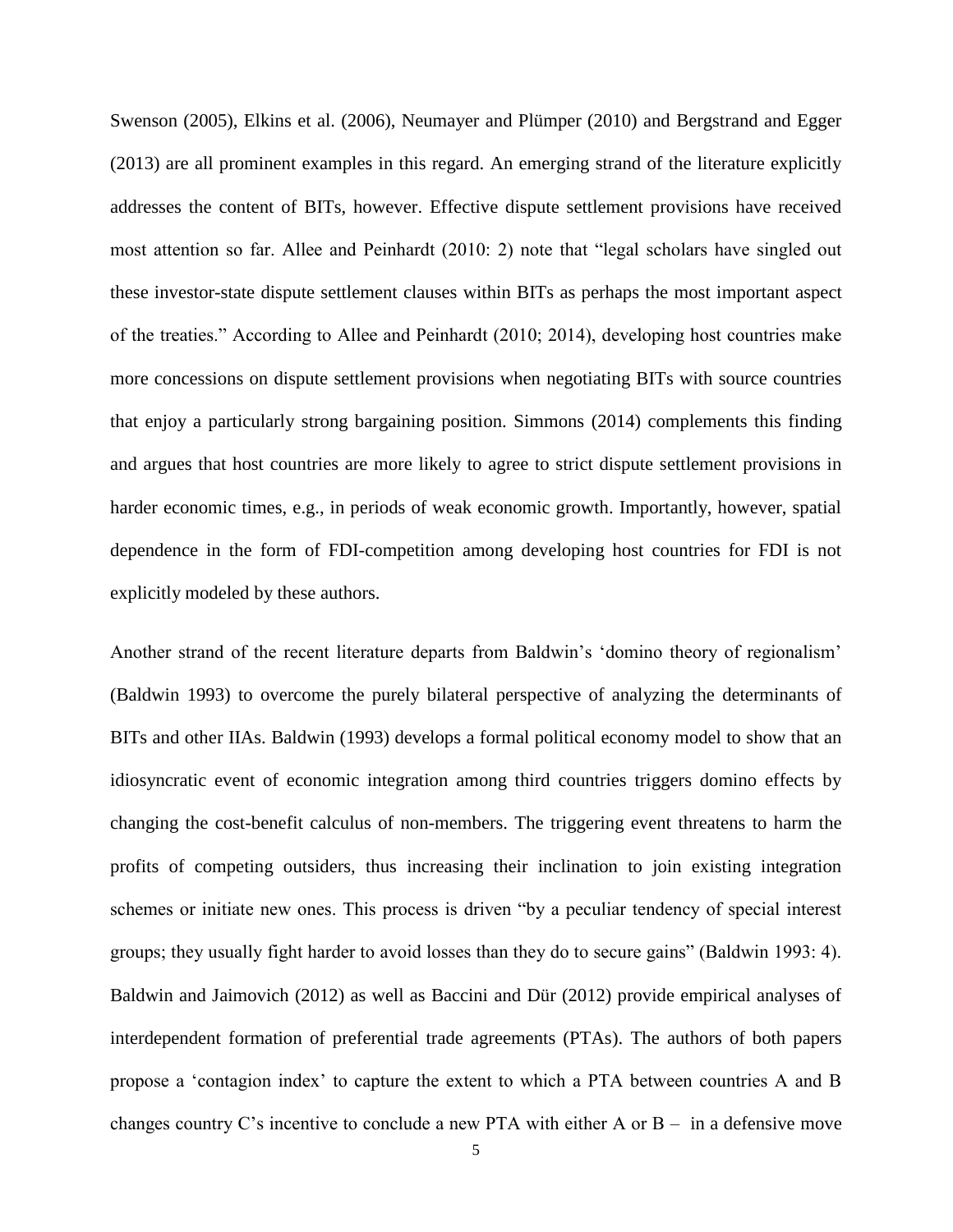to mitigate adverse effects from trade diversion. Bilateral trade relations are used as weights to construct the spatial lag, and FDI-related provisions in IIAs and FDI diversion are rarely considered. However, a few recent contributions to the literature on PTA formation differentiate between PTAs of different depth or strength, as we do in the following for FDI-related provisions in IIAs. Baldwin and Jaimovich (2012) stress that there are important differences in contagion for relatively shallow trade agreements and deeper custom unions.<sup>3</sup> Dür et al. (2014) considerably refine the differentiation between PTAs of varying depth, inter alia by constructing an additive index that combines several key treaty characteristics, including investment liberalizations and dispute settlement.<sup>4</sup> According to the empirical findings of Dür et al.  $(2014)$ , the trade effects of PTAs are mainly driven by deep agreements.

The logic of why countries do not decide in isolation on trade agreements can easily be transferred to the conclusion of IIAs. As stressed by Baldwin (1997), nonmembers are concerned about trade diversion when their competitors engage in closer economic integration. In the case of BITs, this would imply that an agreement concluded between a pair of a host country and a source country of FDI increases the incentive of a competing host country to engage in BIT negotiations in order to avoid FDI diversion. The BIT boom would feed itself, even if each host country had a preference not to enter into BITs had competitors not done so before.

Indeed, Elkins et al. (2006) find that the diffusion of BITs is associated with competitive pressure among developing host countries. These authors "rely on network measures of economic competition as well as more indirect evidence on competitive pressures on the host to sign BITs"

 $\overline{a}$ 

<sup>&</sup>lt;sup>3</sup> Baldwin and Jaimovich (2012) show that, in contrast to custom unions, the gains from signing a free trade agreement with a given partner country are decreasing in the number of free trade agreements the partner country already has.

<sup>&</sup>lt;sup>4</sup> Various indicators are considered to define the depth of each of the key characteristics. For instance, investment agreements may contain provisions on expropriation, transfers, minimum standard of treatment, most-favourednation treatment, as well as non-discrimination for pre- and post-establishment operations.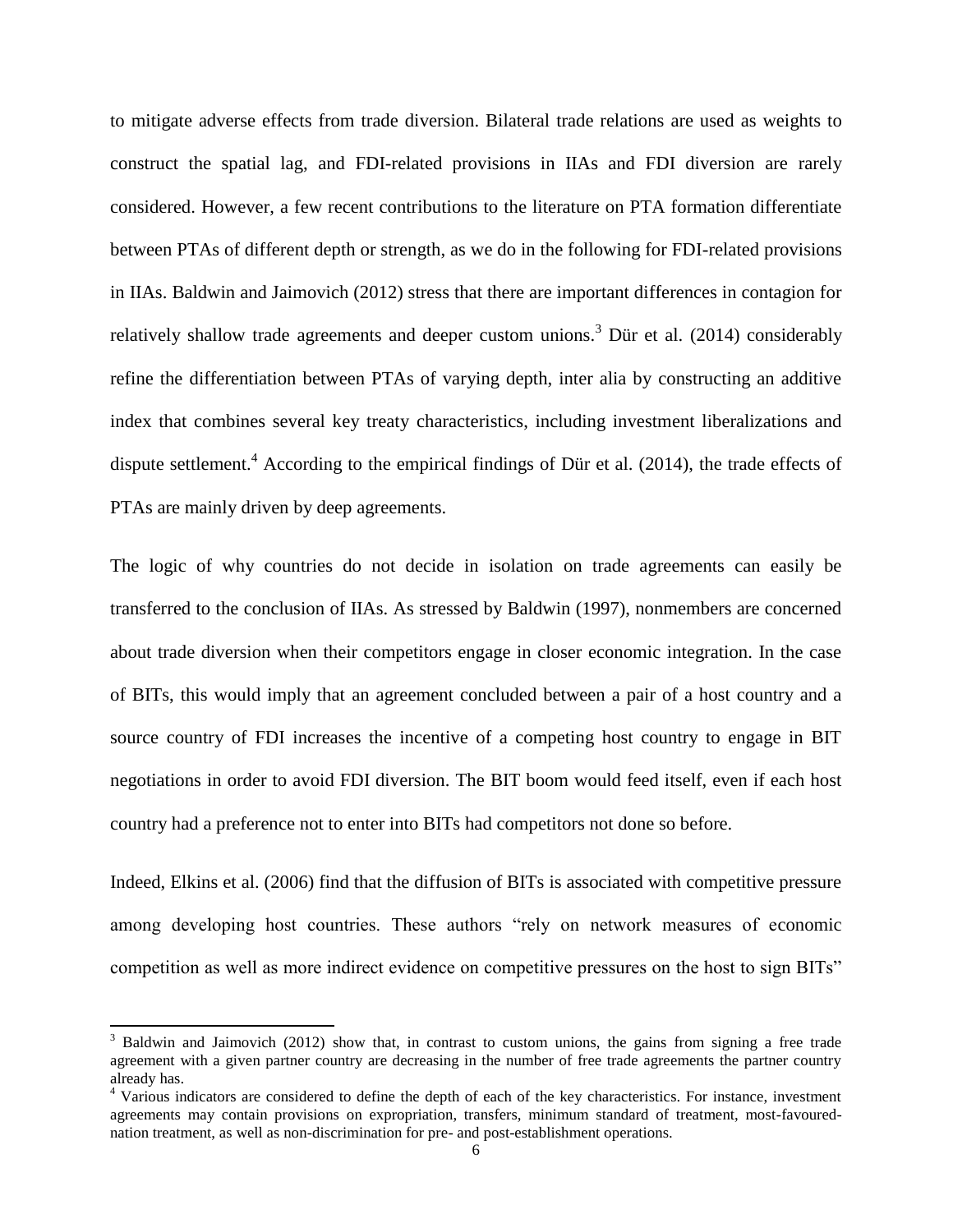(page 811). Neumayer and Plümper (2010) refine the analysis of Elkins et al. (2006) by exploring specific channels through which BITs may diffuse. The results of Neumayer and Plümper suggest that the decision of a developing host country to sign a BIT with a developed source country depends only on other host countries' BITs with the *same* source country, rather than other host countries' BITs with *any* source country. The same holds for the decision of a developed source country to sign a BIT with a developing host country: it is only affected by other source countries' BITs with the *same* host country, rather than other source countries' BITs with *any* host country. Neumayer and Plümper (2010) thus find that what matters is what they term specific target and specific source contagion, whereas aggregate target and source contagion does not. Lupu and Poast (2013) propose another refinement by modelling the boom in BITs as a multilateral – or  $k$ -adic – process, rather than a dyadic process.<sup>5</sup> Nevertheless, Lupu and Poast (2013) corroborate Neumayer and Plümper (2010) in that host countries conclude BITs with specific source countries in order to divert FDI away from competing hosts of FDI by this particular source country.<sup>6</sup>

However, these recent BIT studies analyzing spatial dependence have some common shortcomings that we attempt to overcome. Competition among host countries of FDI is typically proxied by spatial lags using trade relations or geographic distance as weights. Given that BITs and other IIAs raise concerns about FDI diversion in the first place, it is more appropriate to use existing FDI relations as weights as we do here. More importantly, none of these studies accounts for the content of BITs and other IIAs. As specified below, we contribute to closing this important gap by considering two essential treaty provisions: investor-state dispute settlement (ISDS) and pre-establishment national treatment (NT). Furthermore, we take into account that

<sup>5</sup> Note that a *k*-ad stands for a group of states with size *k* consisting of one source country and a varying number of host countries, including dyads with just one host country.

 $6$  By contrast, other types of contagion appear to have negative effects on the process of BIT formation.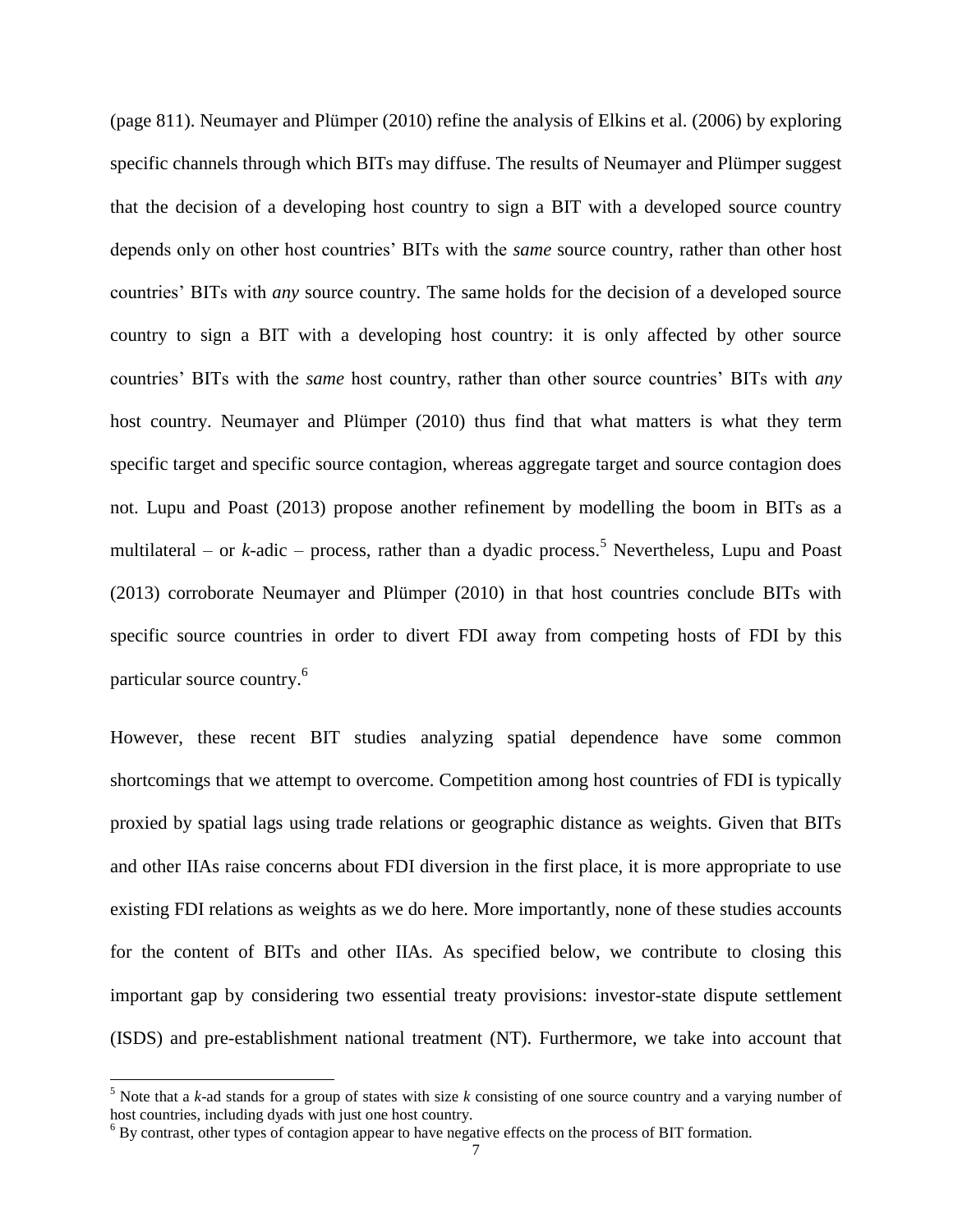such provisions may not only be specified in BITs but also in other IIAs, namely PTAs with investment provisions.

#### **3. Theoretical argument and testable hypotheses**

Like any theoretical argument that leads to testable hypotheses, ours too is based on a set of assumptions. On the part of developed countries, we firstly assume that these countries unambiguously prefer IIAs and prefer stronger to weaker investment provisions. The case for this assumption is clearest for BITs, which developed countries almost exclusively contract upon with developing countries. For such dyads, developed countries typically enjoy a strongly asymmetrical outward net FDI position such that the benefits almost exclusively accrue to foreign investors from the developed source country and the costs in terms of loss of sovereignty almost exclusively accrue to developing host countries. Our assumption is more problematic for PTAs with investment provisions since these are also concluded among developed countries themselves. These agreements impose some costs in terms of loss of sovereignty onto the developed countries even if developing countries also form part of the agreement – witness for example the political controversy in the US and Canada surrounding chapter 11 of the North Atlantic Free Trade Agreement, which allowed Canadian (and Mexican) investors to sue the American government and American (and Mexican) investors to sue the Canadian government. Our research design is restricted to dyads comprising developed FDI source countries and developing FDI host countries. It is outside the remit of our article and we thus cannot and seek not explain why developed countries join PTAs with investment provisions with other developed countries (Mansfield and Milner 2012). However, conditional on such PTAs potentially existing, it remains true that developed PTA member countries will prefer that developing countries join a PTA with investment provisions and ideally strong provisions as again the outward net FDI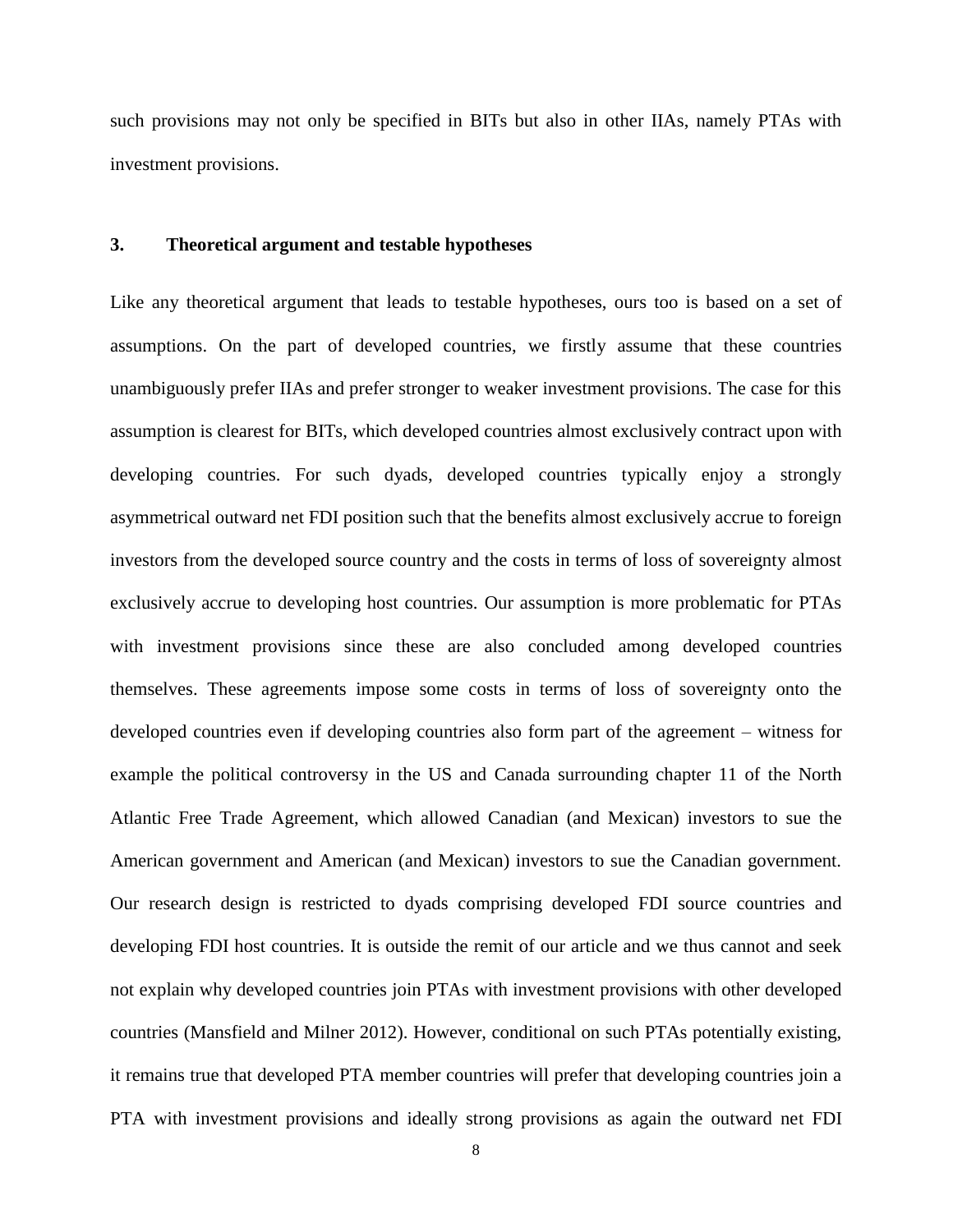position is likely to be asymmetrically in favor of the developed country. We also note that developed countries were on the whole strongly in favor of the failed attempt at creating a multilateral agreement on investment, which suggests that they are not too concerned about committing to binding investment provisions that investors from other countries could take advantage of (Henderson 1999).

On the part of developing countries, we assume that all other things equal they prefer not to sign IIAs with investment provisions that curtail their sovereignty to impose conditions on foreign investors since they typically are net FDI importers and would thus predominantly experience the costs without their own foreign investors enjoying much benefit from the investment provisions. Yet, all other things are not equal. First of all, the cost in terms of loss of sovereignty needs to be balanced against any potential increase in inward FDI following from signing such an agreement, which we assume to be beneficial, at least in expectation, for the developing host country. For this to play a part in the benefit-cost consideration of developing countries, the mixed evidence with regards to whether IIAs actually result in more FDI, referred to in the Introduction, is not fatal since all that is needed is that developing country policy-makers believe that these treaties result in more FDI. It must also be true, however, that at least initially developing countries expect the costs to be larger than the potential benefits since otherwise they would all rush to the negotiating table to conclude bilateral IIAs with strict investment provisions. This is also consistent with their refusal to negotiate any multilateral agreement on investment. Instead, what we observe is that some frontrunner developing countries sign such agreements before others. Poulsen and Aisbett (2013) argue that developing countries might have ignored the risks this entails. Whilst we cannot exclude this possibility, another reason is that frontrunners might enjoy an early mover advantage as foreign investment is diverted from locations that refuse to offer provisions favorable to foreign investors toward locations that have committed to such provisions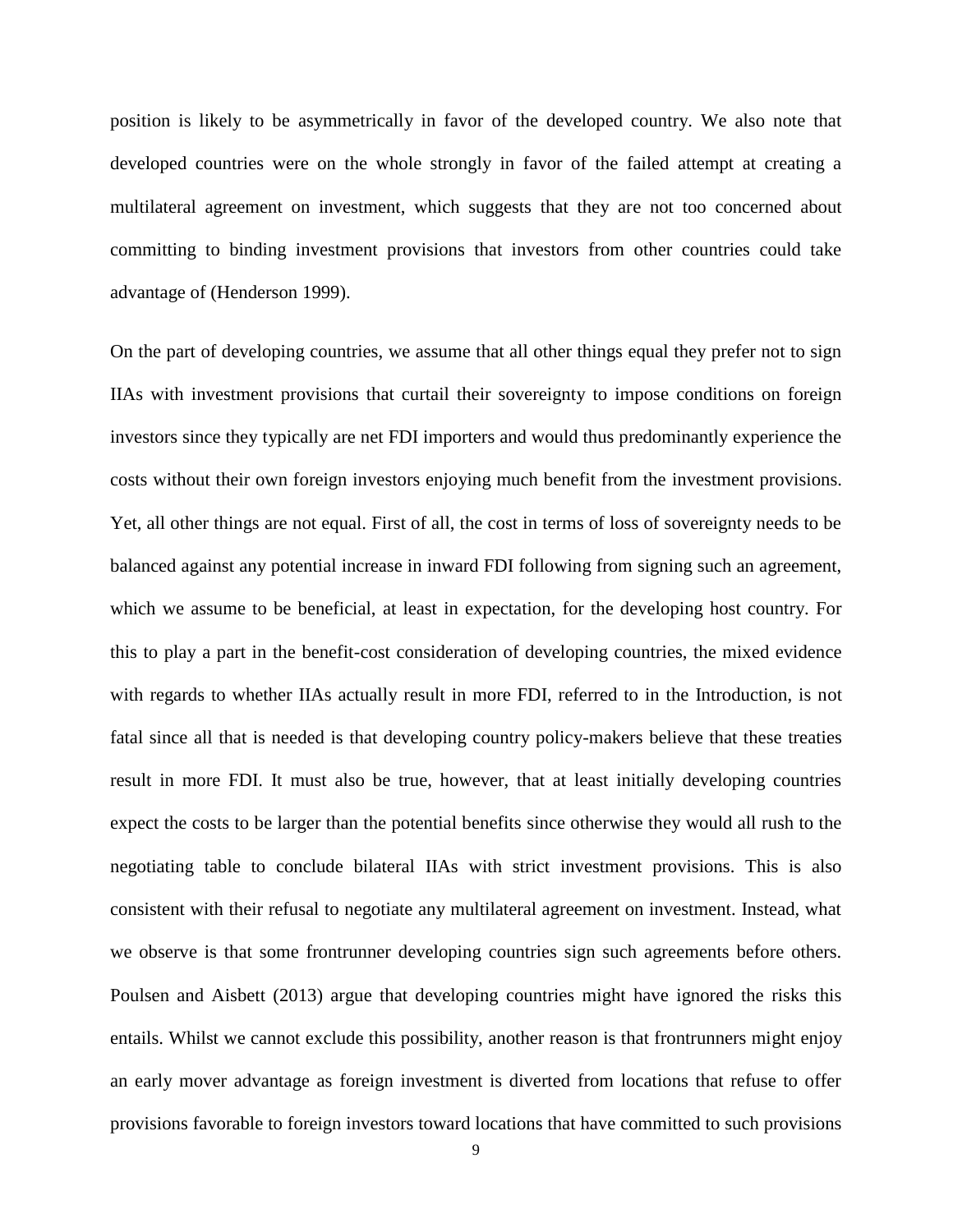(Guzman 1998). Such FDI diversion will increase the expected benefits of signing IIAs, thus tilting the expected benefit-cost ratio in their favor. This, in turn, creates a negative externality onto other developing countries in the form of FDI diversion.

This leads directly to our core argument, namely that developing host countries cannot ignore the behavior of other developing countries with whom they compete for scarce FDI from developed source countries. Every competitor who concludes an IIA with (strict) investment provisions with a specific developed FDI source country poses a threat for a developing country that some of the existing or, more likely, future FDI from this developed country will be diverted away from it. For this argument to have bite it must be true that either the developed country operates at or close to a binding constraint on the amount of FDI that can flow out of the country or that the quality of FDI differs and the FDI that is more desirable to developing countries comes from investors who are keener on strict investment provisions. This is because without such a constraint or, alternatively, such heterogeneity in the desirability of FDI flows no detrimental diversion can take place. Whether developed countries operate close to such a constraint is hard to say, but some constraint exists of course since FDI needs to be financed by diverting resources away from domestic purposes. That FDI is heterogeneous in its desirability to developing host countries is plausible since some FDI will lead to more local job creation and knowledge spillovers than others. Foreign investors who perceive that their investment is particularly desirable to developing host countries in turn have an incentive to expect better investment protection provisions since their investment flows are preferred over those of other investors.

Once some developing countries have started signing IIAs, they have set in motion a contagious process that over time induces more and more developing countries to follow suit. Collectively, developing countries would be better off refusing to sign away national sovereignty, which is also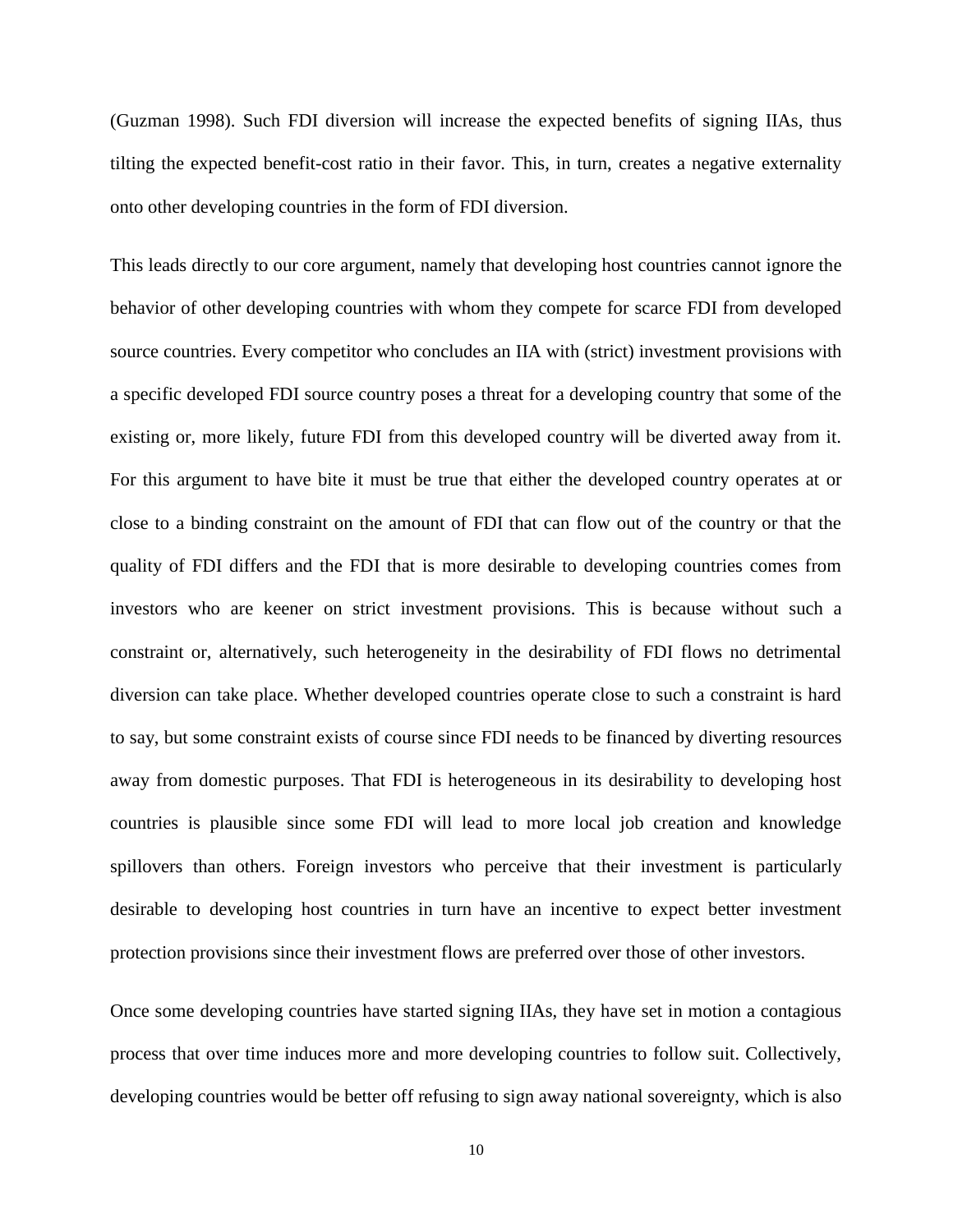why they refuse a multilateral treaty. But individually some took advantage of early mover advantage, leaving those with whom they compete for scarce FDI from developed source countries with little choice than to give in, too. Thus, the pressure on a single country to sign an IIA is the greater the larger the share of competitors that have already signed a treaty.

The logic of our argument can also explain the stylized facts of the dynamics of rolling-out investment provisions of different strengths over time (see figure 1). Developing countries do not favor investment provisions, but they dislike strong investment provisions even more than weak provisions. Hence, in the early periods IIAs with weak provisions will dominate. Yet, the same temptation that induced some developing countries to sign IIAs with weak provisions in the beginning in order to seize a first mover advantage lures them or others into signing IIAs with strong provisions such that at some point these become the dominating type of investment provisions.

A crucial implication of our argument is that the pressure that comes from the IIA signing behavior of other developing countries with whom a developing country under observation competes in terms of FDI from a specific source country will be exclusive to the specific strength of investment provisions competitors have agreed to. Thus, one's competitors having signed treaties with weak provisions only exerts pressure on a developing country to sign a treaty with weak provisions to remove the previously created competitive disadvantage and avoid FDI diversion. In other words, weak provisions in competitors' treaties do not induce developing countries to sign treaties with strong provisions since these are not necessary and carry greater costs. Conversely, one's competitors having signed treaties with strong provisions exerts pressure on a developing country to sign a treaty with equally strong provisions, which are now needed to remove the competitive disadvantage and avoid FDI diversion. Strong provisions in competitors'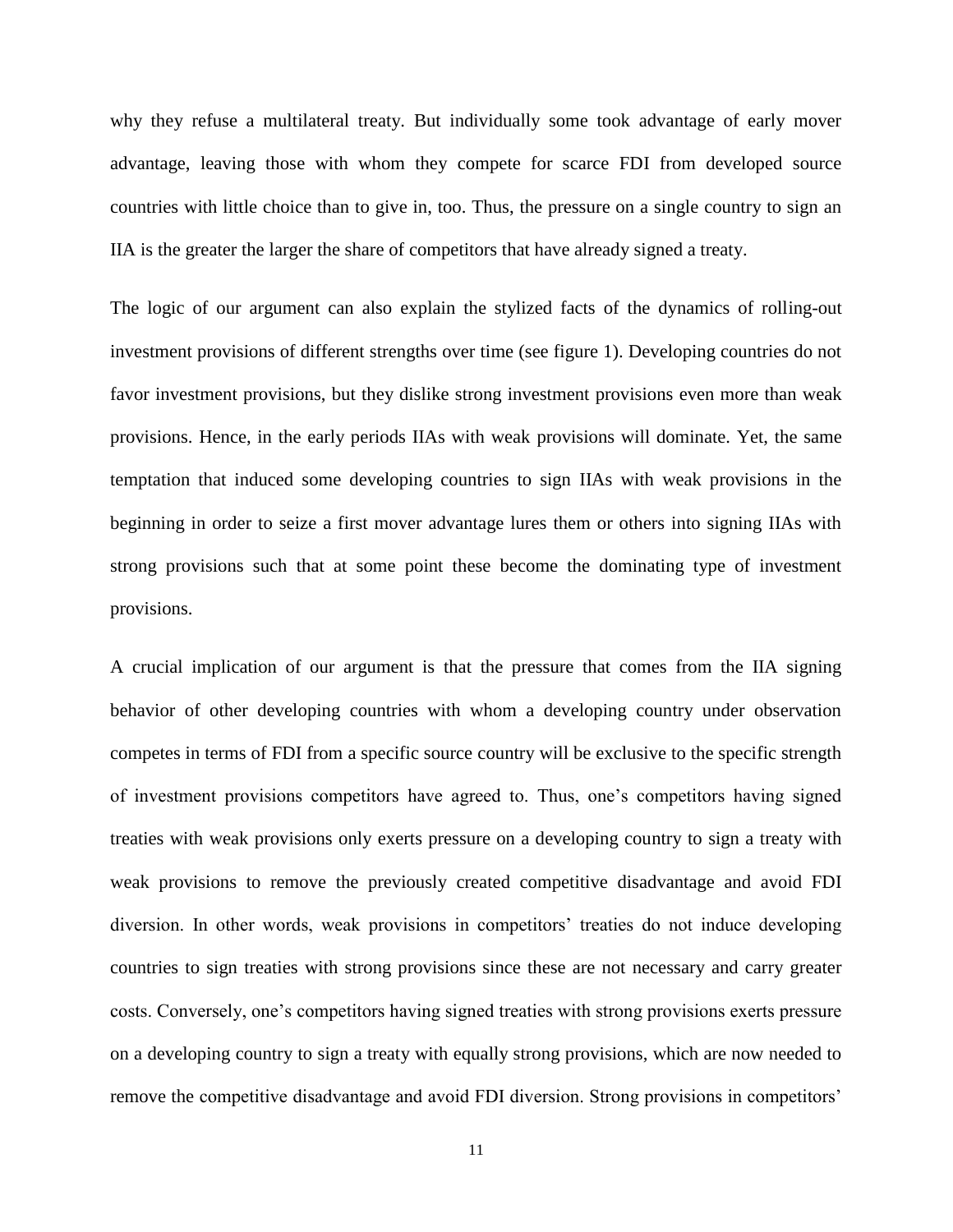treaties do not induce developing countries to sign treaties with weak provisions since weak provisions are insufficient to counter the competitive advantage that one's competitors have previously created for themselves. Our reasoning therefore results in the following two testable hypotheses of, in the terminology of Neumayer and Plümper (2010), *specific target contagion*:

*Hypothesis 1*. IIAs with *weak* investment provisions signed by a larger number of one's competitors for FDI from a specific developed source country increases the incentive of a developing host country to also sign an IIA with *weak* provisions with this developed country, but not an IIA with *strong* provisions.

*Hypothesis 2*. IIAs with *strong* investment provisions signed by a larger number of one's competitors for FDI from a specific developed source country increases the incentive of a developing host country to also sign an IIA with *strong* provisions with this developed country, but not an IIA with *weak* provisions.

On the part of developed countries we argue that any single developed country's success in convincing a specific developing country to accept (strict) investment provisions does not create a major competitive disadvantage for other developed countries. For example, if the United Kingdom manages to convince India to accept strict investment provisions, then this is beneficial to UK investors, but not necessarily disadvantageous to German investors. In other words, Germany has little reason to act defensively against a prior move of the UK. This implies that developed source countries are not subject to the same competitive pressure that developing host countries are.

Nevertheless, the fact that a specific host country has granted other FDI exporters stricter investment protection provisions does not leave the utility maximizing calculus of FDI source countries unaffected. True, they always have an incentive to lobby and even pressure host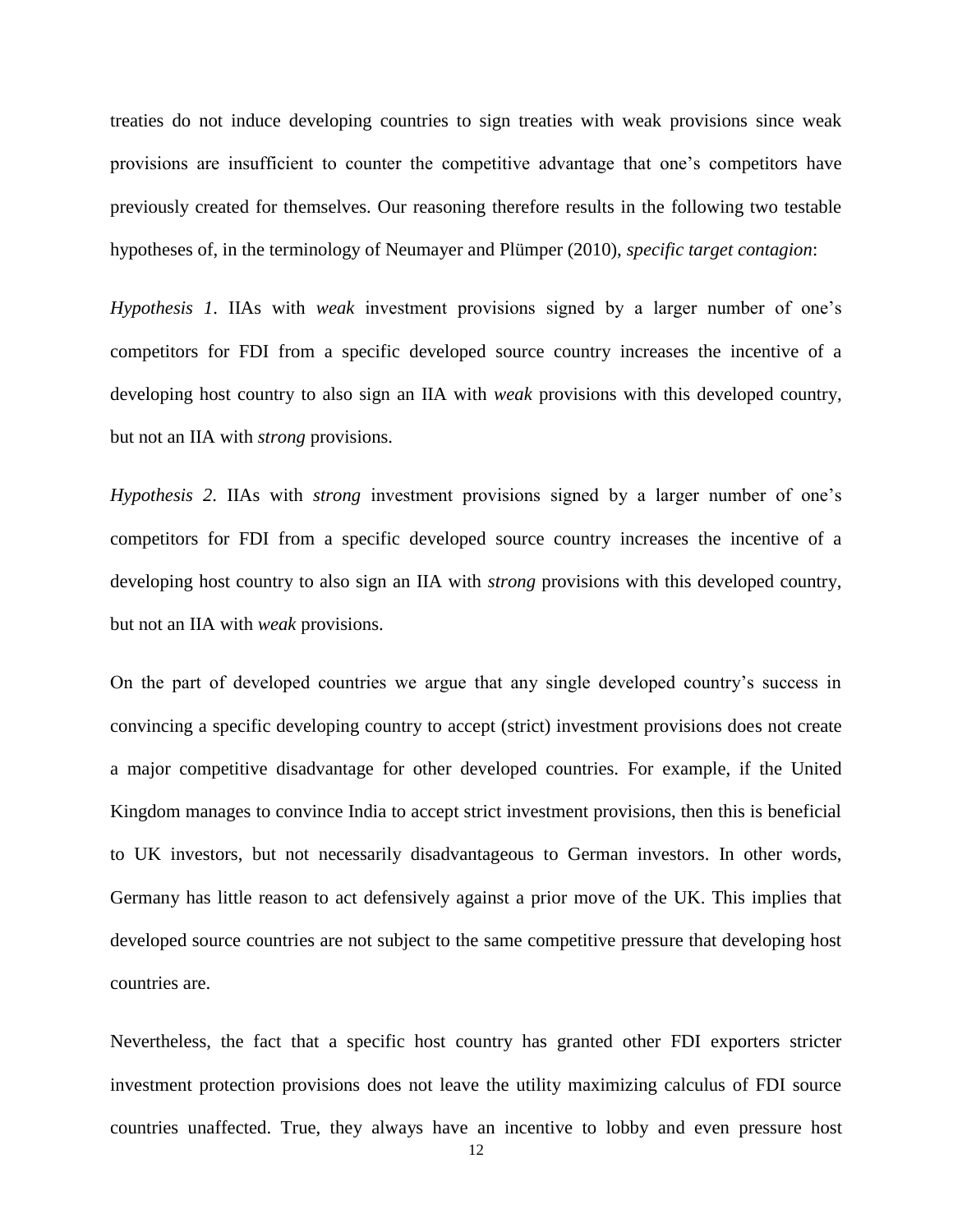countries to provide its own investors with investment protection provisions. However, seeing that a larger number of other FDI exporters have been granted similar provisions will increase the incentive of the FDI source country in question to pressure the specific FDI host country to extend the same provisions to its own investors. This incentive will be the larger the more important the FDI host country is as a location for the developed source country's foreign investment. In other words, despite the lack of competitive pressure amongst themselves, there is nevertheless likely to be spatial dependence amongst FDI source countries in relation to specific FDI host countries. We therefore predict as our third hypothesis *specific source contagion*:

*Hypothesis 3*. IIAs with weak (strong) investment provisions signed by a specific developing host country with a larger number of other developed source countries increases the incentive of a developed source country to exert pressure on the host country to also sign an IIA with weak (strong) provisions if the developing host country is an important location of the developed source country's foreign investment.

#### **4. Research Design**

#### *IIA provisions and dependent variables*

While the conclusion of new BITs has slowed down considerably since the early 2000s, possibly because many countries became more reluctant after having experienced their first legal challenges (Poulsen and Aisbett 2013), the cumulative number of all IIAs reached almost 3,200 at the end of 2012 (UNCTAD 2013). BITs accounted for almost 90 percent of all IIAs. In addition, UNCTAD (2013) lists 339 other IIAs, defined as "economic agreements, other than BITs, that include investment-related provisions" (essentially investment chapters in PTAs). In the following, we analyze the diffusion of BITs on their own, but also of BITs and PTAs with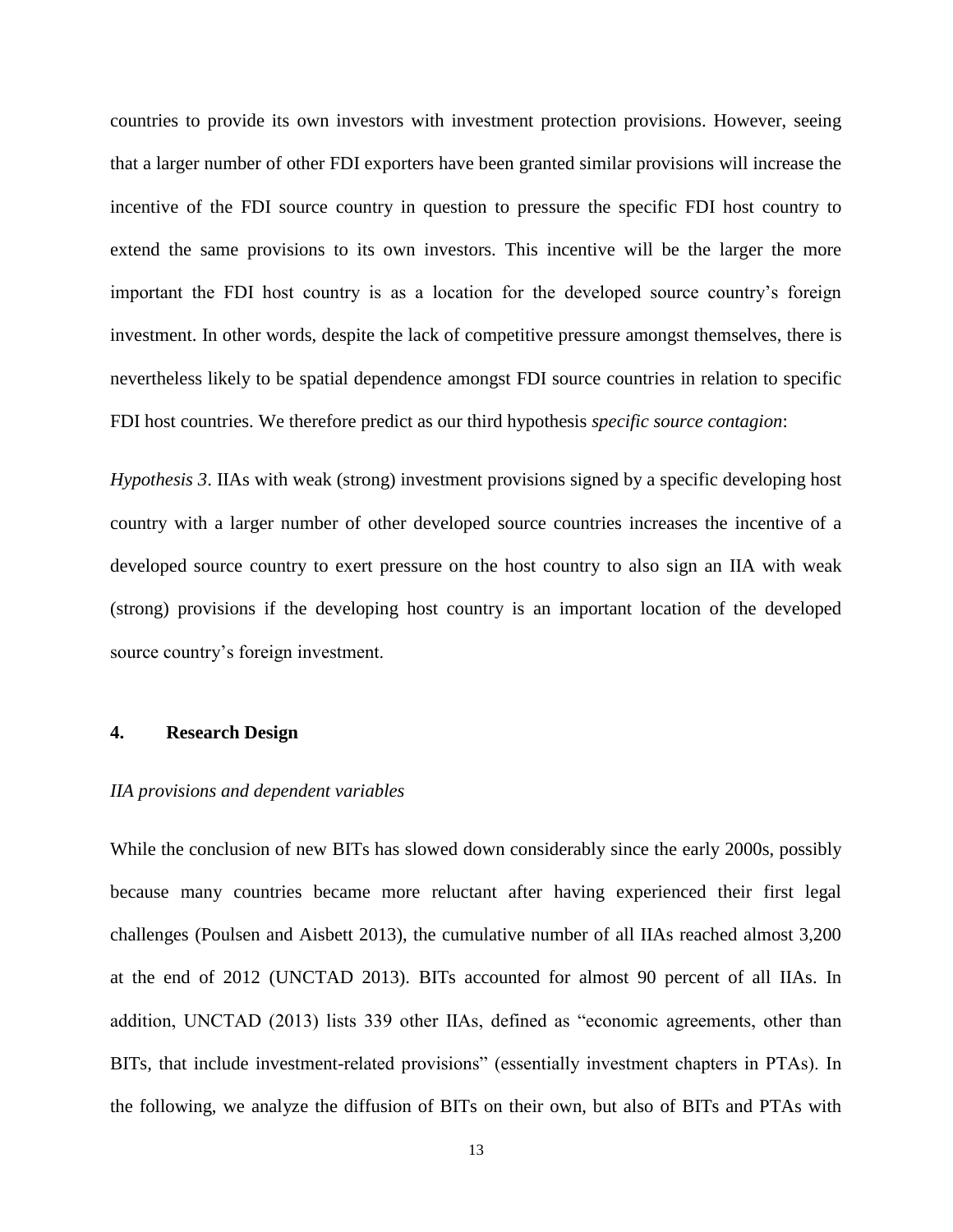investment provisions together. We thus also analyze the diffusion of IIAs more broadly, not just  $BITs.<sup>7</sup>$ 

The proliferation of IIAs has taken place jointly with a transformation of the content of IIAs, resulting in increasingly strict obligations. Importantly, IIAs differ in whether and to what extent they contain critical legal provisions that diffused over the last two decades (Berger et al. 2013). The two most important features relating to the liberalization and protection of foreign investment appear to be: (i) guarantees of market access for foreign investors, i.e., the extent to which IIAs include provisions on national treatment (NT) in the pre-establishment phase; and (ii) the extent to which IIAs include a strong investor-state dispute settlement (ISDS) mechanism, which is key in ensuring that foreign investments are effectively protected from discriminatory or abusive treatment in the host country.

As noted in Section 2, dispute settlement has received more attention in the previous literature than liberal admission rules in the form of pre-establishment NT. This is due to the fact that the typical investment protection obligations (e.g., expropriation) that form the core of most IIAs would have limited value if not backed by a mechanism allowing affected investors to seek compensation for damages suffered as a result of a breach of the treaty. As noted by the OECD (2006, p. 170), "this mechanism gives practical significance to the treaties and enables them to guarantee an effective protection of investments and foreign investors". The relevant question is whether foreign investors can effectively sue host country governments before an international arbitration tribunal for breaches of treaty obligations, without having to exhaust local remedies or to obtain the host government's prior consent. To capture the variation in such ISDS provisions

 $<sup>7</sup>$  By restricting our analysis to BITs and PTAs we may miss a very small number of IIAs that come neither in the</sup> form of BITs nor PTAs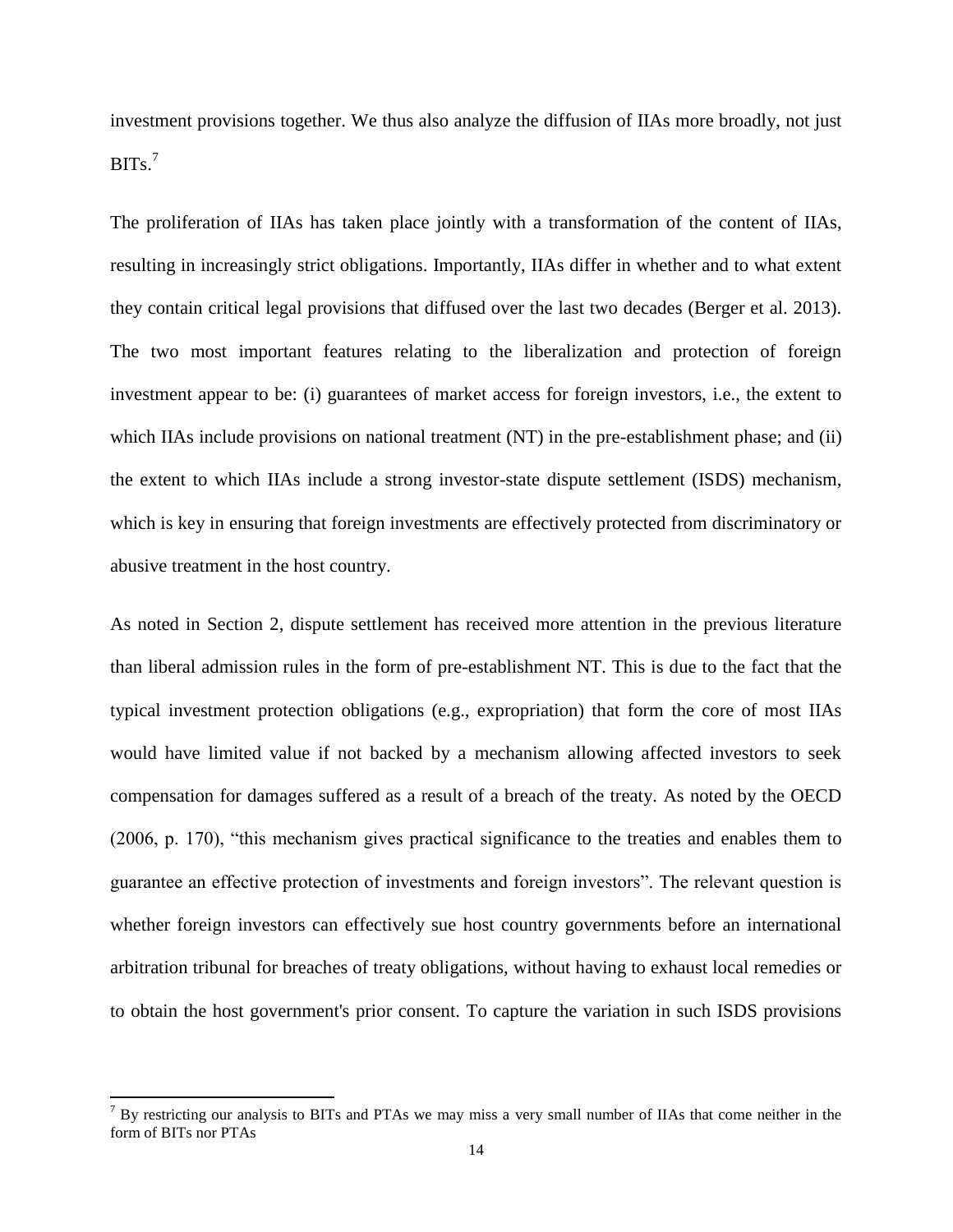we follow the classification of BITs by Yackee  $(2009)$ , which we extended to PTAs applying the same classification. Accordingly, the strongest type of ISDS (coded as 3) offers comprehensive pre-consent concerning the investors' possibility to unilaterally initiate binding international arbitration of disputes. Partial pre-consent (coded as 2) restricts this possibility to a limited class of disputes such as disputes on the compensation for expropriation. So-called promissory provisions – without guarantee of international arbitration for the investor – offer a weaker type of ISDS (coded as 1), while the lack of any ISDS provisions is coded as 0. Over time, the proportion of BITs with strong ISDS has grown significantly; stricter ISDS now tends to be the norm in BITs and other IIAs negotiated since the mid-1990s (see Figure 1). As a result. UNCTAD notes that the number of new cases of ISDS has increased considerably since the mid-1990s (see also Simmons  $2014$ ).<sup>10</sup>

IIAs have evolved over time from the traditional focus on investment protection towards the inclusion of more comprehensive liberalization provisions. Pre-establishment NT provisions represent the key aspect of FDI liberalization in IIAs. They restrict the ability of host-country governments to discriminate with respect to the admission of foreign investors and can lead to new market access (Hoekman and Newfarmer 2005). In contrast, IIAs with a national treatment obligation limited to the post-establishment phase do not provide foreign investors with any minimum guarantee of access to the market, and do not imply any removal of barriers to entry. Compared to ISDS, binding obligations in IIAs related to market access are a more recent and a less common phenomenon in  $BITs<sub>11</sub>$  though more frequent in other IIAs – starting with the North American Free Trade Agreement (NAFTA) in the mid-1990s. Following Berger et al.

<sup>8</sup> Yackee's classification has previously been employed in Berger et al. (2011; 2013).

<sup>&</sup>lt;sup>9</sup> However, some recent IIAs do not include (strict) ISDS provisions, e.g., IIAs involving the European Union. The total number of known cases exceeded 500 in 2012. For details, see: [http://unctad.org/en/PublicationsLibrary/webdiaepcb2013d3\\_en.pdf](http://unctad.org/en/PublicationsLibrary/webdiaepcb2013d3_en.pdf) (accessed: January 2014).

 $\frac{11}{11}$  However, obligations on market access are a standard feature of BITs concluded by the United States and Canada.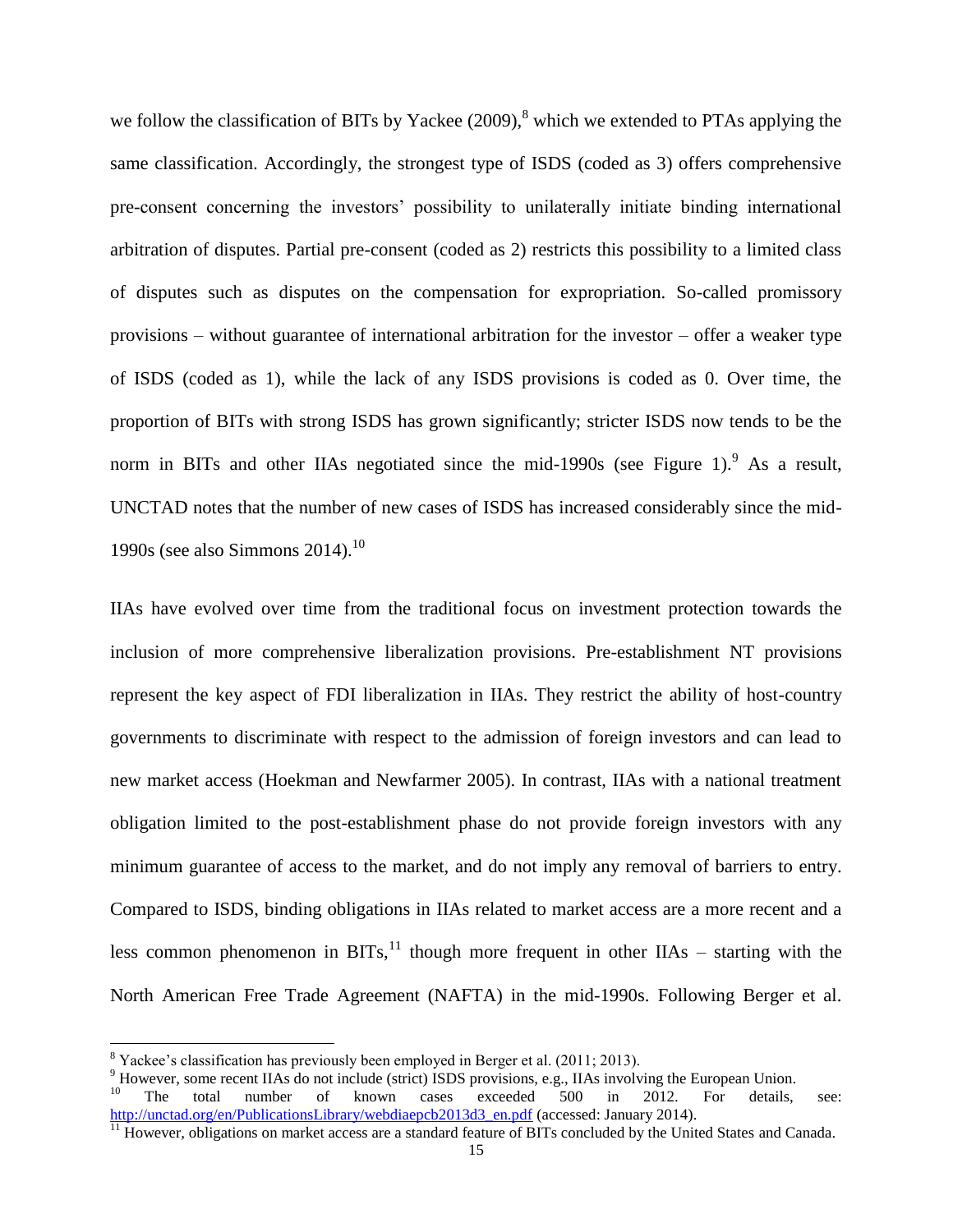(2013), we classify NT provisions in terms of liberalization modalities. Different modalities have important implications for the predictability and security of admission rights, notably by specifying the way in which reservations for non-conforming measures can be maintained. We consider negative-list modalities to offer the most liberal access conditions and use a coding of 3 for IIAs incorporating this approach. In negative-list modalities, measures are considered to be fully compatible with the pre-establishment NT obligation unless specifically provided for in annexes where all non-conforming measures are listed. IIAs using negative-list modalities but without detailed lists of non-conforming measures are coded as 2. Another less liberal modality, coded as 1, offers pre-establishment NT through a positive-list approach, whereby preestablishment NT only applies to specified services sectors. This modality mimics the approach used under the WTO's General Agreement on Trade in Services (GATS). A code of 0 is used for pairs of countries not bound by pre-establishment NT obligations in IIAs. Based on the coding of ISDS and NT provisions in IIAs, we construct different dependent dummy variables for our empirical analysis below. Our first dependent variable is simply set to one if a BIT of any type exists between a source-host country pair, and zero otherwise. This resembles earlier studies which completely omit the content of BITs. We then start distinguishing BITs (or IIAs more generally) depending on whether they contain any form of ISDS or pre-establishment NT, but without yet differentiating according to the strictness of ISDS or NT provisions. In the first step, we differentiate between BITs with or without any type of ISDS, in a second step between BITs with or without any ISDS *or* pre-establishment NT, and, thirdly, between IIAs in general (i.e. BITs or PTAs) with or without any ISDS *or* pre-establishment NT.

We then move to differentiating between weak and strong provisions in IIAs. We thus code the same set of dummy dependent variables, but this time additionally distinguishing between BITs with weak versus strong ISDS provision (weak means ISDS code of 1 or 2; strong means ISDS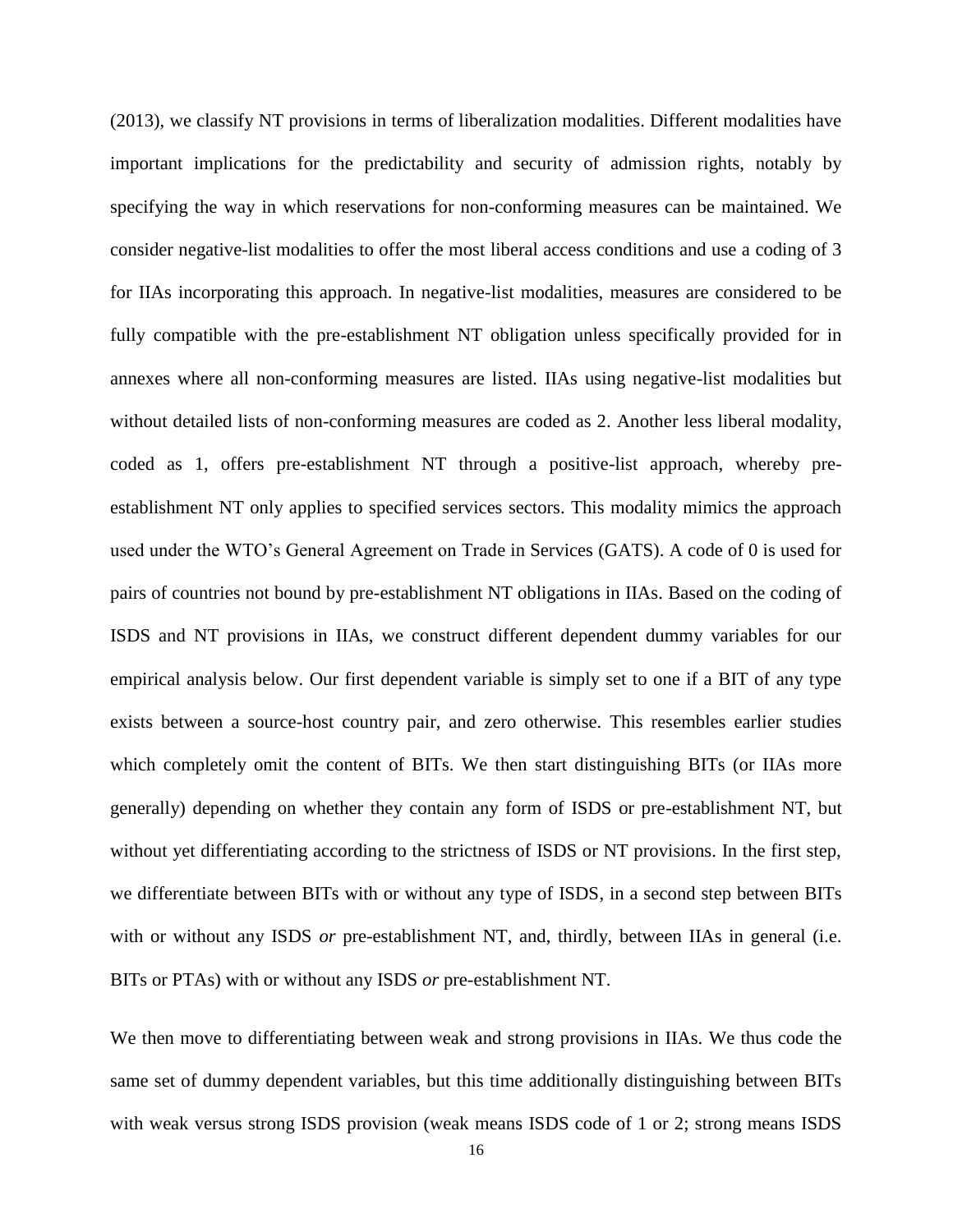code of 3) and IIAs (i.e. BITs or PTAs) with weak versus strong ISDS *or* NT provisions (strong requires either ISDS or NT code of 3, weak is achieved by either ISDS or NT code of 1 or 2).

#### *Estimation technique, sample and explanatory variables*

We follow the literature and estimate event history models in which dyads are included in the sample until they have signed a BIT or IIA (of a specified stringency), depending on the dependent variable in question, after which they drop out of the sample. We thus estimate the time delay until a treaty has been signed, if at all. We employ a semi-parametric Cox proportional hazard estimator with standard errors clustered on dyads.<sup>12</sup> This estimator has the advantage that it flexibly accounts for changing baseline hazards over time, such as the waves of BIT signing identified by Jandhyala et al. (2011), without a need to model these. Explanatory variables shift the flexible baseline hazard in proportion to their effect strengths. We employ the so-called Efron method for handling tied failures, which is a more accurate approximation to the exact marginal likelihood method than the so-called Breslow method (the exact marginal is not possible in our research design since it does not allow standard errors to be clustered) (Cleves et al. 2010: 151).

The date from which a dyad starts accumulating risk (of signing a treaty) is taken as 1959 since in this year the first BIT was signed by Germany and Pakistan. However, because IIAs can only be signed by nations with power to sign international treaties, a dyad enters the analysis only in the period in which the developing country became independent if it was not already independent in 1978, the start of our sample period. $^{13}$ 

 $12$  This estimation technique produces almost identical results as a conditional logit estimator with period fixed effects (Beck et al. 1998).

 $13$  Our definition of independence is either full political independence or being independent in the sense of having signed international treaties like double taxation treaties (see Barthel and Neumayer 2012).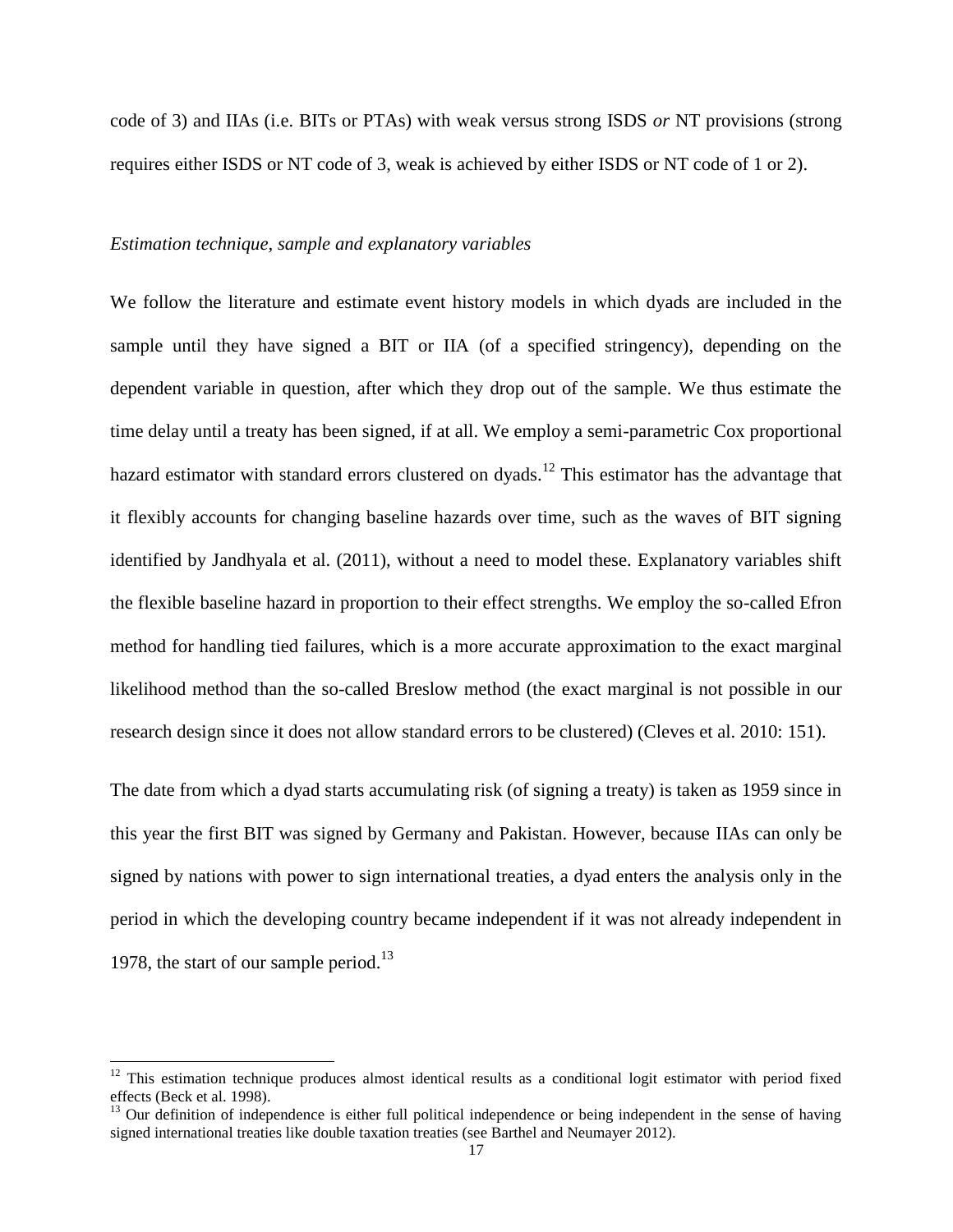As mentioned before, the ISDS coding of BITs is taken from Yackee (2009). This coding is available for the 1978-2004 period and, therefore, defines the overall time period covered in our empirical estimations. The coding of BITs and PTAs is based on three-year intervals, hence our estimations are also based on three-year averages, starting with 1978 to 1980 and ending with 2002 to 2004. Dyads drop out of the sample if they have signed a relevant treaty at any point during one of these three-year periods. Importantly, the estimations are based on a large sample of 21 developed source countries, listed in Appendix 1 with information on how many treaties with varying investment provisions they had signed by 2004 with the 87 developing host countries in our sample, listed in Appendix 2. The inclusion of essentially all developing countries in our sample mitigates the sample selection bias that has plagued many studies on BITs and FDI (Berger et al. 2013).

Note that our research design uniquely classifies countries as either sources or hosts of FDI. This has apparent disadvantages, but even larger advantages. The advantage of our research design is that we can explicitly model and empirically test for specific target contagion and specific source contagion. One seeming disadvantage is that developed source countries are of course also host countries of FDI. However, with very few exceptions developed countries do not conclude BITs with each other. Hence, it is actually an advantage of our research design that they only appear as source countries, not host countries, in our sample since our argument that FDI-competition among developing countries drives the diffusion of BITs clearly does not extend to developed countries. One disadvantage of our research design is that some developing countries such as South Korea, Mexico or, more recently, China are not only hosts of FDI subject to the competition with other developing countries for FDI from developed countries, but are also sources of FDI. We miss these sources of FDI in our baseline model, but we test the robustness of our inferences to including major developing countries as source rather than host countries. One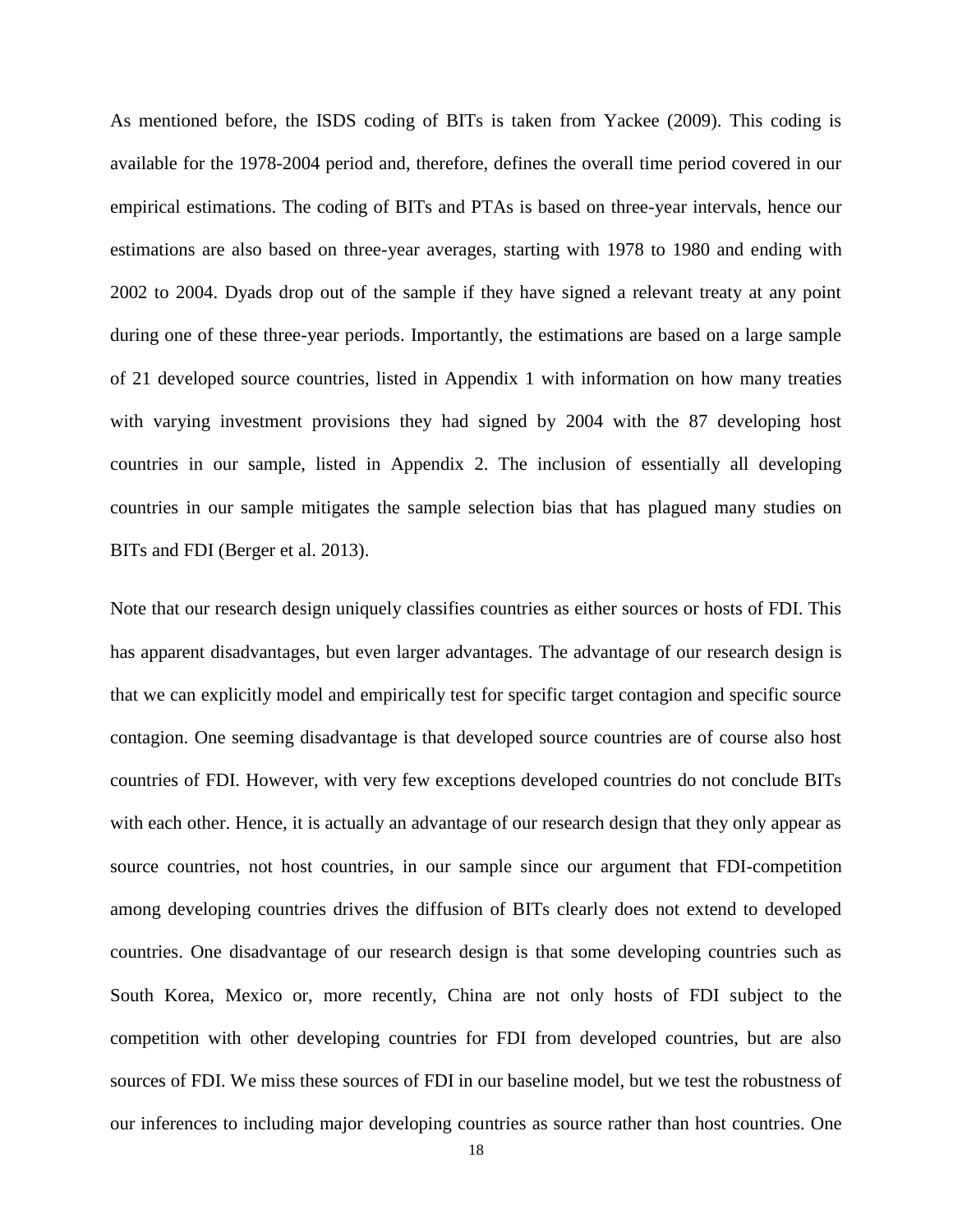should also keep in mind that the rise of developing source countries is a relatively recent phenomenon and less prevalent during the period of our study (1978 to 2004) than it is nowadays.

The spatially lagged dependent variables, described in more detail below, represent our explanatory variables of principal interest. In addition, our estimation model contains several control variables which are widely used in the relevant literature (FDI stock data are sourced from Barthel et al. 2010; all other data come from Barthel and Neumayer 2012). First, we control for other treaties concluded by a source-host country pair such as double taxation treaties (DTTs) in all estimations and PTAs in estimations where the dependent dummy variable refers only to BITs. IIAs and DTTs have repeatedly been shown to be complementary contractual arrangements within country pairs. We thus expect a positive effect of DTTs on BIT and PTA conclusion. PTAs often include investment-related provisions, thus offering alternative and substitutive contractual arrangements to agree on ISDS and pre-establishment NT. This suggests a negative effect of PTAs with investment provisions on BIT conclusion. However, as argued by Tobin and Busch (2010), trade liberalization through PTAs tends to be complementary to the protection and liberalization of FDI through BITs. Consequently, the effect of PTAs with investment provisions on BIT conclusion is ambiguous ex ante.

Second, we account for major host-country as well as source-country characteristics. The level of economic development of both countries is captured by their respective log of GDP per capita. As argued by Barthel and Neumayer (2012), two richer countries may have stronger incentives to enter into contractual arrangements. On the other hand, richer source countries and poorer host countries are likely to result in a more unequal dyadic relationship, which in turn may make the signing of a BIT (with strong investment provisions) more likely, following the bargaining perspective. Furthermore, we account for democracy since previous studies have shown that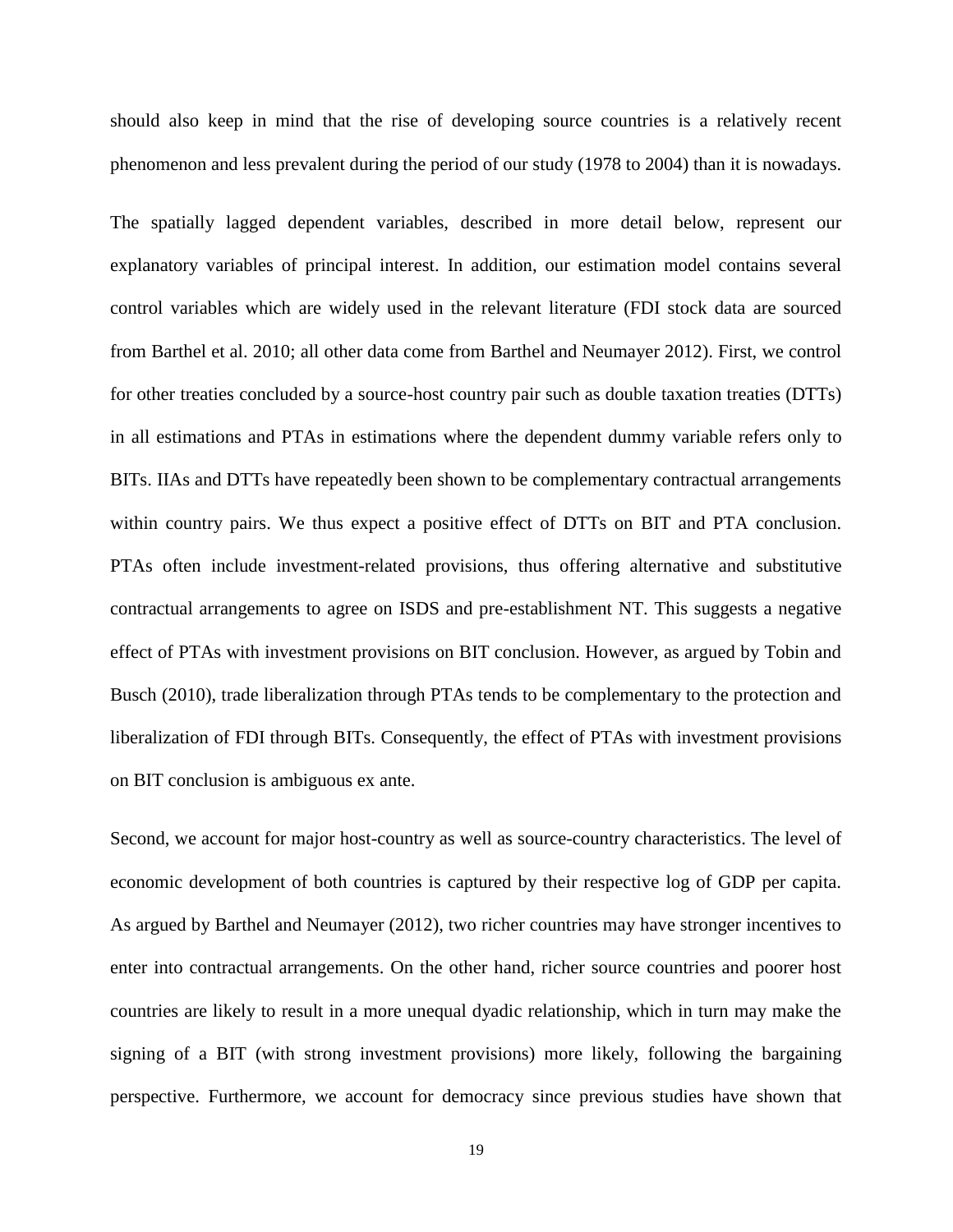democratic countries are typically more inclined to enter into binding contractual agreements (e.g., Mansfield and Milner 2012; Roy 2011; Mansfield et al. 2008). Finally, we control for the cumulative number of relevant IIAs signed by the host country and source country as well as the squared terms of these, respectively. The two variables control for the general, though timevarying propensity of a country to conclude BITs. A higher general propensity to sign such treaties should make the conclusion of a treaty in a specific dyad under observation more likely though at a decreasing rate. These two sets of control variables are vital to shield the estimates against spuriously detecting evidence for spatial dependence since there is both a trend toward more IIAs and stricter IIAs over time and the values of the spatial lag variables will consequently increase over time.

Third, we account for several pair-specific control variables. We include the difference in (the log of) GDP of the source country to that of the host country, following Allee and Peinhardt's (2014) argument that the larger this difference the more powerful the source country relative to the host country and the more likely it is that the source country can impose its will onto the host country. We also include the share of the source country in total FDI stocks located in the host country. On the one hand, this variable may have a negative effect if the host country agrees to FDIrelated provisions in IIAs to attract higher FDI from a particular source that is underrepresented so far. On the other hand, it may have a positive effect if strongly engaged source countries seek better protection through FDI-related provisions in IIAs. Larger geographical distance between the source and the host country can be expected to have a negative effect due to rising transaction and bargaining costs. By contrast, a dummy variable capturing whether at least one country in a dyad has diplomatic representation in the other country reflects closer general political cooperation, which lowers transaction costs and should thus have a positive impact. The same goes for dummy variables capturing whether the developed source and the developing host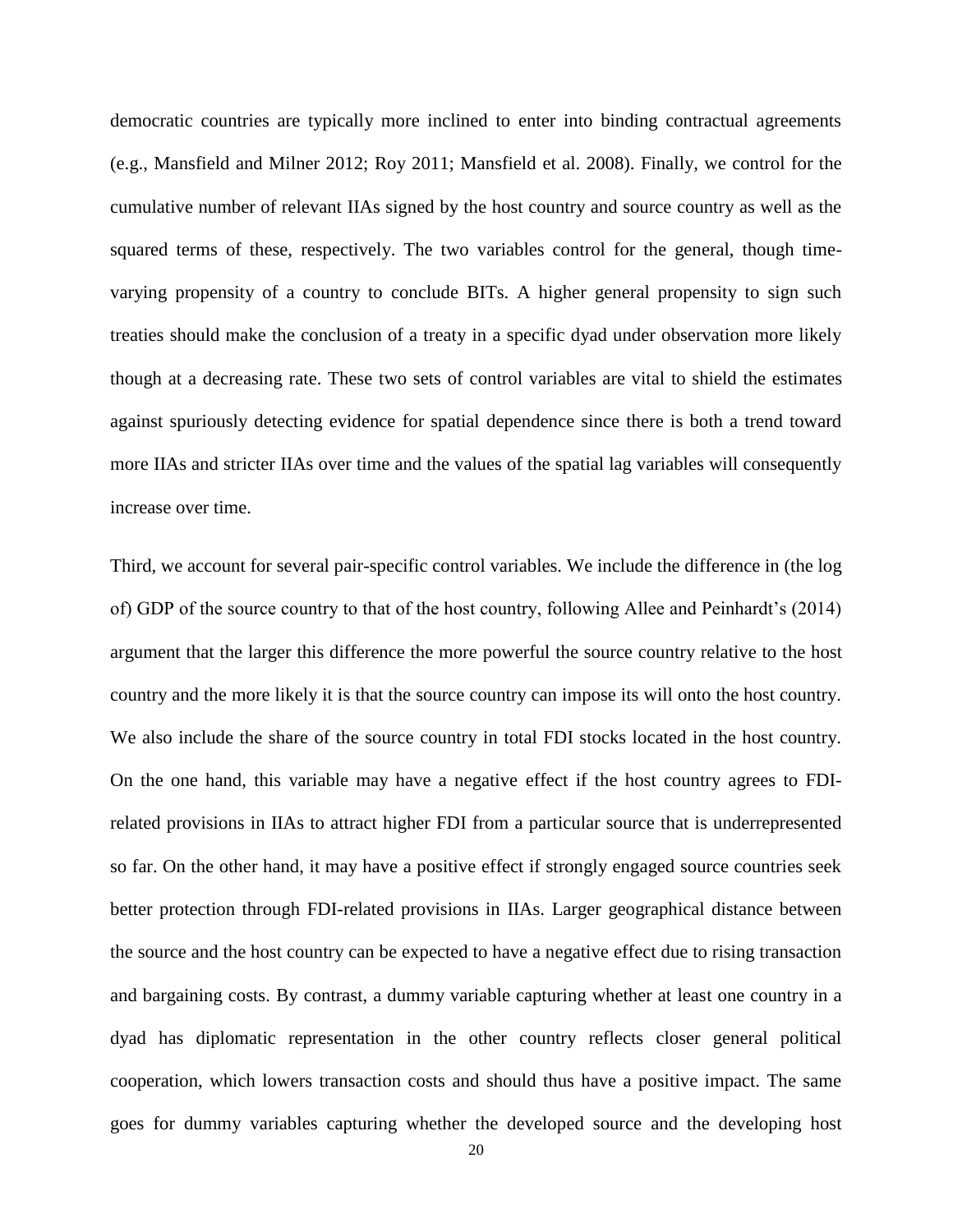country were previously in a colonial relationship with each other and whether the same language is spoken by at least 9 per cent of the population in both countries. Appendix 3 reports summary variable descriptive information.

#### *Spatial lag variables*

We focus on analyzing the role of spatial dependence in the diffusion of IIAs in general and IIAs with stricter FDI-related provisions specifically. Accordingly, we estimate spatial lag models in which the weighted values of the dependent variables, as defined above, for other dyads enter as the explanatory variables of principal interest. Our first two and principal hypotheses refer to specific target contagion among developing host countries, whereas our third hypothesis refers to specific source contagion among developed source countries.

For contagion among developing host countries, the construction of our spatial lag variables closely maps onto our theoretical argument. Specifically, we suppose that developing host countries *j* compete for FDI from a specific source country *i*. Considering a source-host country pair *ij*, the incentive of *j* to agree to (stricter) IIA provisions with *i* depends on previous agreements that *i* concluded with other host countries *m* that compete with host country *j* for FDI from source country *i*. The weights capture the degree to which such previous agreements of *i* with other host countries *m* matter for *j*. The weights increase in the importance of *i* as a foreign investor in *j*, as measured by the stock of FDI from country *i* in country *j* as a share of the entire FDI stock in country *j*, and in the importance of competing countries *m* as hosts of FDI from *i*, as measured by the stock of FDI from country *i* in country *m* as a share of the entire FDI stock from country *i* invested abroad in all developing countries. Formally, with Y<sub>ijt</sub> as the dependent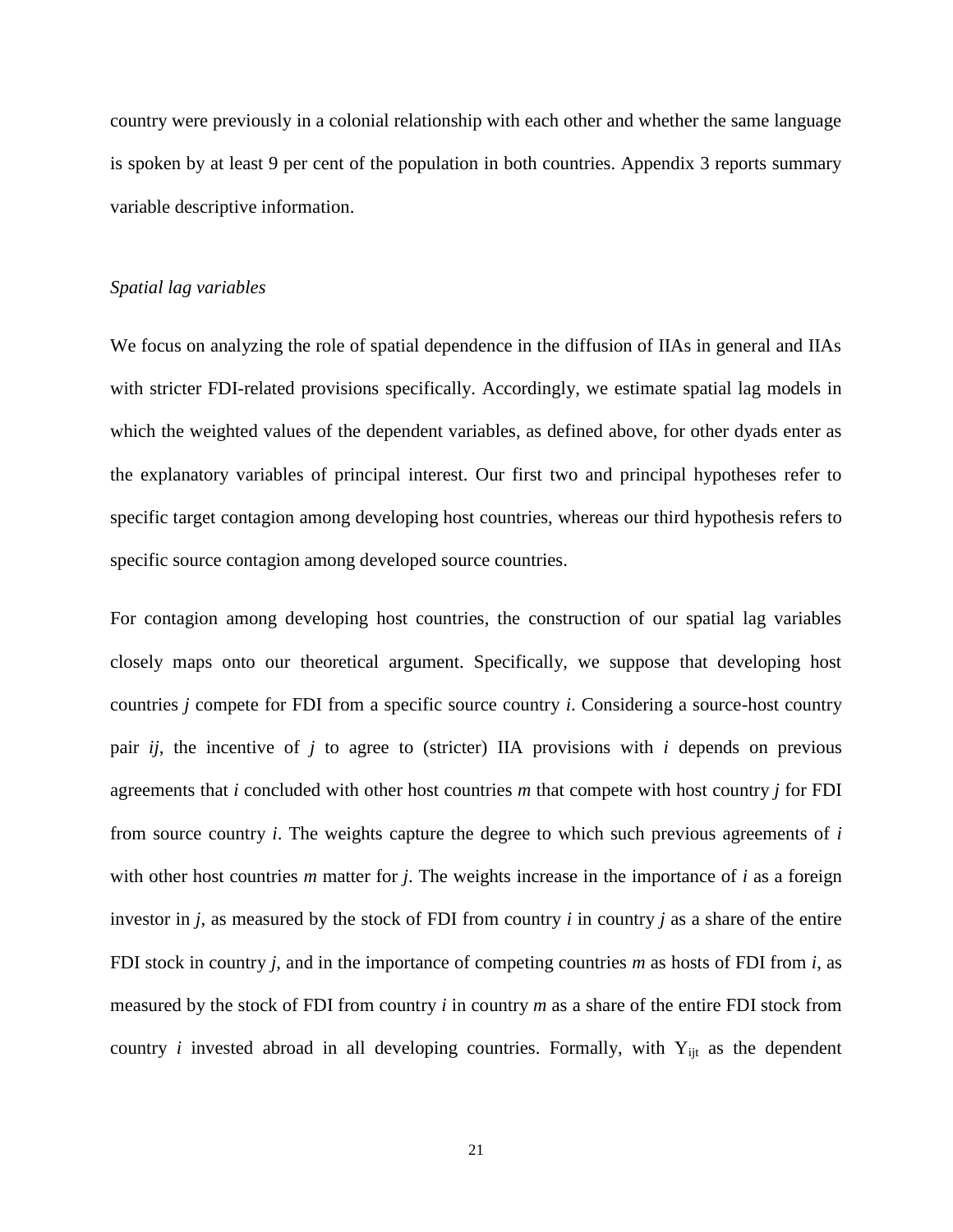variable, the spatial lag variable for *specific target contagion* is defined as follows (see also Appendix 4):

$$
\sum_{m \neq j} \left[ \left( \frac{FDIstock_{ijt}}{\sum_{i} FDIstock_{ijt}} \right) \cdot \left( \frac{FDIstock_{imt}}{\sum_{m} FDIstock_{imt}} \right) \cdot 100 \right] Y_{imt}
$$

This specific target contagion, in the terminology of Neumayer and Plümper (2010), may be exemplified by considering the competition for Japanese FDI among mainly Asian host countries. The incentives of Viet Nam to conclude a BIT with Japan when South Korea had concluded a BIT with Japan were shaped by two factors in our weighting scheme: (i) the relative importance of Japan as one of several foreign investors in Viet Nam, reflecting the extent to which Viet Nam could potentially suffer from FDI diversion due to the BIT of Japan with South Korea; (ii) the relative importance of South Korea in Japan's total outward FDI stock, reflecting the extent to which South Korea is a relevant competitor for Japanese FDI. Obviously, Viet Nam's decision to conclude a BIT with Japan did not only depend on Japan's BIT with South Korea, but in the same way on BITs that Japan had previously concluded with other host countries, including Russia (1998), Pakistan (1998), Bangladesh (1999) and Mongolia (2001).

We use bilateral FDI stocks as weights to reflect the competition for FDI among host countries. In our view, these weights are superior to weights based on trade relations, let alone weights based on geographical distance, used in almost all previous studies (see Section 2). This is not to ignore that the reliability of available FDI data suffers from several shortcomings. Many developing host countries are unlikely to adhere to international best practices in FDI data reporting. In particular, book values at historical costs appear to be often used as proxies of the market value of FDI stocks. All the same, there are good reasons to prefer bilateral FDI stocks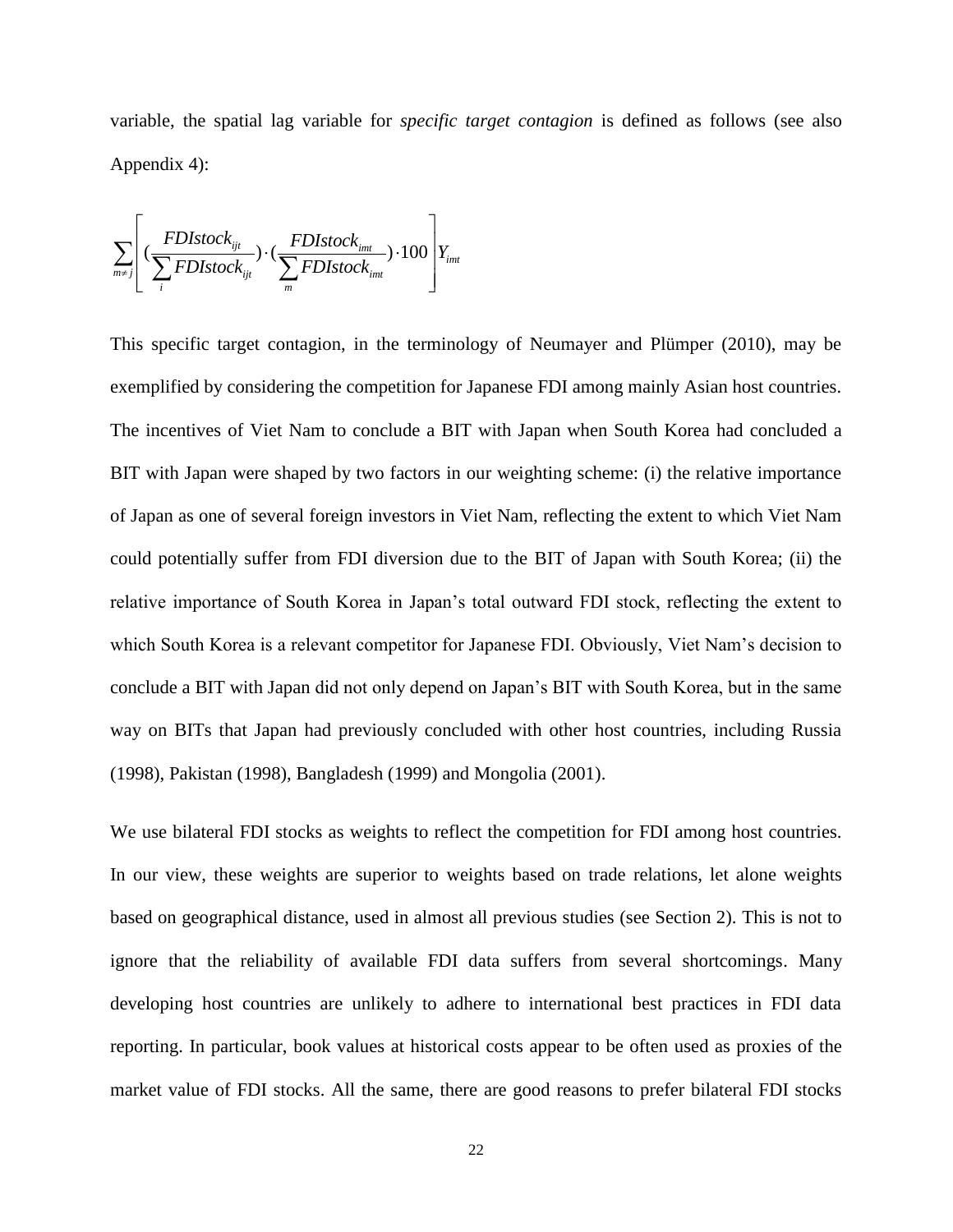over bilateral trade as weights in the construction of the spatial lag variables when assessing hostcountry competition for FDI through international agreements. As discussed in more detail in Appendix 5, it can reasonably be assumed that decision makers in the host countries refer to relevant, though less precisely measured FDI data – rather than more reliable, though less relevant trade data – to identify important competitors for FDI and important source countries of FDI. In other words, we argue that decision makers would opt for the available information on FDI which maps more closely than trade data what is at stake in FDI-competition driven spatial dependence. Bilateral FDI stock data have been acquired from UNCTAD's Data Extract Service, supplemented by OECD data. Missing observations are filled with zeros as first approximation unless the source country does not report any FDI stock data in a given year, in which case the observation stays missing (see Barthel et al. 2010 for details). While it cannot be ruled out completely that zero observations result from incomplete reporting, we reduce the risk of 'fake' zeros by considering period averages of inward FDI stocks. Furthermore, missing entries in the reporting of FDI by host countries are unlikely for major sources of their inward FDI. Conversely, missing entries are most likely for minor sources of their inward FDI. This implies that our measure of specific target contagion is unlikely to be seriously biased because of incomplete reporting.<sup>14</sup>

For specific contagion among developed source countries, the specification of our spatial lag variables is simpler due to the absence of competitive pressure for FDI among developed source countries. Considering again a source-host country pair *ij*, the incentive of source *i* to pressure host *j* to accept (stricter) IIA provisions with *i* increases with a larger number of such provisions previously agreed upon by *j* with other source countries *k* and with the importance that host *j* has as a location for the export of investment from source *i*, approximated by the share of total

 $\overline{a}$ 

 $14$  See Appendix 5 for details.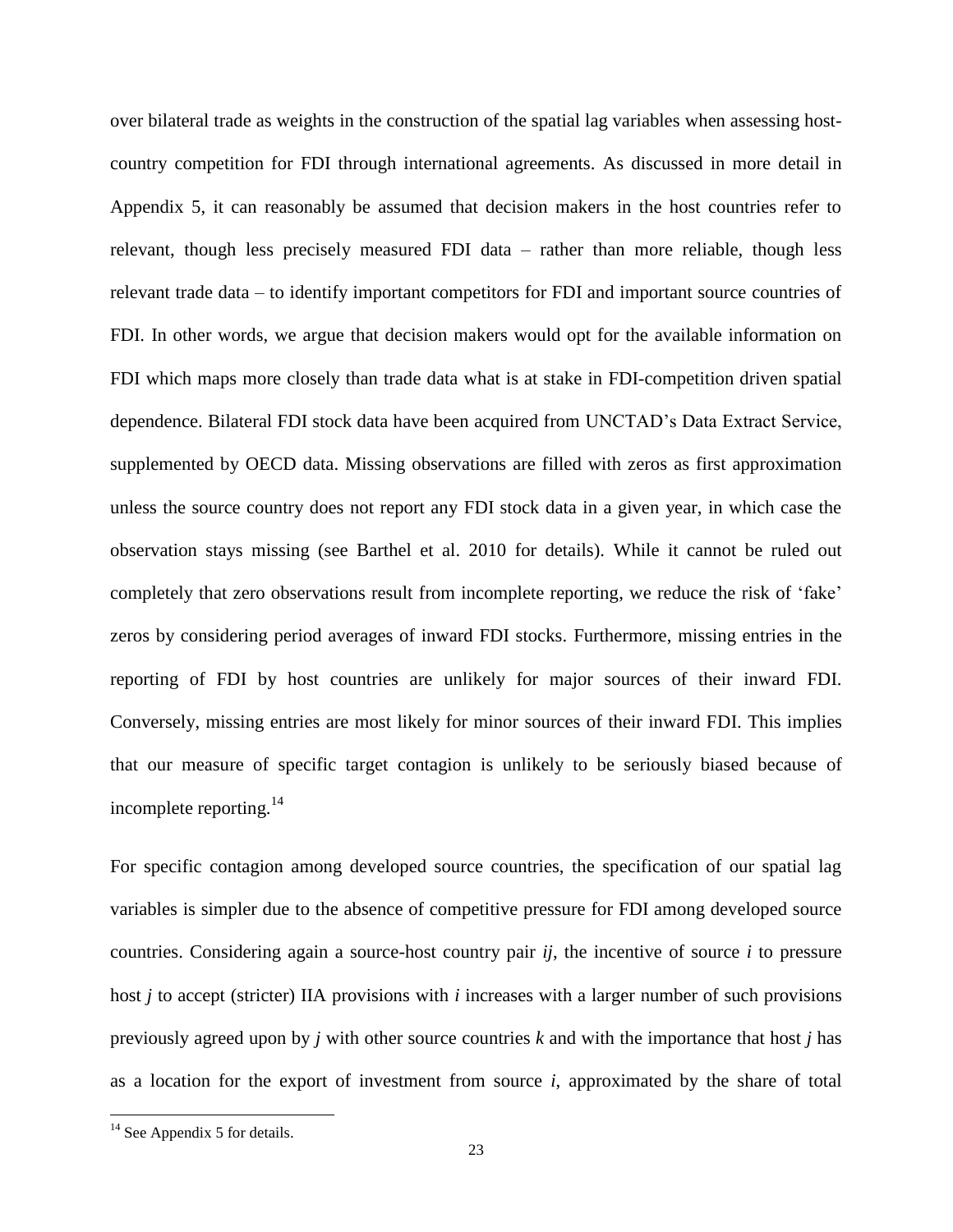outward FDI from source *i* that goes to host *j*. Hence, formally, the spatial lag variable for *specific source contagion* is defined as follows:

$$
\sum_{k \neq i} \left[ \left( \frac{FDIstock_{ijt}}{\sum_{j} FDIstock_{ijt}} \right) \cdot 100 \right] \cdot Y_{kjt}
$$

Note that the spatial lag variables are positively correlated with each other but not to an extent that would cause concerns with multicollinearity. Hence, we can include target and source contagion spatial lag variables simultaneously. We normalize all spatial lag variables to fall into the 0 to 1 range by dividing their value by the maximum value of the original scale.

#### **5. Results**

In Table 1, we analyze whether or not a source-host country pair has concluded any BIT (column 1), a BIT with any type of ISDS provisions (column 2), a BIT with either ISDS or preestablishment NT provisions of any type (column 3), or a BIT or PTA with either ISDS or NT provisions of any type (column 4). In other words, we do not yet account for the degree of strictness of ISDS and pre-establishment NT provisions in BITs and PTAs. For interpreting substantive effects, the reported coefficients are easily converted into hazard ratios by taking their exponential. Hazard ratios above one raise the hazard of a treaty signing, whereas hazard ratios below one reduce this hazard.

#### **Table 1 about here**

Table 1 provides a first indication that FDI competition driven contagion among developing host countries matters. Specifically, results suggest that a developing host country is more likely to agree to a BIT, a BIT with ISDS or a BIT with ISDS or NT provision or, finally, a BIT or PTA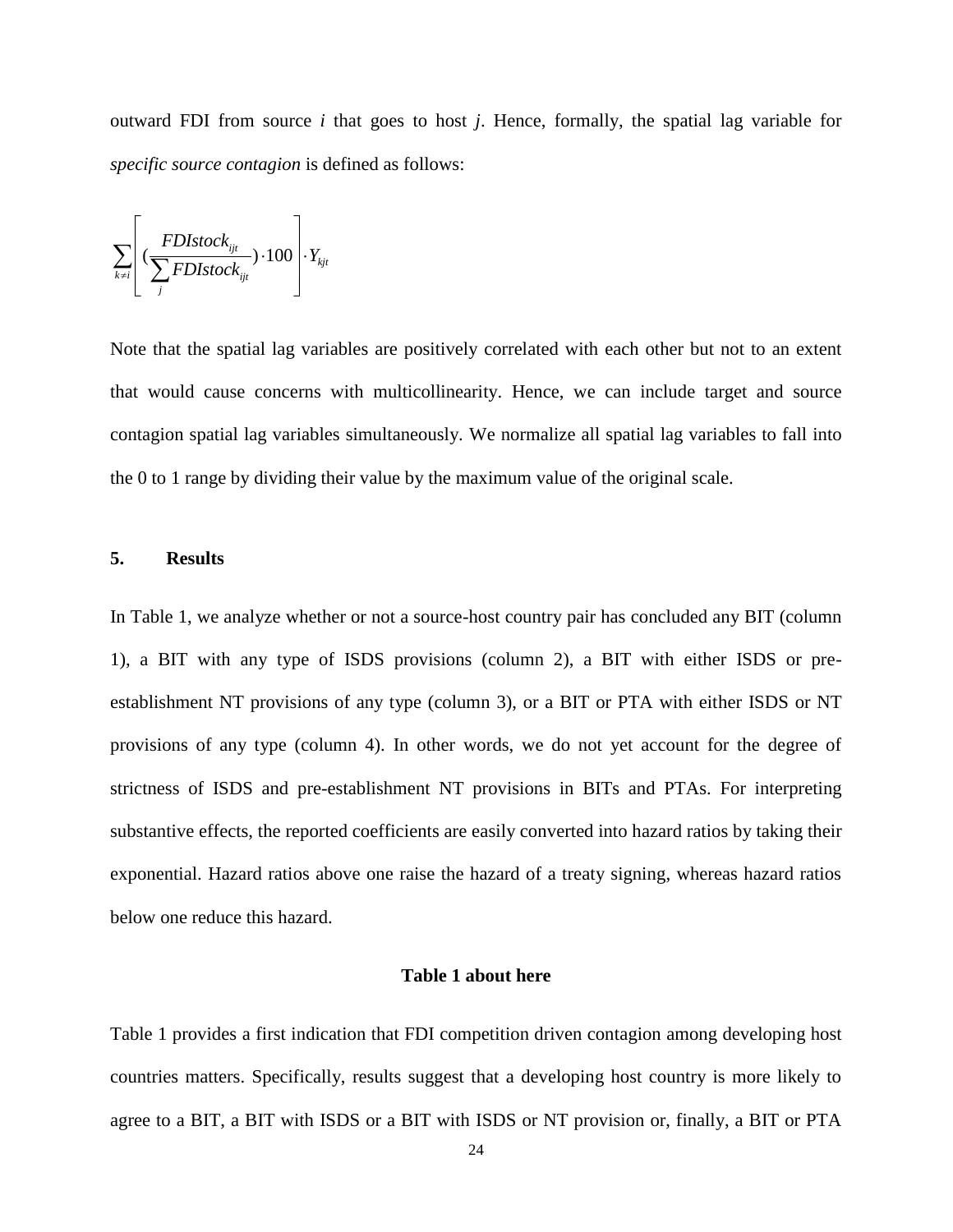with ISDS or NT provision with a specific developed source country if other developing host countries competing for FDI from this source country have done so with the same source country. Substantively, a one standard deviation (s.d.) increase in the spatial lag variable would increase the hazard of any BIT being signed by 1.046 and thus by 4.6 per cent, of a BIT with ISDS or ISDS or NT provision being signed by 7 per cent and a BIT or PTA signed with ISDS or NT provision by 5.4 per cent. This is a modest though not negligible effect. In contrast to contagion among developing countries, we find no statistically significant evidence for spatial dependence among developed source countries.

In interpreting the results on our control variables, readers need to keep in mind that the control variables counting the cumulative number of IIAs previously signed impose a stringent and conservative specification on the estimations that absorbs a large amount of variation in these variables and render it less likely that explanatory variables have a statistically significant effect. With this in mind, we find that neither DTTs nor PTAs previously concluded have an effect. We similarly find no statistically significant effect of the difference in economic size of the source to host country or of the source or host country's per capita income. We do find, however, that a larger pre-existing share of FDI stock of the source country in the developing host country makes the conclusion of IIAs with investment provisions less likely. Substantively, a one s.d. increase in this variable lowers the hazard by around 10 per cent.

We corroborate previous studies insofar as more democratic host countries appear to be more inclined to enter into binding contractual agreements, with every one unit step toward autocracy on the scale from 1 to 7 lowering the hazard by between 8 to 14 per cent. Smaller geographical distance and diplomatic representation of at least one dyad member in the other country both facilitate the conclusion of BITs and BITs/PTAs with ISDS or NT provisions. For every one unit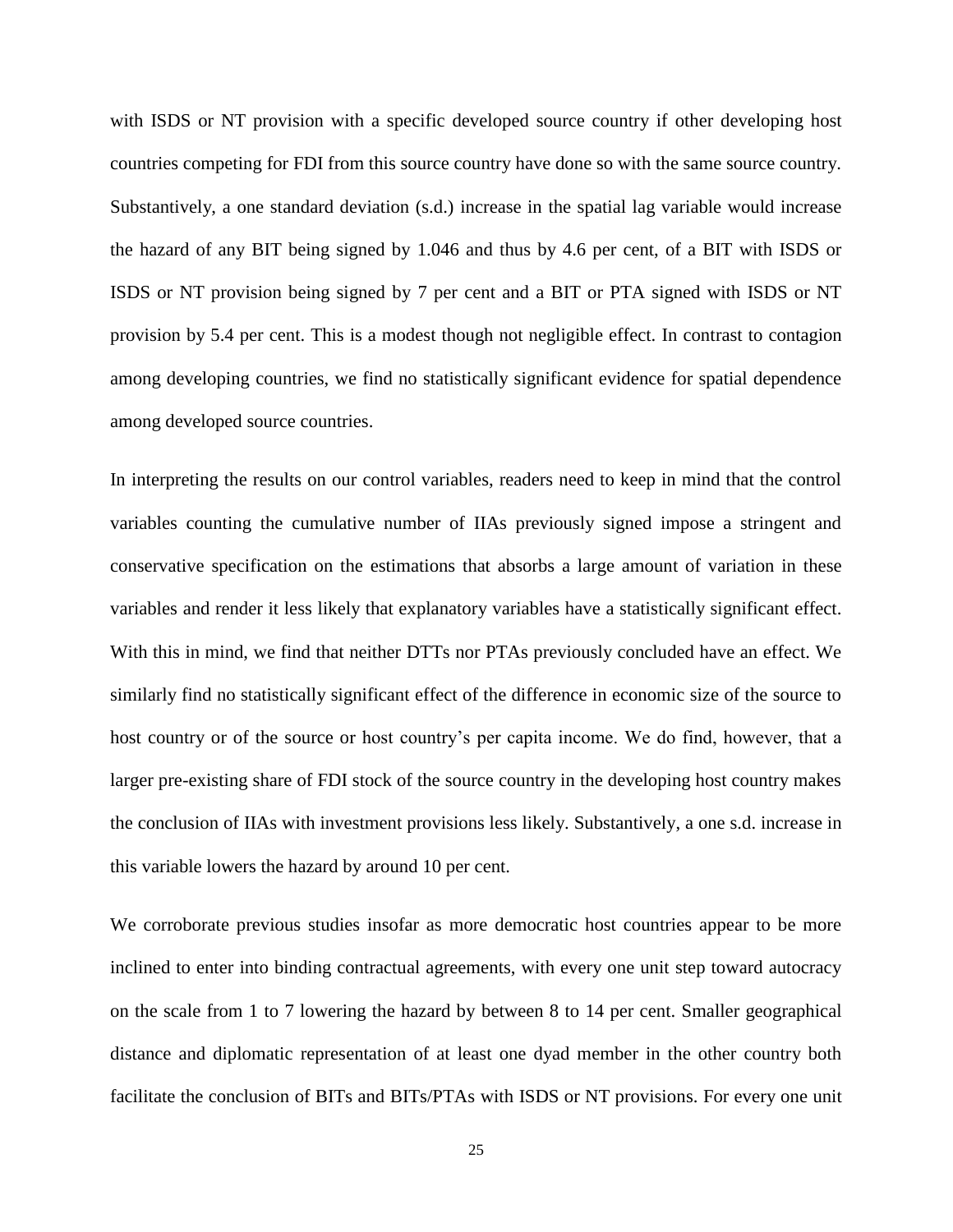increase in the natural log of distance the hazard decreases by between 13 and 20 per cent. By far the strongest single determinant is whether dyad members are diplomatically represented in each other, raising the hazard by between 329 to 343 per cent. By contrast, a former colonial relationship and a common language spoken in both countries do not matter. Finally, countries with a higher general propensity to sign relevant treaties are more likely to sign such a treaty in a particular dyad under observation but at a decreasing rate, as one would expect. For reasons of space constraints, we no longer report results on the control variables in any of the estimations that follow but full results are made available in the replication data and do-file.

In the next step, we differentiate between BITs with weak and strong ISDS provisions. For a start, we maintain the definition from column (2) of Table 1 where the dependent dummy variable and the spatial lag variable refer to BITs with ISDS provisions of any strength and, for ease of comparison, we reproduce this previously reported result in column (1) of Table 2. We then differentiate the dependent variable by setting it to one for BITs with weak ISDS provisions in column (2), or for BITs with strong ISDS provisions in column (3) and, accordingly, decompose the spatial lag variable into two separate spatially lagged effects of other BITs: (i) those with weak ISDS provisions, and (ii) those with strong ISDS provisions.<sup>15</sup>

#### **Table 2 about here**

We find that contagion for BITs with weak ISDS provisions derives exclusively from BITs with weak provisions of competing host countries with the same source country, not from BITs with strong provisions (column 2), with a one s.d. increase in this spatial lag variable raising the hazard by 4.8 per cent. Distinguishing between ISDS provisions of different strengths, for the first time we find a statistically significant effect of the source contagion spatial lag variable.

 $\overline{a}$ 

 $15$  Note that we decompose the PTA-related control variable in the same way.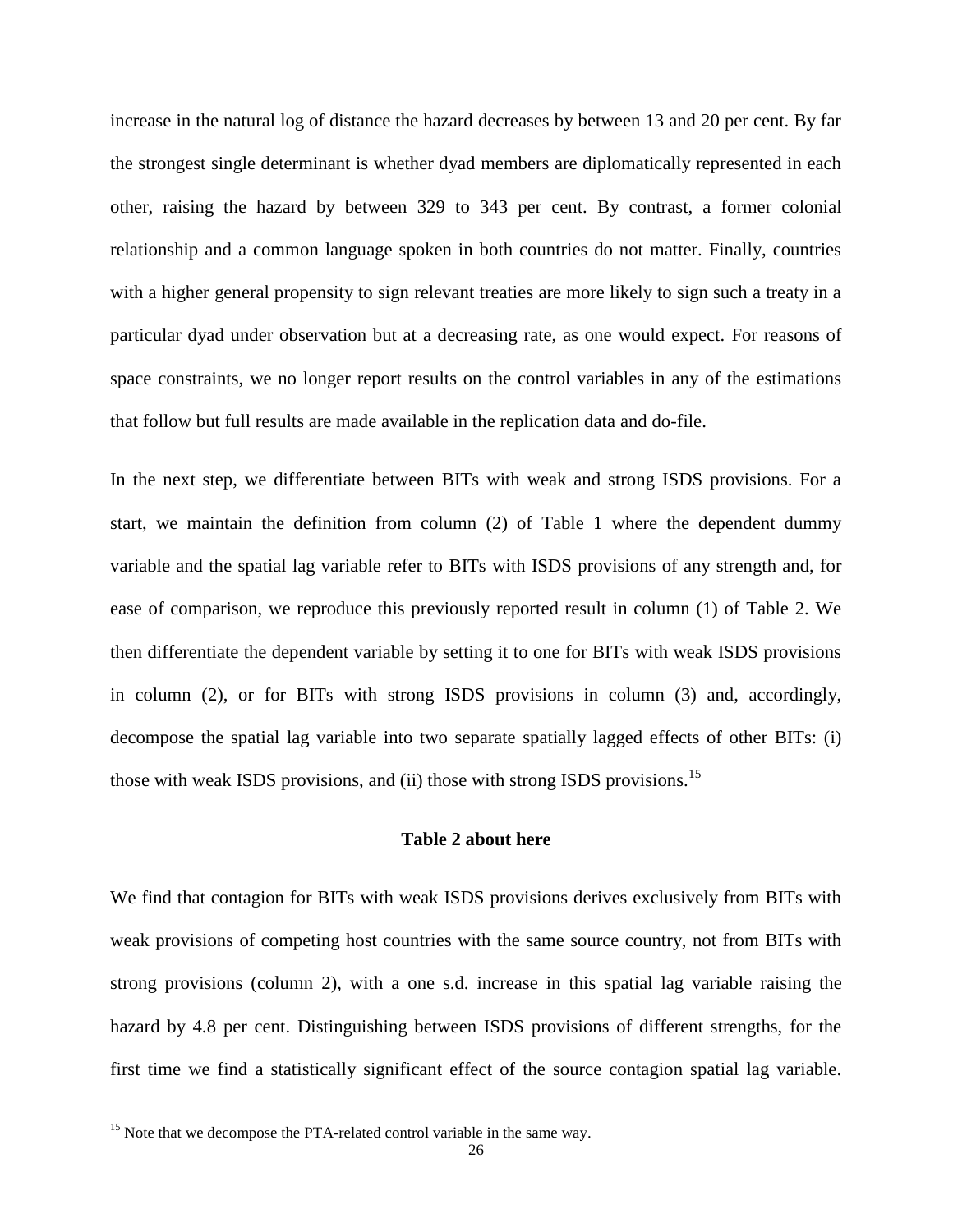Specifically, a BIT with weak ISDS provisions becomes more likely if the specific developing host country, in which the source country has invested a large share of its foreign investments, has concluded more BITs with weak ISDS provisions with other developed source countries. Substantively, a one s.d. increase in this spatial lag variable raises the hazard by 6.4 per cent. In contrast to weak ISDS provisions, we find no statistically significant evidence for spatial dependence of either type in the conclusion of BITs with strong ISDS provisions (column 3).<sup>16</sup>

While we focused on ISDS provisions of different strength in BITs in Table 2, we achieve essentially the same results when also accounting for pre-establishment NT provisions of different strength in BITs (results not reported). This is hardly surprising given that, as explained in Section 4, pre-establishment NT provisions played a minor role in BITs, compared to ISDS provisions.

More interestingly, we account for the strength of ISDS or pre-establishment NT provisions in BITs *or* PTAs in our definition of dependent variables in Table 3. The spatial lag variables are redefined accordingly. PTA-related control variables are excluded since the content of PTAs is now considered part of the dependent variable. Moreover, we need to exclude a very small number of PTAs both in the construction of the dependent and, consequently, the spatial lag variables. These are observations in which the PTA conclusion followed a strictly plurilateral rather than bilateral process.<sup>17</sup> Failure to exclude these plurilateral PTAs could lend spurious support to the hypotheses of spatial dependence.

<sup>&</sup>lt;sup>16</sup> The results for the control variables are similar to the estimations reported in Table 1 (detailed results not reported). Of note, however, the bargaining perspective now receives some support when the dependent variable refers to BITs with strong ISDS provisions by the fact that a larger difference in total economic size between the source and host country now significantly increases the hazard of signing BITs with strong ISDS provisions. Richer host countries are also more likely to sign these types of treaties.

<sup>&</sup>lt;sup>17</sup> Namely, the two PTAs between the countries of the European Free Trade Area (Norway, Iceland, Switzerland, Liechtenstein) and Mexico and Chile, respectively; the PTA between the EU-15 countries and Mexico as well as EU enlargement agreements involving countries that in our sample are classified as developing host countries.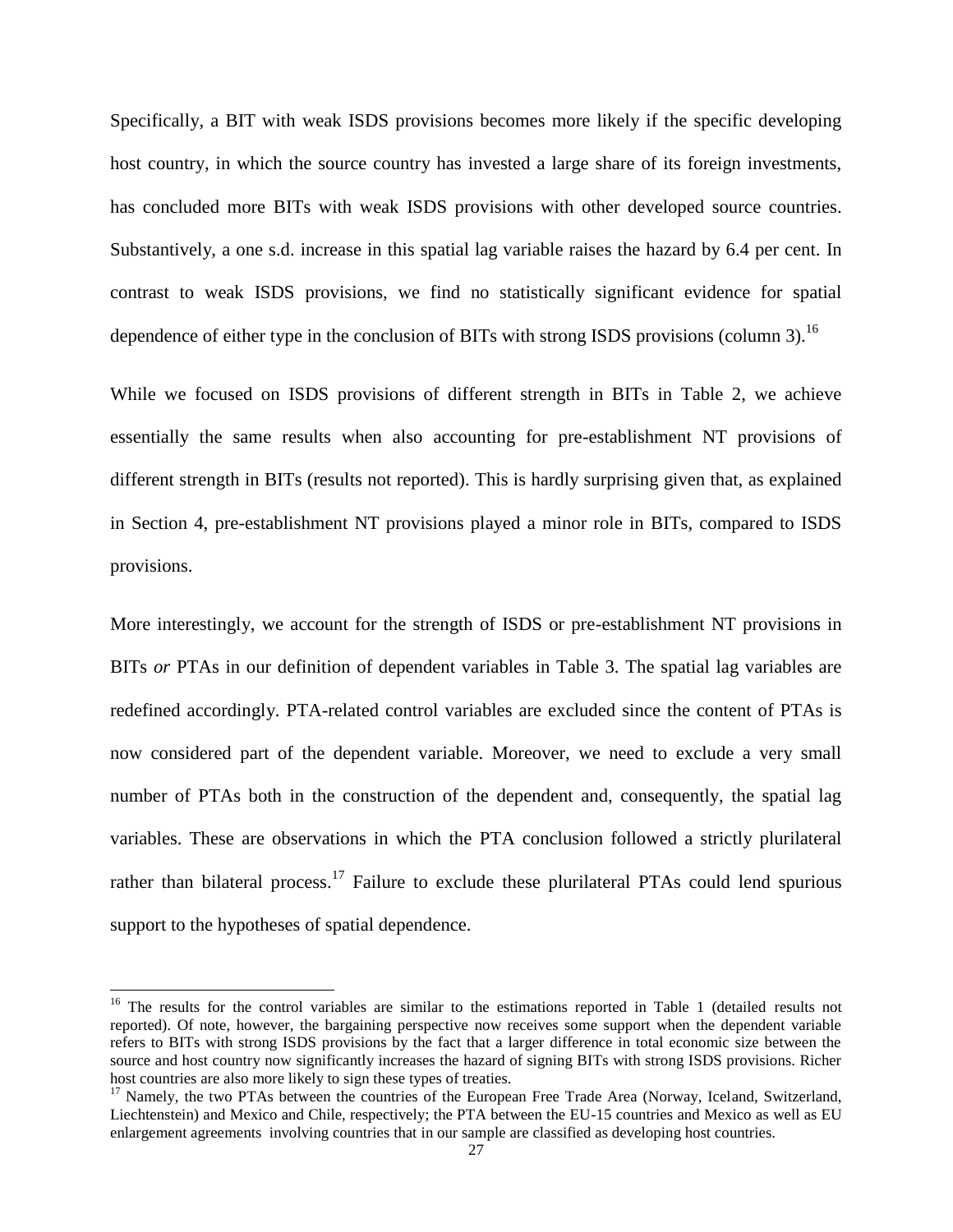Once we account for the strength of ISDS or pre-establishment NT provisions in BITs *or* PTAs in our definition of dependent variables, the evidence on spatial dependence in the form of target contagion among FDI-competing developing host countries is fully consistent with expectations. In particular, we find that FDI-competition driven spatial dependence in IIAs with weak ISDS or NT provisions exclusively stems from other dyads that have signed IIAs with weak provisions, with a one s.d. increase in this spatial lag variable increasing the hazard by 14.9 per cent; while the spatial dependence in IIAs with strong ISDS or NT provisions exclusively stems from other dyads that have signed IIAs with strong provisions, with a one s.d. increase resulting in a 10.7 per cent increase in hazard. In fact, not only do IIAs with weak ISDS or NT provisions in other FDIcompeting developing countries not increase the hazard of signing IIAs with strong provisions, they even lower the hazard.

#### **Table 3 about here**

As with BITs with investment provisions, we find some evidence for specific source contagion for weak investment provisions. As before, a larger number of weak provisions granted to other investors by a specific developing host country that is an important location for one's foreign investment makes it more likely that a source country will achieve similar protection for its own investors (a one s.d. increase in this spatial lag variable raises the hazard by 12.4 per cent). Moreover, the pre-existence of strong provisions renders the conclusion of an IIA with weak provision less likely (lowering the hazard by 13.6 per cent for a one s.d. increase). In contrast to specific target contagion, there is however no statistically significant effect for spatial dependence among developed FDI source countries for the conclusion of IIAs with strong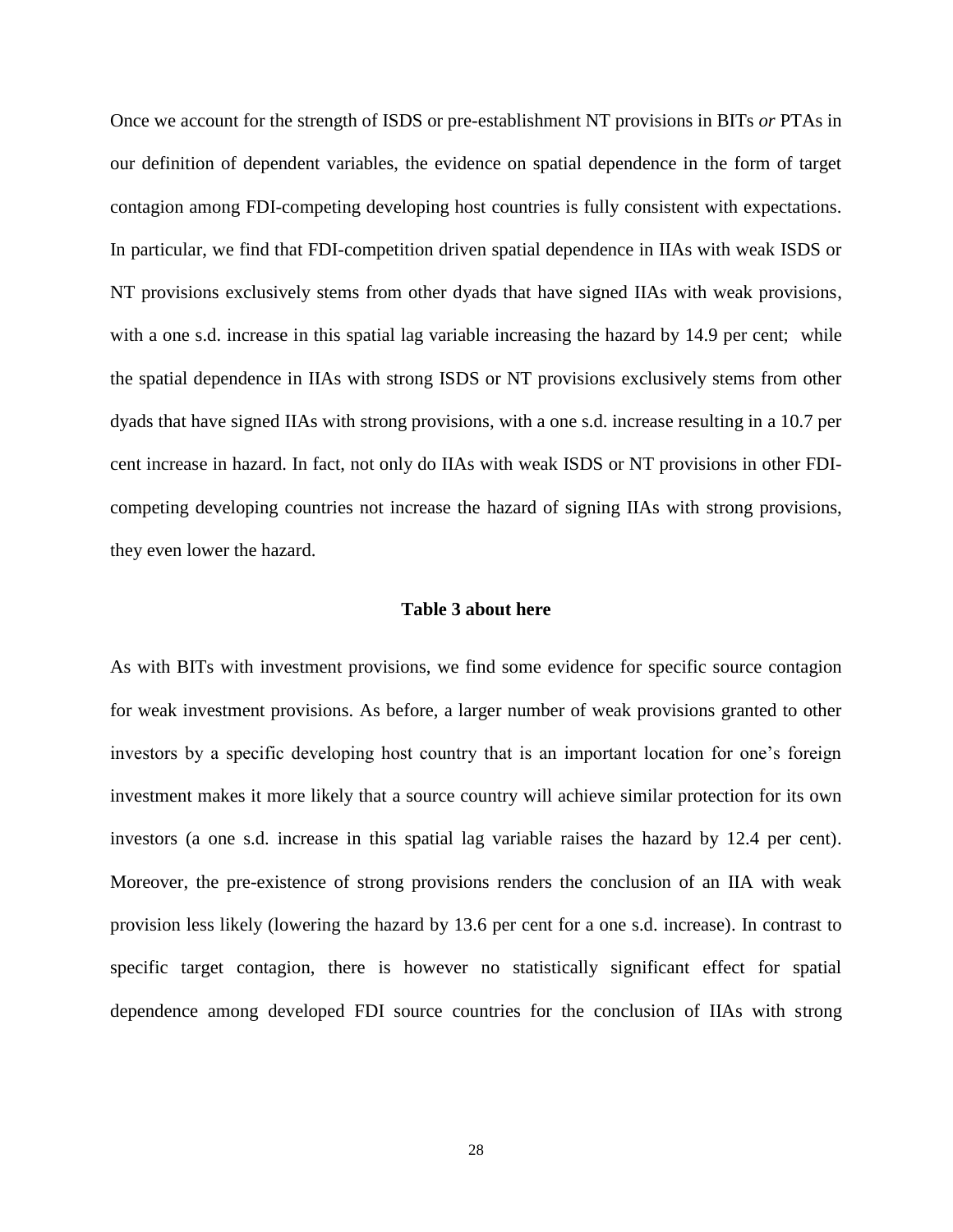provisions. The only spatial dependence that matters for these types of IIAs is the FDIcompetition driven spatial dependence among developing host countries.<sup>18</sup>

#### **6. Robustness tests**

 $\overline{a}$ 

We now turn to additional tests where we analyze whether our inferences are robust to specified changes in the estimation strategy. We apply these tests to the estimations from Table 3, i.e. where we analyze the strictness of investment provisions in both BITs and PTAs.

In Table 4, we present results from group-wise jackknives where we once drop the top 6 FDI source countries (France, Germany, Japan, Netherlands, the United Kingdom and the United States) from the sample and once restrict the sample to these top 6 FDI source countries. The reason for this robustness test is to see whether the baseline results are predominantly driven by the major FDI source countries.<sup>19</sup> Table 4 shows that this is indeed the case. All evidence for FDI-competition driven spatial dependence disappears if we drop these top 6 FDI source countries from the sample (columns 1, 3, and 5). Conversely, results are similar to the baseline estimations with higher point estimates (though not statistically significantly different) if we restrict the sample to these top 6 FDI source countries (columns 2, 4, and 6). In other words, FDIcompetition driven spatial dependence among developing host countries is predominantly about signing BITs/PTAs with ISDS or NT provisions with the top 6 FDI source countries. This is not surprising and indeed further corroborates the FDI-competition driven explanation for spatial dependence.

 $18$  Results on the control variables are similar to the ones reported in Table 2, except that larger distance now continues to deter BITs/PTAs with strong ISDS/NT provisions and weak (strong) ISDS/NT provisions become more (less) likely the richer the FDI source country.

 $19$  In addition, restricting the source country sample to the top 6 FDI sources mitigates the problem of potentially unreported bilateral FDI stocks and, thus, reduces the number of FDI observations set to zero (see Appendix 5 for details).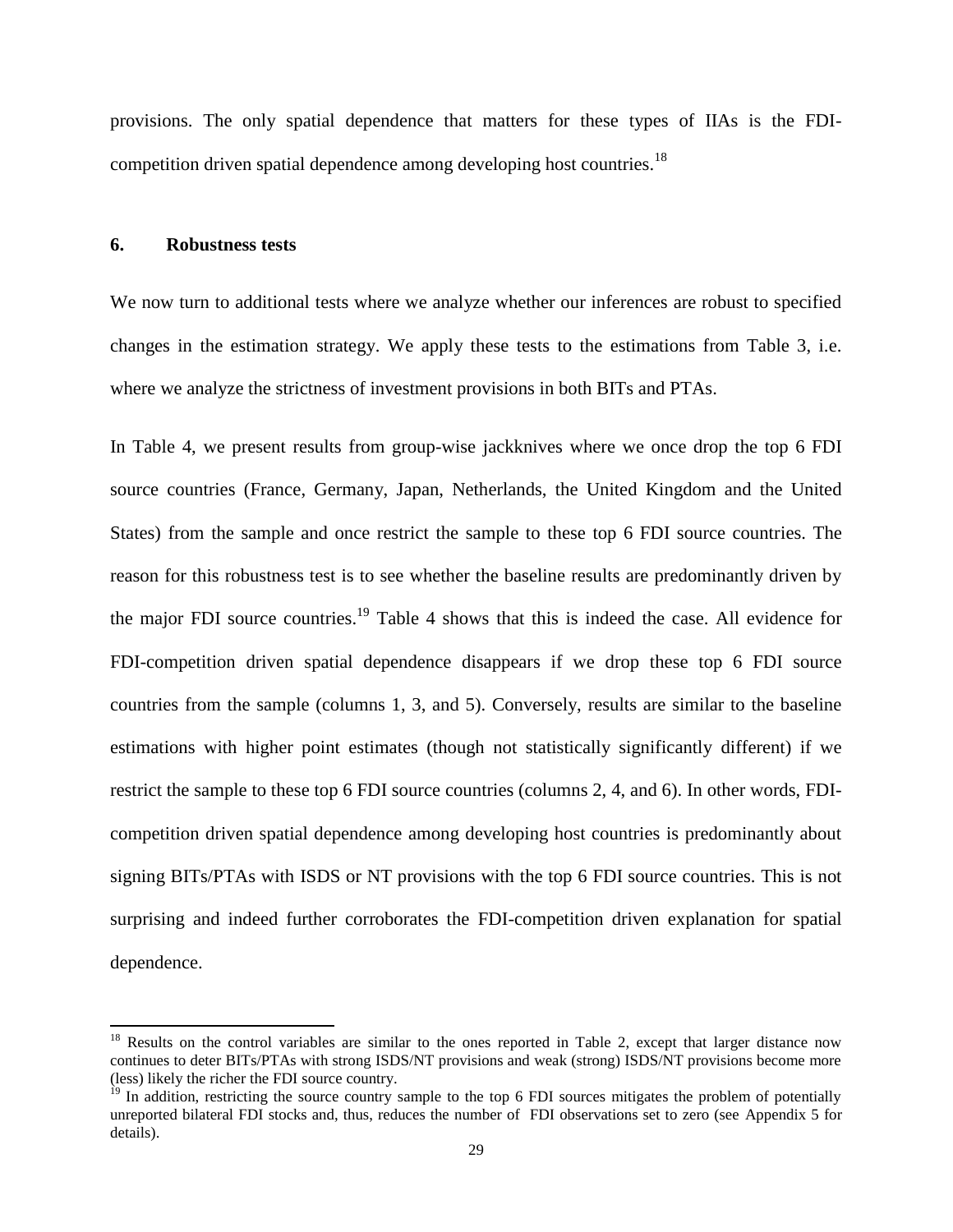#### **Table 4 about here**

As mentioned in Section 4, our research design classifies countries either as FDI sources or FDI hosts. There are some developing countries which are both major FDI hosts and, if to a smaller – and for some of these countries substantially smaller – extent, sources of FDI. In a further robustness test, we have re-classified those developing countries for which our data source reports major outward FDI stocks (namely, Brazil, Chile, Malaysia, Mexico and South Korea) as FDI source countries rather than FDI host countries.<sup>20</sup> Results from Table 5 show that our inferences are fairly robust to this re-classification of some developing countries as far as target contagion spatial lag variables are concerned. None of the source contagion spatial lag variables are statistically significant in this test.

#### **Table 5 about here**

Some developing countries could only sign international treaties after 1978, the start of our analysis, and therefore enter the sample after the initial period. To check whether this affects our results, we restricted the sample and the construction of the spatial lag variables to countries already independent in 1978. Table 6 shows that our results are fully robust to this test.

#### **Table 6 about here**

For the results reported in Table 7, we replaced FDI stocks with bilateral trade as the connectivity variable for the construction of the spatial lags. Specifically, we use the host country's exports to the source country to construct the spatial lag variable for specific target contagion and the exports of the source country to the host country to construct the spatial lag variable for specific source contagion.

 $\overline{a}$ 

 $^{20}$  We consequently exclude the plurilateral PTA among members of the Association of Southeast Asian Nations.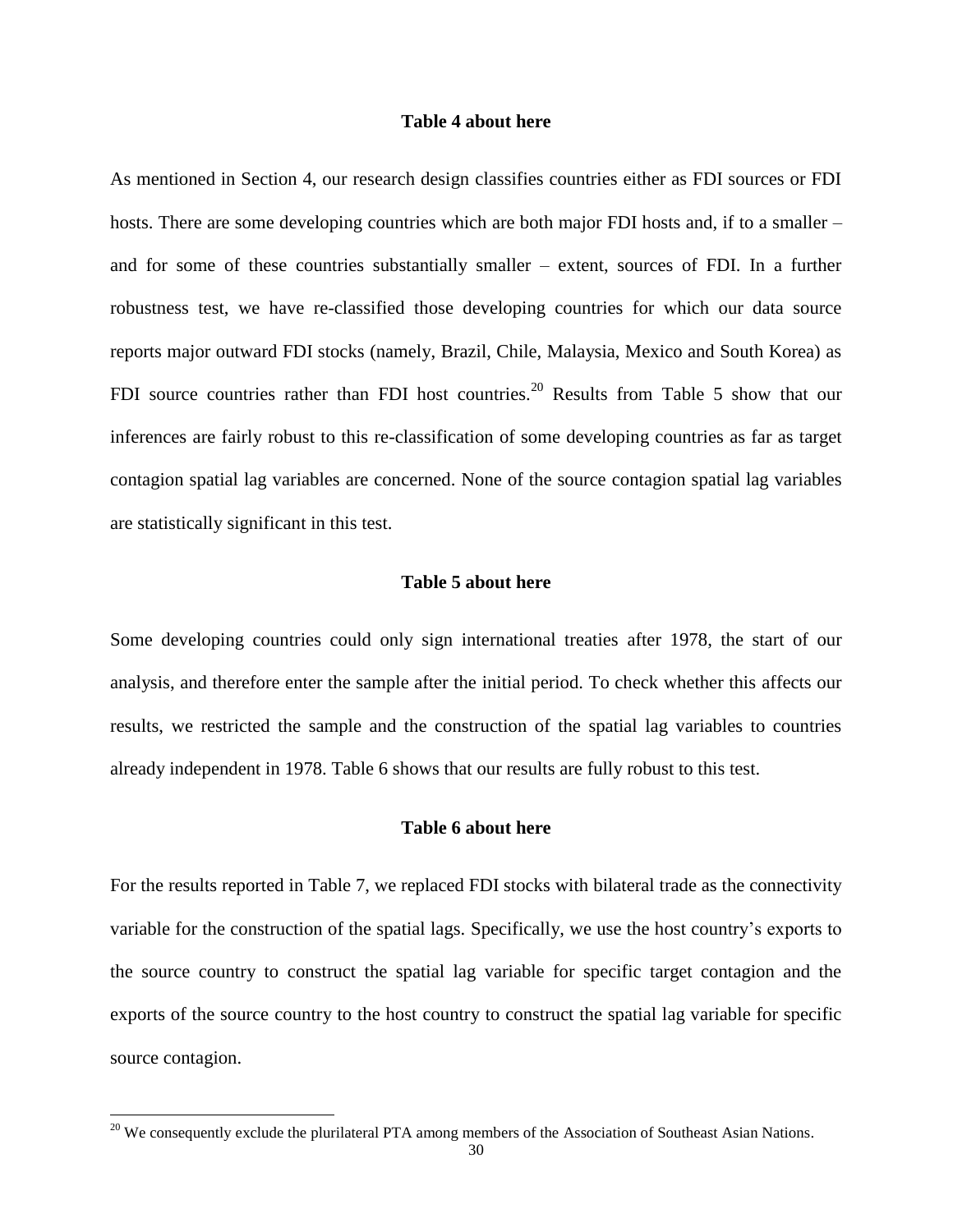There is no evidence for target contagion in Table 7. This is not necessarily inconsistent with the findings of previous studies, notably Elkins et al. (2006) as well as Neumayer and Plümper (2010), that are more in line with the stronger benchmark results on specific target contagion in column 1 of Table 3 than with the results in Table 7. While the methodological approach of Neumayer and Plümper (2010) is closest to our approach, there are important differences in the specification of spatial lag variables. Neumayer and Plümper employ export-product competition (i.e., the similarity between countries' export products) as the weighting variable, rather than export-market competition. Moreover, country samples as well as periods of observations differ considerably between the studies. It is particularly noteworthy in this context that the analyses of Elkins et al. (2006) and Neumayer and Plümper (2010) range further back into the 1960s and early 1970s, respectively, while our analysis starts only in 1978 because of data limitations with regard to variables of major interest in the present context. Moreover, in additional estimations (not shown for the sake of brevity), we distinguished between the top 6 FDI source countries and other source countries as in Table 4 but continuing to employ exports as weights in the construction of spatial lag variables. For the group of other source countries there is evidence for target contagion  $\frac{f \cdot H}{g}$  in line with our main estimations from columns 1 and 2 of Table 3. For the group of top 6 FDI source countries, we find significantly positive effects for target contagion from IIAs with strong ISDS or NT on the propensity to conclude an IIA with either weak or strong provisions. While not entirely consistent with our main estimations, there is thus some evidence for target contagion even with exports as weights in the spatial lag construction once we split the group of source countries into two.

Importantly, the comparison with previous studies and the weaker evidence for target contagion do not point to particular weaknesses in our FDI data used as weights. We have argued that despite the measurement error in the FDI stock variable, it is a more appropriate connectivity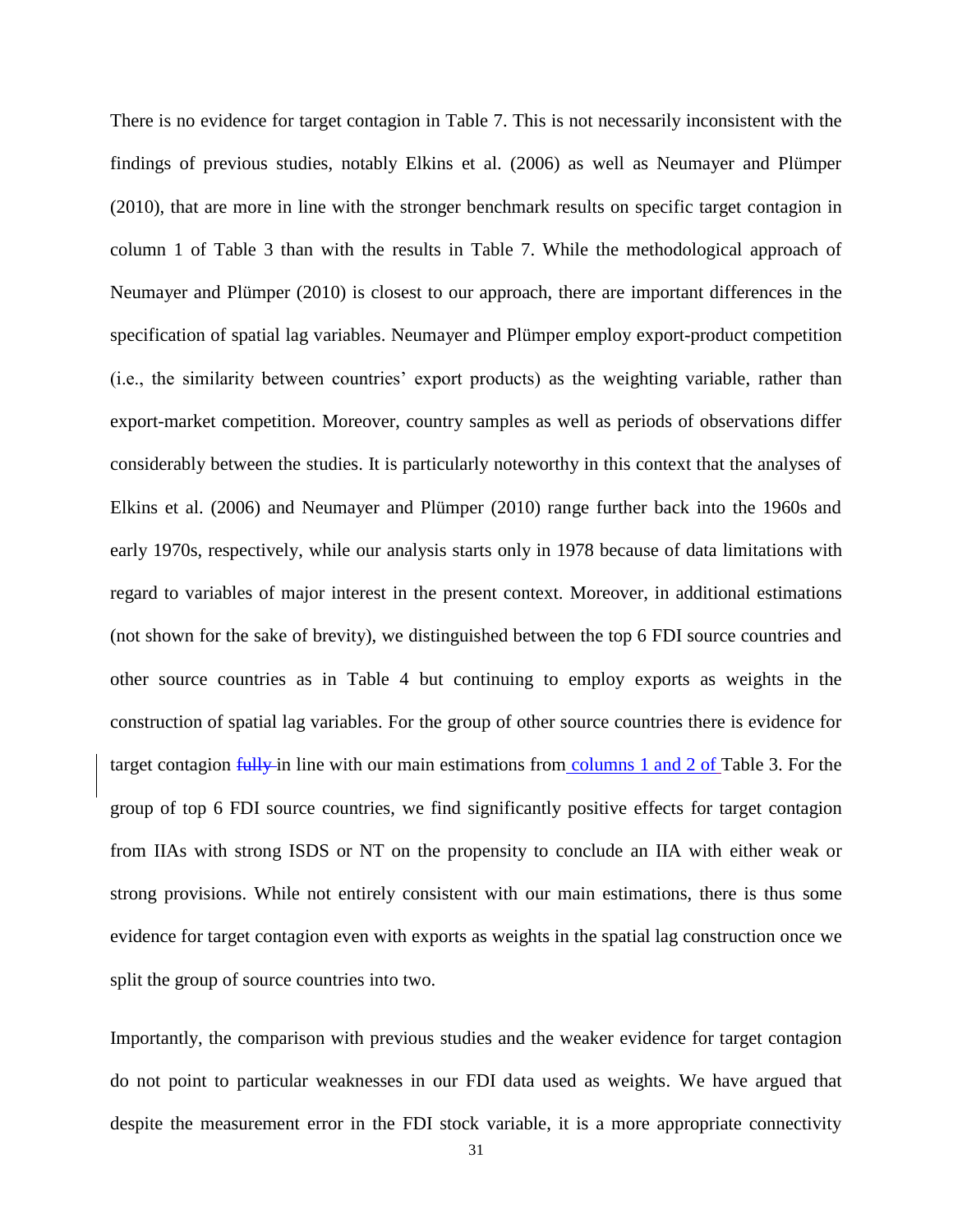variable to use for determining weights in the construction of the spatial lag variables for the purpose of testing our main hypotheses. The weaker results on specific target contagion when we employ exports as the weighting variable in the construction of the spatial lags support the view that decision makers in the host countries are more likely to refer to relevant, though less precisely measured information on FDI to identify important competitors and important source countries of FDI, which is relevant for our first two hypotheses on specific target contagion.

In contrast to specific target contagion, the evidence on specific source contagion is somewhat stronger in Table 7 than in Table 3. This is plausible, recalling from Section 3 that it does not necessarily create a competitive disadvantage for a particular source country when another source country succeeds in convincing a specific host country to accept (strict) investment provisions in an IIA. However, the underlying assumption that a source country has little reason to react defensively against a prior move of another source country toward stricter FDI provisions with a host country that is relatively important in terms of FDI relations is less likely to hold when the importance of host countries is assessed in terms of trade relations. When using source country exports as weights for specific source contagion, the perception of decision makers as well as multinational enterprises is more likely to focus on possible complementarities between FDI and trade. Competitive disadvantages in terms of losing export opportunities to multinational enterprises from other source countries are then more likely to enter the economic and political calculus of pressing host countries to accept strict IIAs once other source countries have succeeded in this respect. $2<sup>1</sup>$ 

 $21$  Distinguishing between the top 6 FDI source countries and other source countries, the pattern of export-weighted specific source contagion essentially holds for both groups of source countries (results not shown). In particular, the evidence for specific source contagion continues to be stronger than for the benchmark results with FDI-weighted spatial lags.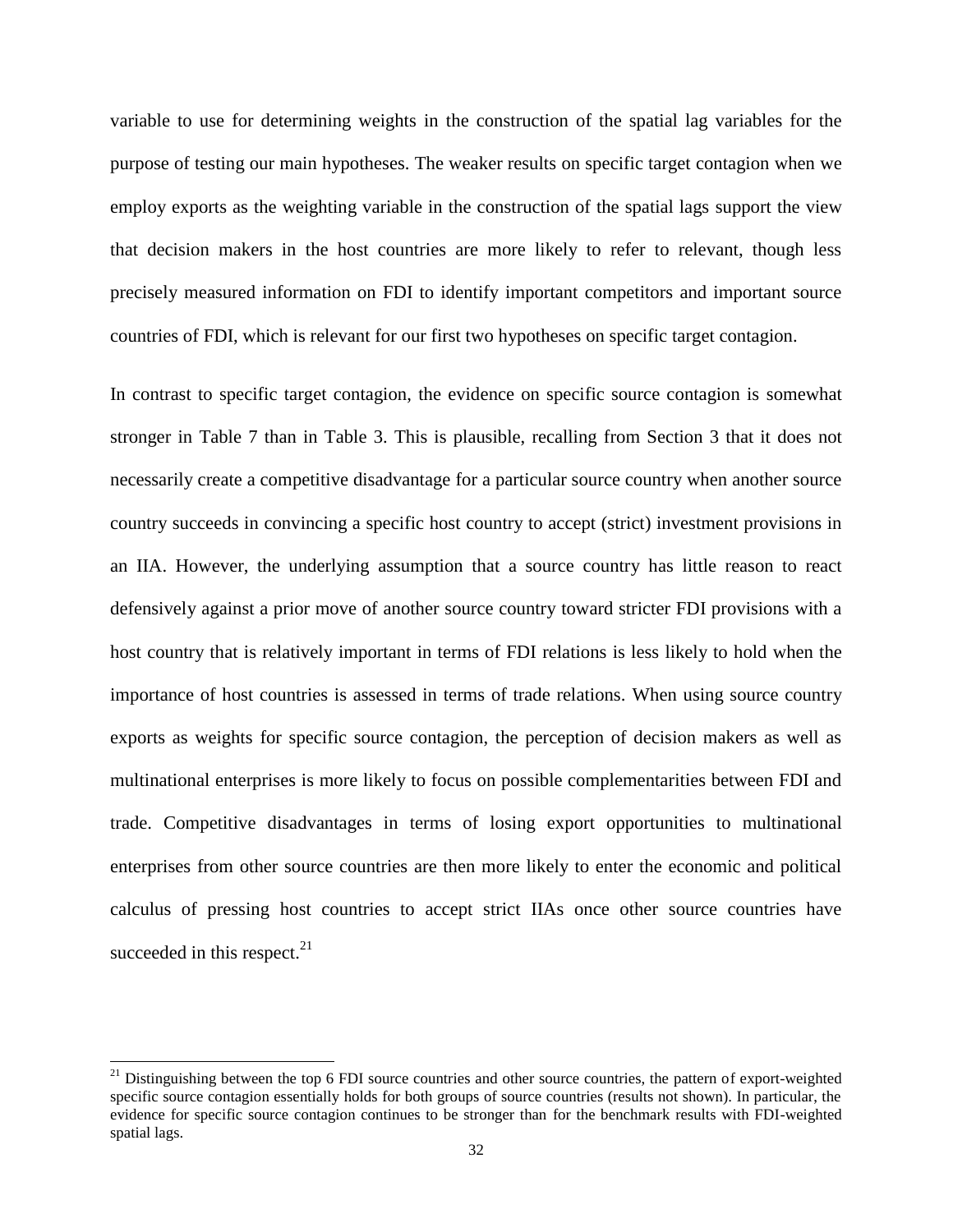#### **Table 7 about here**

For the next robustness test, we return to the preferred approach of calculating spatial lags based on FDI stocks. However, we subtract from any year's FDI stock the value of FDI stocks from 10 years prior. In other words, we take only into account the stock from the previous 10 years and then re-calculate the spatial lags.<sup>22</sup>In this way, we mitigate the impact of older FDI stocks for identifying important competitors and important source countries of FDI $^{23}$  The evidence on specific target contagion reported in Table 8 proves to be just slightly weaker than the results in Table 3 for IIAs with strong FDI-related provisions, while the evidence for IIAs with weak provisions is hardly affected. This implies that older FDI stocks are unlikely to bias our results towards finding evidence for specific target contagion.

#### **Table 8 about here**

All estimates so far are based on a semi-parametric Cox proportional hazards model, which is appropriate for the dependent variables. For the results reported in Table 9 we switch to ordinary least squares (OLS). OLS has well known disadvantages for limited dependent variables. But it also offers the advantage that we are able to include dyad and period fixed effects and to cluster standard errors not merely on dyads but to employ three-way clustered standard errors (following Cameron et al. 2011), namely clustered simultaneously on dyads, as well as on host countries and on source countries. Table 9 shows that our results are largely robust to this rather dramatic departure from our previous estimation strategy. Most importantly, we continue to find evidence for target contagion in column 1. A one standard deviation increase in this variable increases the

 $22$  This implies that our sample can only start in 1987, instead of 1978, in this robustness test. We truncate to zero in case this value is negative, which happens in 0.56% of cases.

 $^{23}$  As discussed in more detail in Appendix 5, the impact of older FDI stocks is already reduced to the extent that reporting countries adhere to internationally agreed best practices of accounting for accumulated depreciation to arrive at net property, plant and equipment values.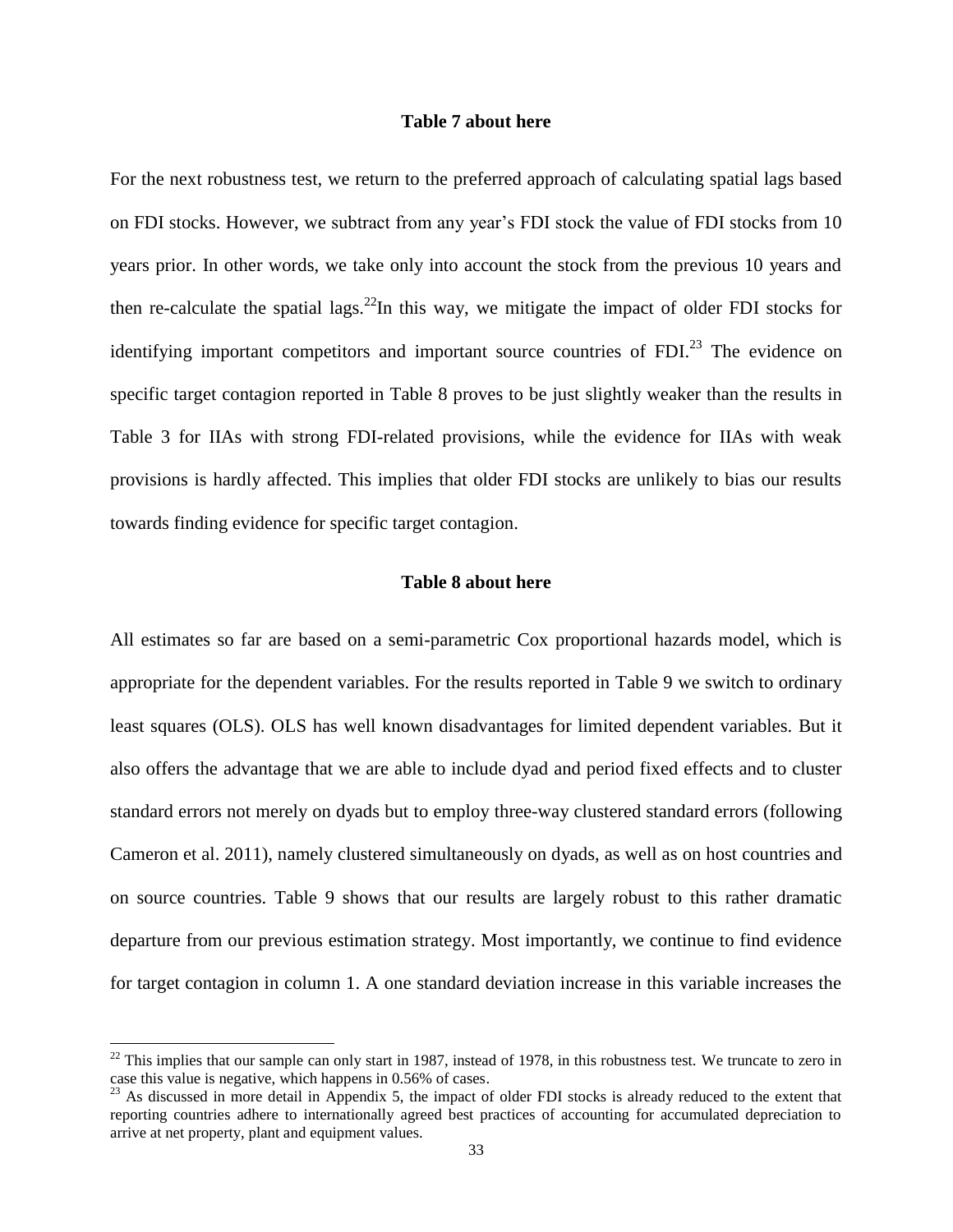expected value of an IIA with ISDS or NT provisions by almost 12 per cent. This is much higher than the estimate of 5.4 per cent using the Cox proportional hazard model. The substantive estimates are closer to the baseline model once we distinguish between IIAs with weak and strong provisions, however. We continue to find evidence for target contagion from other hosts having concluded treaties with weak provisions for the conclusion of similar treaties with weak provisions by the dyad under observation in column 2. A one standard deviation increase in this variable increases the expected value of an IIA with weak ISDS or NT provisions by 11.4 per cent, while our estimate based on the Cox proportional hazard model estimated this to be 14.9 per cent. Similarly, we continue to find evidence for target contagion from treaties with strong provisions for the conclusion of BITs and PTAs with strong investment provisions in column 3. A one standard deviation increase in this variable increases the expected value of an IIA with strong ISDS or NT provisions by 7.7 per cent, while our estimate based on the Cox proportional hazard model estimated this to be 10.7 per cent.

#### **Table 9 about here**

#### **7. Conclusion**

The number of international investment agreements signed by developing countries with increasingly strict commitments to protect foreign investors and liberalize entry regulations continues to grow, even though the empirical evidence that IIAs are effective in stimulating FDI inflows is ambiguous. This raises the question of why BITs and PTAs containing investment provisions continue to be concluded, and what explains the willingness of developing countries to increasingly agree to strict and binding investment rules at the bilateral and plurilateral level.

Our answer to this question is that the diffusion of BITs and PTAs with stricter investment provisions is fundamentally a self-reinforcing or contagious process, driven by developing host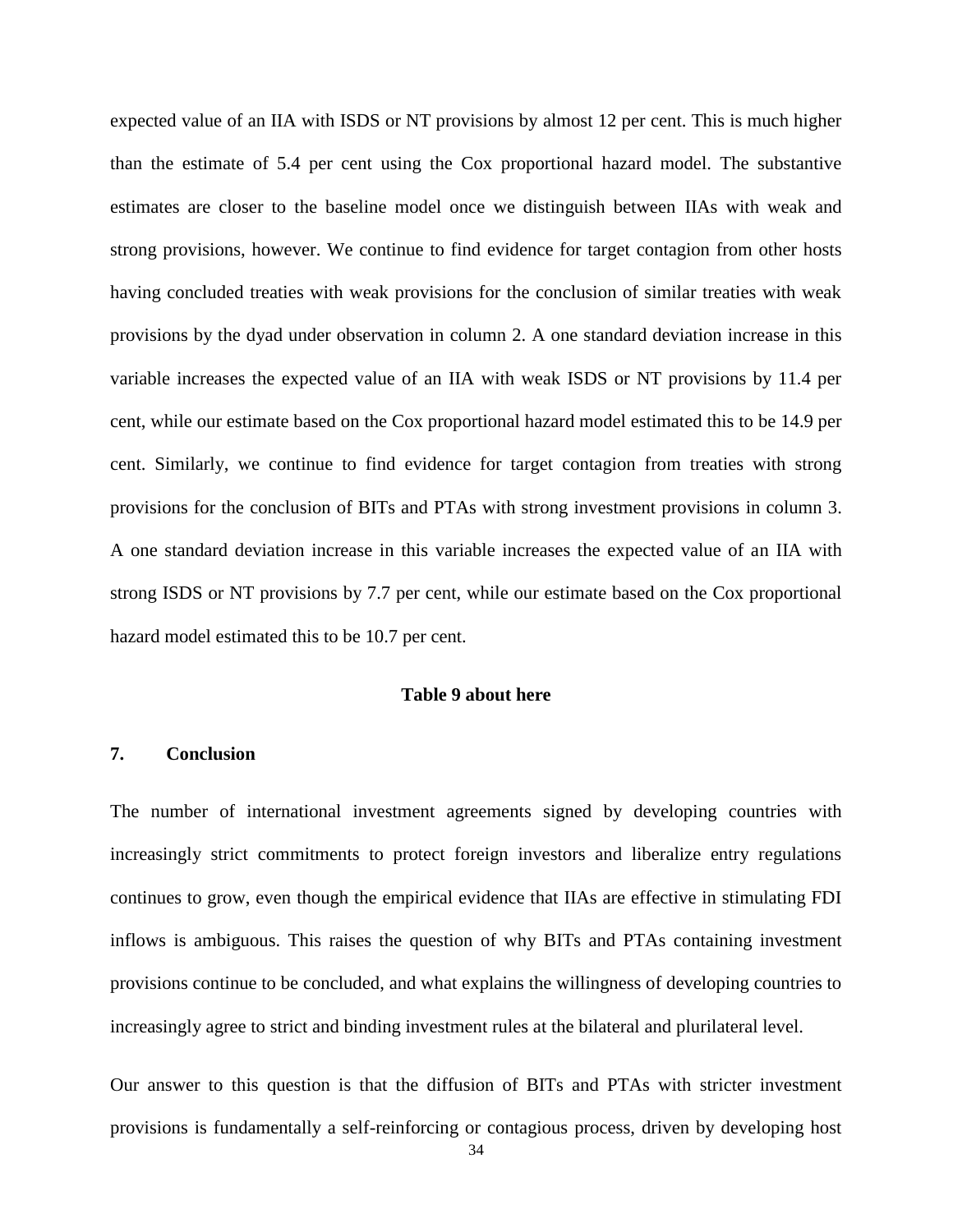countries acting defensively and agreeing to binding commitments in order to avoid diversion of FDI to competing developing host countries which agreed to similar binding commitments before. To test this hypothesis, we accounted for spatial dependence both among developed source countries and developing host countries in the formation of BITs and PTAs with investment provisions in a large sample of developing host countries and developed source countries during the 1978-2004 period. Crucially, in contrast to previous studies, we are the first to employ existing bilateral FDI stocks to closely mirror the causal mechanism of FDIcompetition driven spatial dependence that our argument is based upon: existing bilateral FDI stocks capture what is at stake in terms of potential FDI diversion. Equally importantly, we focused on the content of IIAs and the strictness of FDI-related provisions with regard to investor-state dispute settlement (ISDS) and pre-establishment national treatment (NT) of foreign investors.

Our findings support the argument that the increase in BITs and PTAs with stricter ISDS and NT provisions is a contagious process. According to our results, a developing host country is more likely to agree to ISDS or NT provisions in a BIT or PTA with a specific source country if other developing host countries competing for FDI from this source country have concluded a BIT or PTA with ISDS or NT provisions with the same source country. The process is contagious since with every new treaty a developed source country signs with a FDI-seeking developing country the pressure on those holding out rises to similarly sign a treaty with this same developed country.

We also decomposed the spatial lag variables into two separate spatial lags – one capturing spatial dependence coming from other BITs or PTAs with weak ISDS or NT provisions and another one capturing spatial dependence coming from other BITs or PTAs with strong ISDS or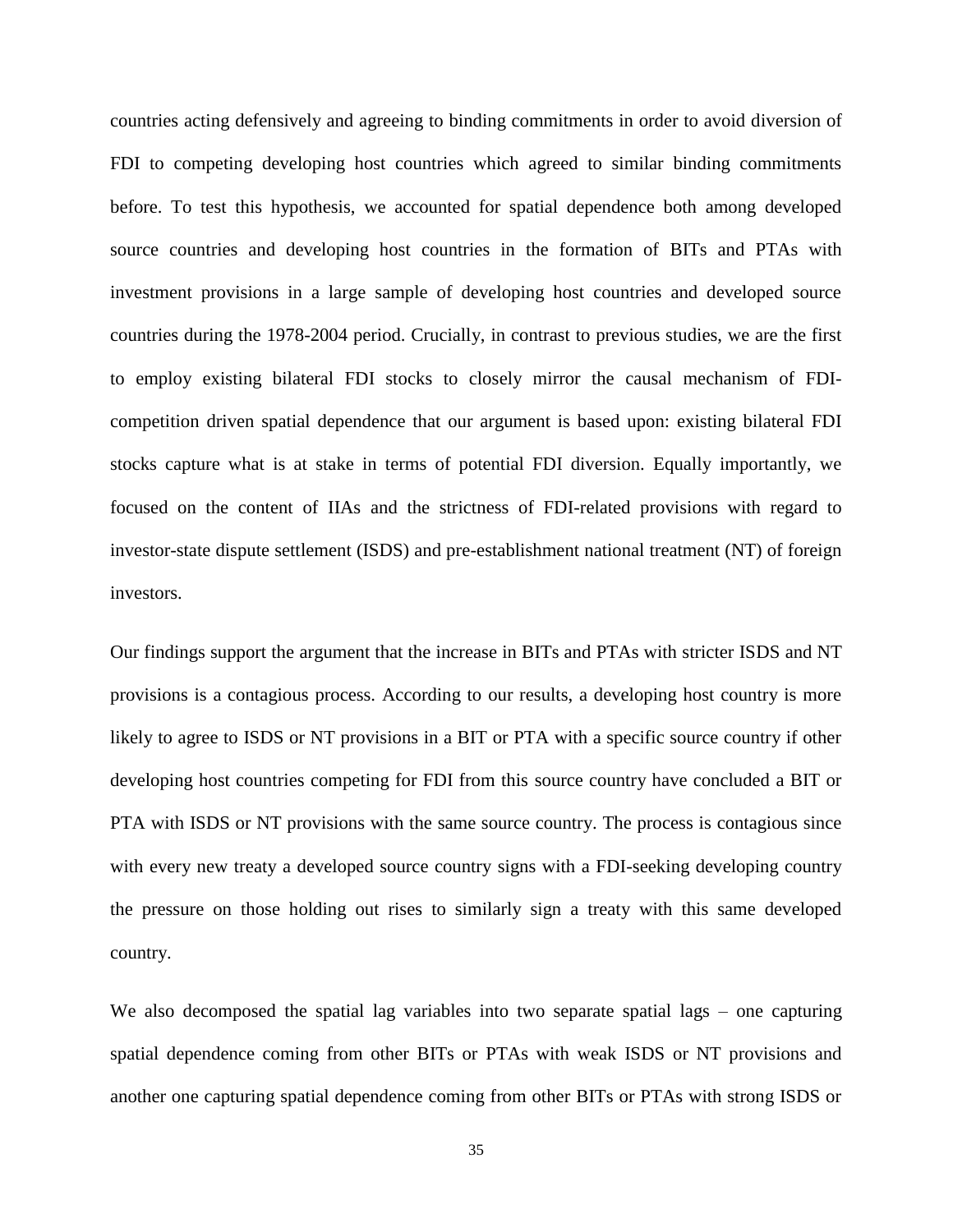NT provisions. This refinement reveals that, consistent with our theoretical argument and first and second hypotheses, contagion for IIAs with weak investment provisions exclusively derives from IIAs of competing host countries with weak provisions, while contagion for IIAs with strong provisions exclusively derives from IIAs of competing host countries with strong provisions. IIAs agreed upon by other FDI-competing developing countries with only weak investment provisions create no incentive to conclude an IIA with strong investment provisions – only IIAs concluded by other developing countries with strong investment provisions induce a country to conclude a treaty with strong provisions. Developing countries are hesitant to give in to stricter investment provisions, they hold out unless their main competitors for FDI from the source country have previously given in to these stricter provisions.

We also find some evidence for spatial dependence among developed source countries, consistent with our third hypothesis, in that a larger number of IIAs with weak investment provisions concluded by a specific developing country with other developed source countries raises the likelihood that a developed country will manage to conclude a similar treaty with this developing country. However, when we do not distinguish among treaties according to the strength of their investment provisions we find evidence only for target contagion among developing host countries. The same is true for our analysis of IIAs with strong investment provisions, except in two of the robustness tests. FDI-competition driven spatial dependence among developing host countries thus clearly dominates spatial dependence among developed source countries as the more consistent driver of the diffusion of such treaties.

We also find that our results crucially depend on the major FDI source countries (France, Germany, Japan, Netherlands, the United Kingdom and the United States) included in the sample. This corroborates further our argument that the diffusion of IIAs with investment provisions is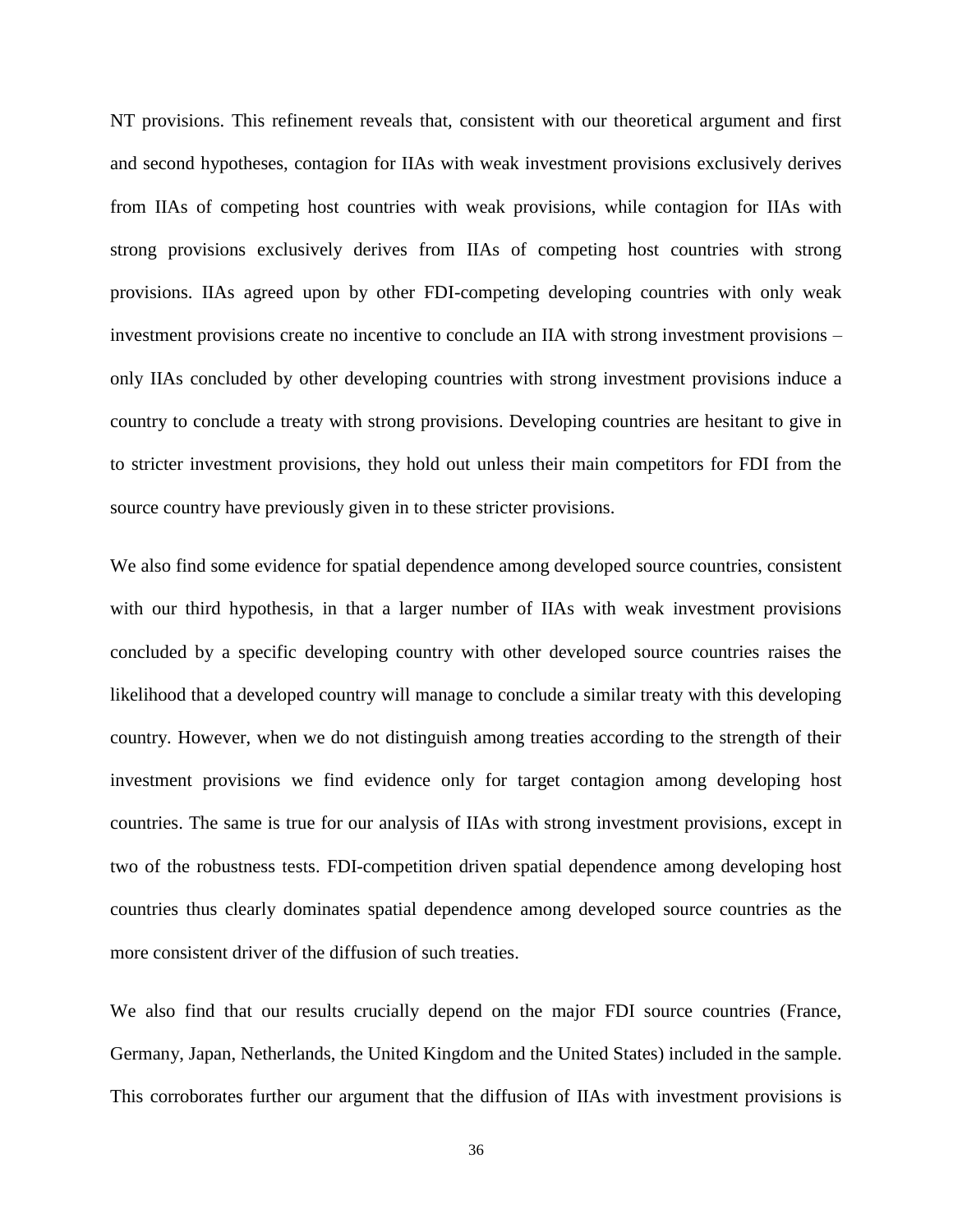driven by competition of developing countries for FDI from the major source countries. If our spatial lag variables were spuriously picking up factors that have nothing to do with the concern about FDI diversion, then they should continue to spuriously pick up these factors when the major FDI source countries have been dropped from the sample.

The self-reinforcing nature of FDI-competition driven spatial dependence in the diffusion of IIAs means that we can expect the number of such treaties to rise further. However, it is not likely to be a process that eventually results in an exhaustive web of treaties. For one, our argument is that only the treaty signing behavior of other developing countries with whom one competes for FDI from a specific developed source country matters. Second, and related, each developing country will have to consider whether the pressure to conclude an IIA with a specific developed country is worth the cost in terms of loss of sovereignty. These caveats notwithstanding, we predict there will be a further mushrooming of IIAs for some time. Despite the failure of the OECD's MAI negotiations and the lack of agreement to put investment on the WTO's negotiating agenda, the developed countries may eventually get close to their objective of a comprehensive web of IIAs with increasingly stricter investment provisions with those developing countries that compete with each other as hosts of their FDI. Though likely not a deliberate strategy on the part of developed countries, a contagious process has been set in motion that will continue to bind a greater number of countries to deeper investment protection rules over time.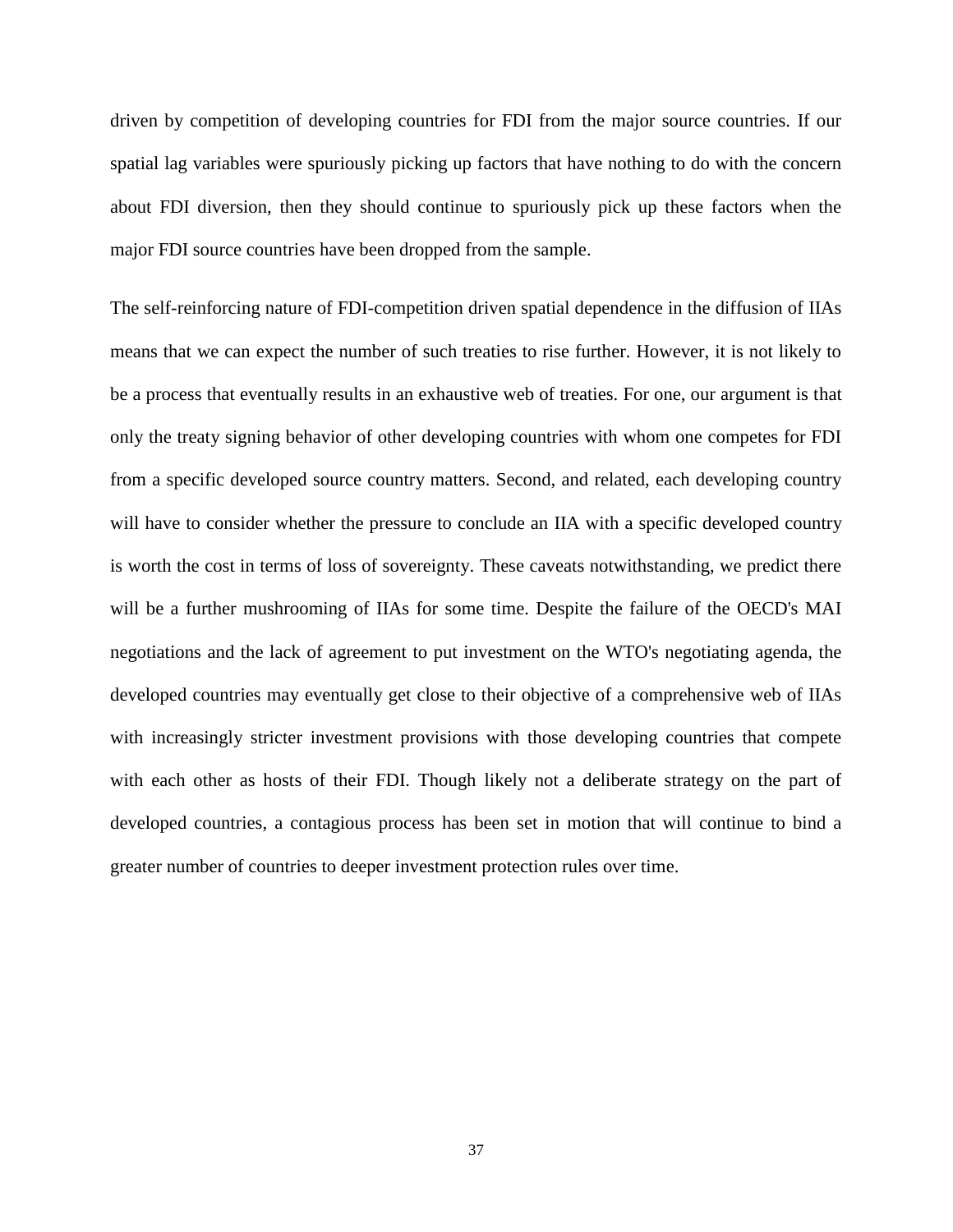#### **References**

- Allee, T. and C. Peinhardt (2010). Delegating differences: Bilateral investment treaties and bargaining over dispute resolution provisions. *International Studies Quarterly* 54(1): 1- 26.
- Allee, T. and C. Peinhardt (2011). Contingent credibility: The reputational effects of investment treaty disputes on foreign direct investment. *International Organization* 65(3): 1-26.
- Allee, T. and C. Peinhardt (2014). Evaluating three explanations for the design of bilateral investment treaties. *World Politics* 66(1): 47-87.
- Baccini, L. and A. Dür (2012). The new regionalism and policy interdependence. *British Journal of Political Science* 42(1): 57-79.
- Baldwin, R. (1993). A domino theory of regionalism. NBER Working Paper 4465. Cambridge, MA: National Bureau of Economic Research.
- Baldwin, R. (1997). The causes of regionalism. *World Economy* 20(7): 865-888.
- Baldwin, R. and D. Jaimovich (2012). Are free trade agreements contagious? *Journal of International Economics* 88(1): 1-16.
- Barthel, F. and E. Neumayer (2012). Competing for scarce foreign capital: Spatial dependence in the diffusion of double taxation treaties. *International Studies Quarterly* 56(4): 645-660.
- Barthel, F., M. Busse and E. Neumayer (2010). The impact of double taxation treaties on foreign direct investment: Evidence from large dyadic panel data. *Contemporary Economic Policy* 28(3): 366-377.
- Beck, N. J.N. Katz and R. Tucker (1998). Taking time seriously: Time-series-cross-section analysis with a binary dependent variable. *American Journal of Political Science* 42: 1260-1288.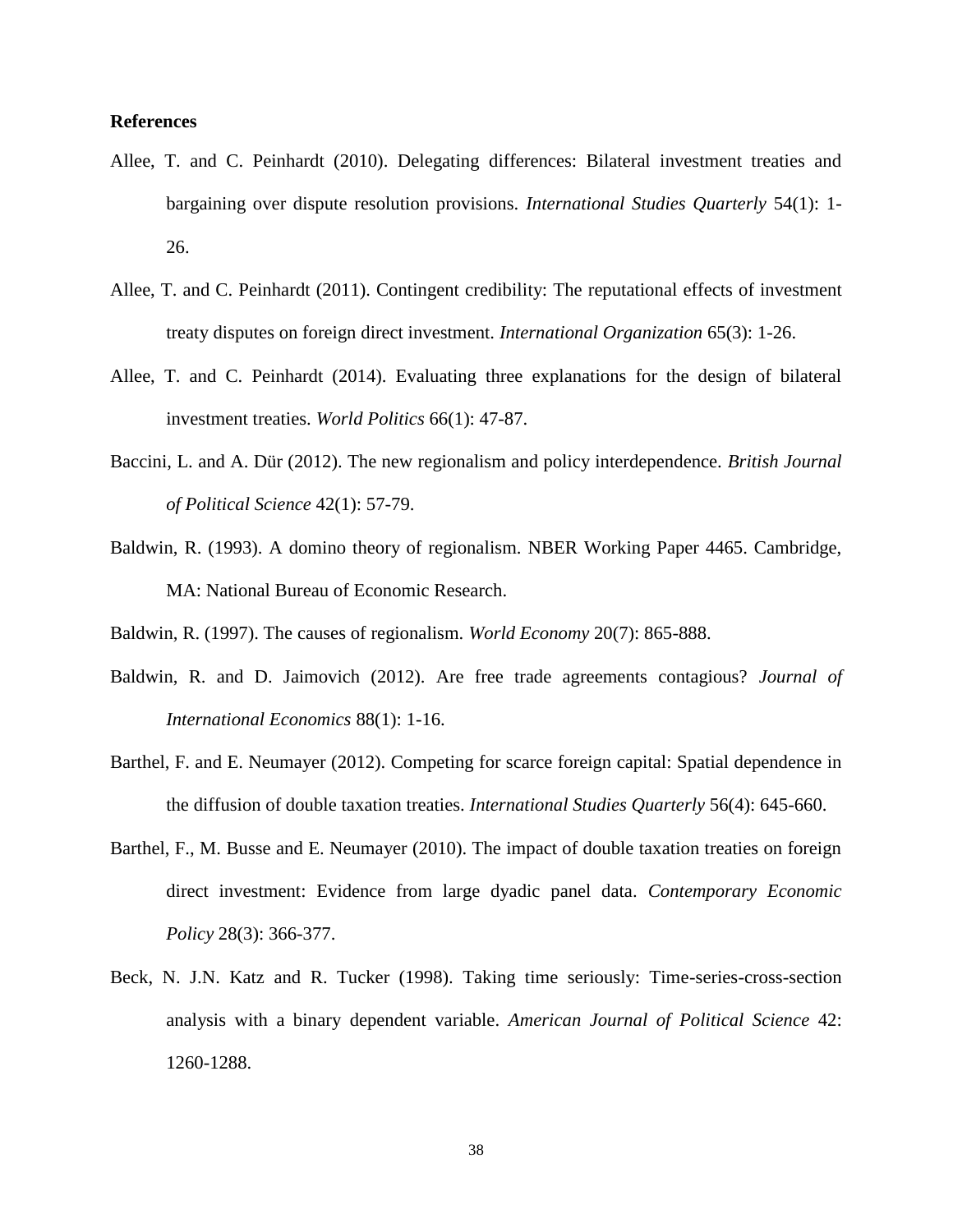- Berger, A., M. Busse, P. Nunnenkamp and M. Roy (2011). More stringent BITs, less ambiguous effects on FDI? Not a bit! *Economics Letters* 112(3): 270-272
- Berger, A., M. Busse, P. Nunnenkamp and M. Roy (2013). Do trade and investment agreements lead to more FDI? Accounting of key provisions inside the black box. *International Economics and Economic Policy* 10(2): 247-275.
- Bergstrand, J.H. and P. Egger (2013). What determines BITs? *Journal of International Economics* 90(1): 107-122.
- Büthe, T. and H.V. Milner (2014). Foreign direct investment and institutional diversity in trade agreements: Credibility, commitment, and economic flows in the developing world, 1971- 2007. *World Politics* 66(1): 88-122.
- Cameron, C., J. Gelbach, and D. Miller (2011), Robust inference with multiway clustering. *Journal of Business and Economic Statistics* 29 (2): 238-249.
- Cleves, M., R.G. Gutierrez, W. Gould and Y.V. Marchenko (2010). *An Introduction to Survival Analysis Using Stata*. Third Edition. College Station: Stata Press.
- Dür, A., L. Baccini and M. Elsig (2014). The design of international trade agreements: Introducing a new dataset. *Review of International Organizations* 9(3): 353-375.
- Egger, P. and M. Larch (2008). Interdependent preferential trade agreement memberships: An empirical analysis. *Journal of International Economics* 76(2): 384-399.
- Elkins, Z., A.T. Guzman and B.A. Simmons (2006): Competing for capital: The diffusion of bilateral investment treaties, 1960-2000. *International Organization* 60(4): 811-846.
- Guzman, A.T. (1997). Why LDCs sign treaties that hurt them: Explaining the popularity of bilateral investment treaties. *Virginia Journal of International Law* 38: 639-688.
- Henderson, D. (1999). *The MAI Affair: A Story and Its Lessons*. London: Royal Institute of International Affairs.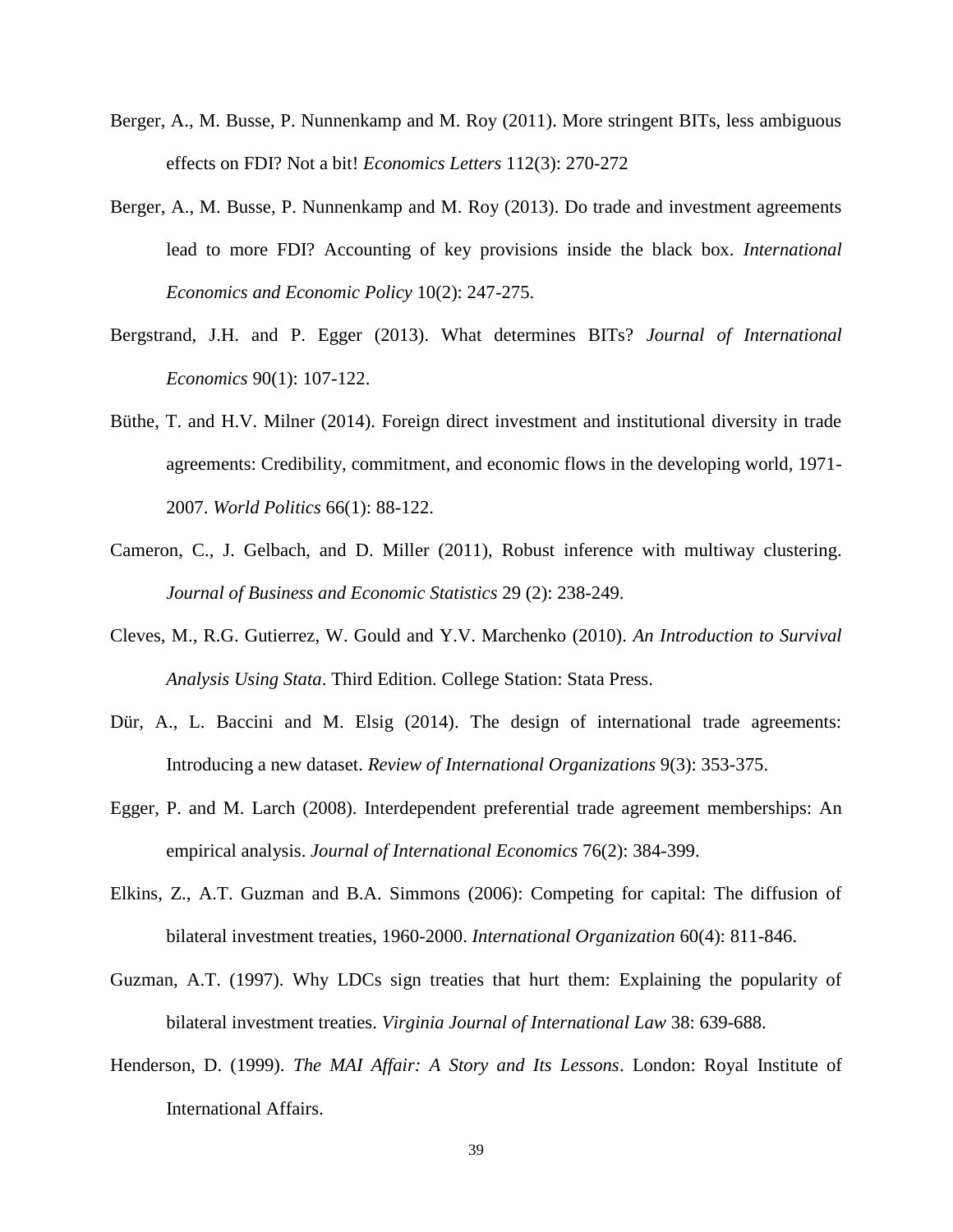- Hoekman, B. and R. Newfarmer (2005), *Preferential Trade Agreements, Investment Disciplines and Investment Flows*, Journal of World Trade 39(5): 949-973.
- IMF (2003). Foreign Direct Investment Statistics: How Countries Measure FDI, 2001. Washington, DC: International Monetary Fund.
- IMF (2013). Sixth Edition of the IMF's Balance of Payments and International Investment Position Manual (BPM6). Washington, DC: International Monetary Fund (http://www.imf.org/external/pubs/ft/bop/2007/bopman6.htm).
- IMF (2014). Balance of Payments and International Investment Position Compilation Guide. Washington, DC: International Monetary Fund (https://www.imf.org/external/pubs/ft/bop/2007/bop6comp.htm).
- Jandhyala, S., W.J. Henisz and E.D. Mansfield (2011). Three waves of BITs: The global diffusion of foreign investment policy. *Journal of Conflict Resolution* 55(6): 1047-1073.
- Kerner, A. (2009). Why should I believe you? The costs and consequences of bilateral investment treaties. *International Studies Quarterly* 53(1): 73-102.
- Koremenos, B. (2007). If only half of international agreements have dispute resolution provisions, which half needs explaining? *Journal of Legal Studies* 36: 189-212.
- Lipsey, Robert E. (2001). Foreign direct Investment and the Operations of Multinational Firms: Concepts, History, and Data. NBER Working Paper 8665. Cambridge, MA: National Bureau of Economic Research.
- Lupu, Y. and P. Poast (2013). Are bilateral investment treaties really bilateral? Mimeo. Available at: https://ncgg.princeton.edu/IPES/2013/papers/F900\_rm2.pdf (accessed: January 2014).
- Mansfield, E. and H. Milner (2012). *Votes, vetoes, and the political economy of international trade agreements.* Princeton, NJ: Princeton University Press.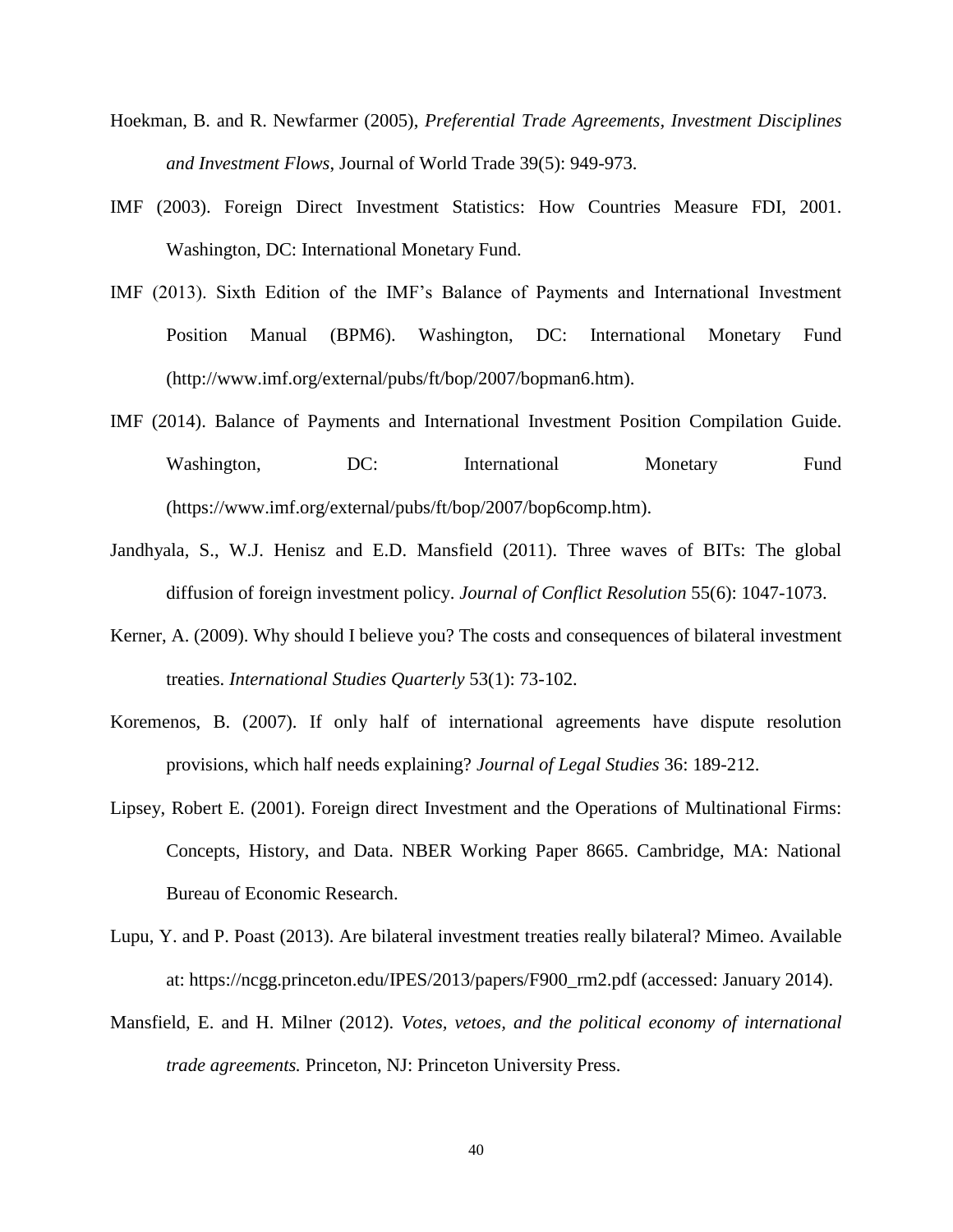- Mansfield, E., H. Milner and J. Pevehouse (2008). Democracy, veto players and the depth of regional integration. *World Economy* 31(1): 67-96.
- Milner, H. (2014). Introduction The global economy, FDI, and the regime for investment. *World Politics* 66(1): 1-11.
- Neumayer, E. and T. Plümper (2010). Spatial effects in dyadic data. *International Organization*  64(1): 145-166.
- OECD (2006), *Novel Features in Recent OECD Bilateral Investment Treaties*, Paris.
- OECD (2008). OECD Benchmark Definition of Foreign Direct Investment. Fourth Edition. Paris: Organisation for Economic Co-operation and Development.
- Poulsen, L.S. and E. Aisbett (2013). When the claim hits: Bilateral investment treaties and bounded rational learning. *World Politics* 65(2): 273-313.
- Roy, M. (2011). Democracy and the political economy of multilateral commitments on trade in services. *Journal of World Trade* 45(6): 1157–1180.
- Sachs, L.E. and K.P. Sauvant (2009). BITs, DTTs, and FDI flows: An overview. In K.P. Sauvant and L.E. Sachs (eds.), *The effect of treaties on foreign direct investment: Bilateral investment treaties, double taxation treaties, and investment flows.* Oxford: Oxford University Press (pp. XXVIII-LXII).
- Salacuse, J.W. (2010). The emerging global regime for investment. *Harvard International Law Journal* 51(2): 427-473.
- Sauvant, K.P. and L.E. Sachs (eds.) (2009). *The effect of treaties on foreign direct investment: Bilateral investment treaties, double taxation treaties, and investment flows.* Oxford: Oxford University Press.
- Simmons, B.A. (2014). Bargaining over BITs, arbitrating awards: The regime for protection and promotion of international investment. *World Politics* 66(1): 12-46.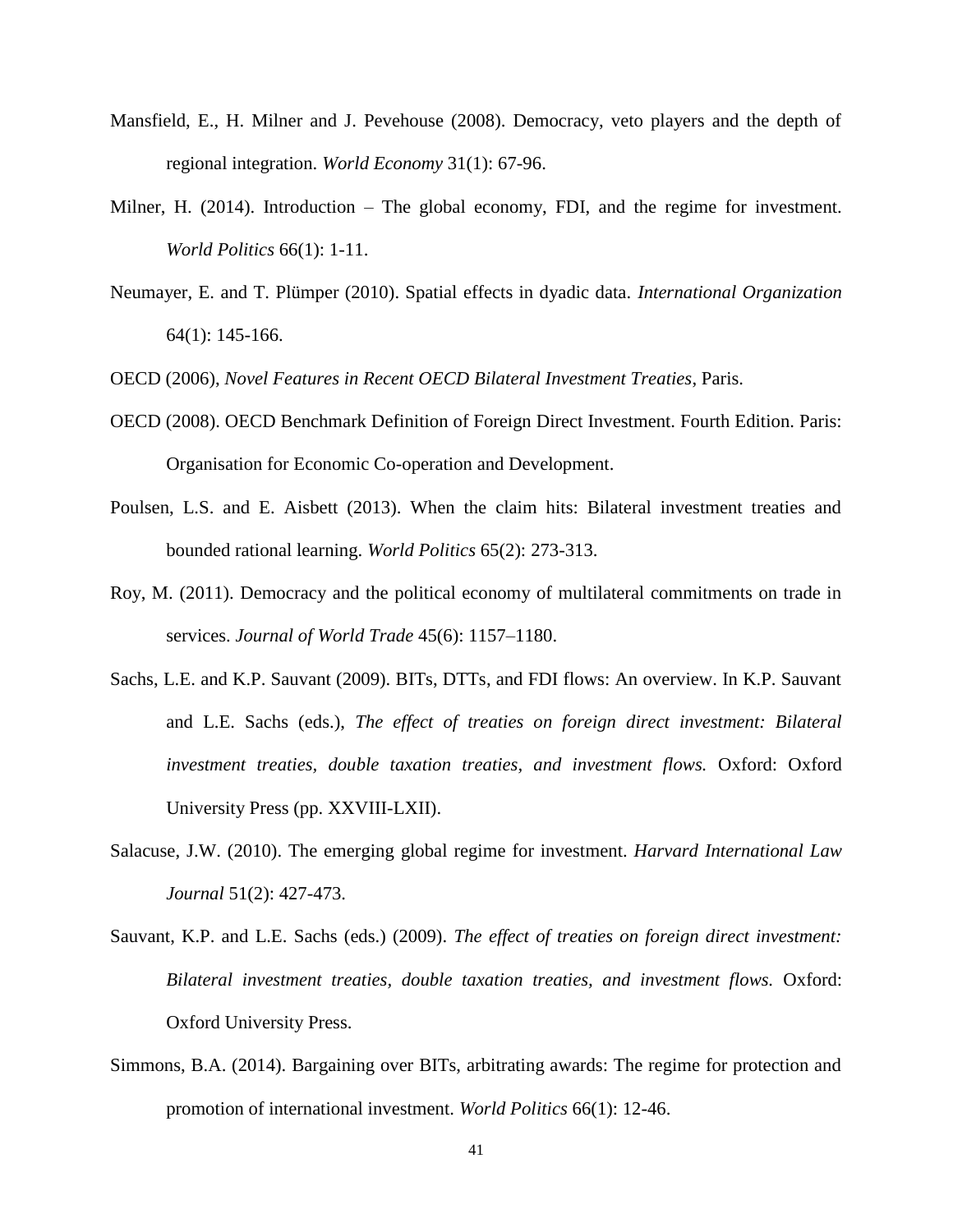- Swenson, D.L. (2005). Why do developing countries sign BITs? *U.C. Davis Journal of International Law and Policy* 12(1): 131-155.
- Tobin, J. and M.L. Busch (2010). A BIT is better than a lot: Bilateral investment treaties and preferential trade agreements. *World Politics* 62(1): 1-41.
- Tobin, J. and S. Rose-Ackerman (2011). When BITs have some bite: The political-economic environment for bilateral investment treaties. *Review of International Organizations* 6(1): 1-31.
- UNCTAD (2009). Training Manual on Statistics for FDI and the Operations of TNCs. Volume I: FDI Flows and Stocks. New York and Geneva: United Nations.

UNCTAD (2013). *World Investment Report 2013.* New York and Geneva: United Nations.

Yackee, J. (2009). Do BITS really work? Revisiting the empirical link between investment treaties and foreign direct investment. In: K.P. Sauvant and L.E. Sachs (eds.), *The effect of treaties on foreign direct investment: Bilateral investment treaties, double taxation treaties, and investment flows*. Oxford: Oxford University Press (pp. 379-394).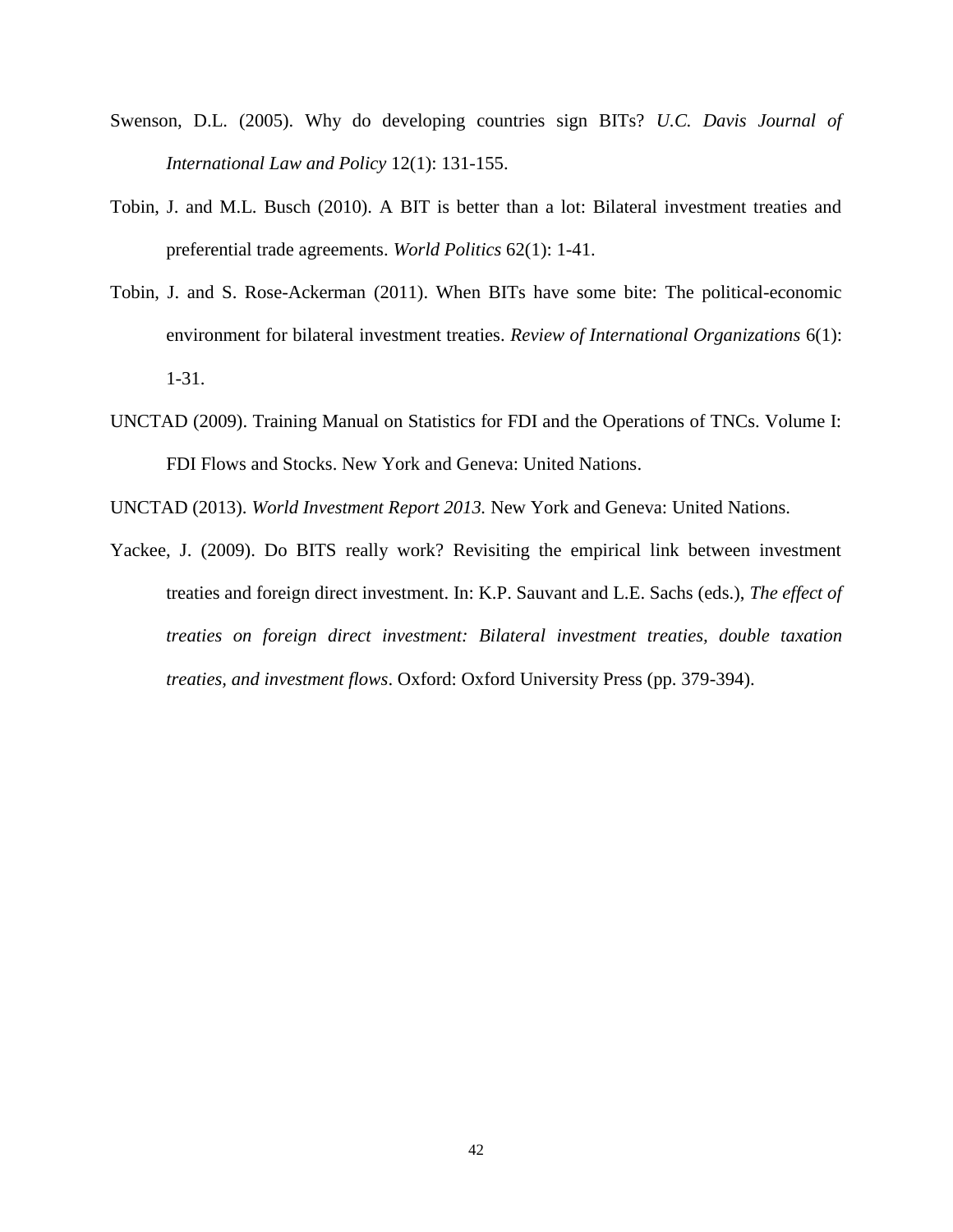

Figure 1. Diffusion of international investment agreements over time.

Note: For variable definitions, see Section 4.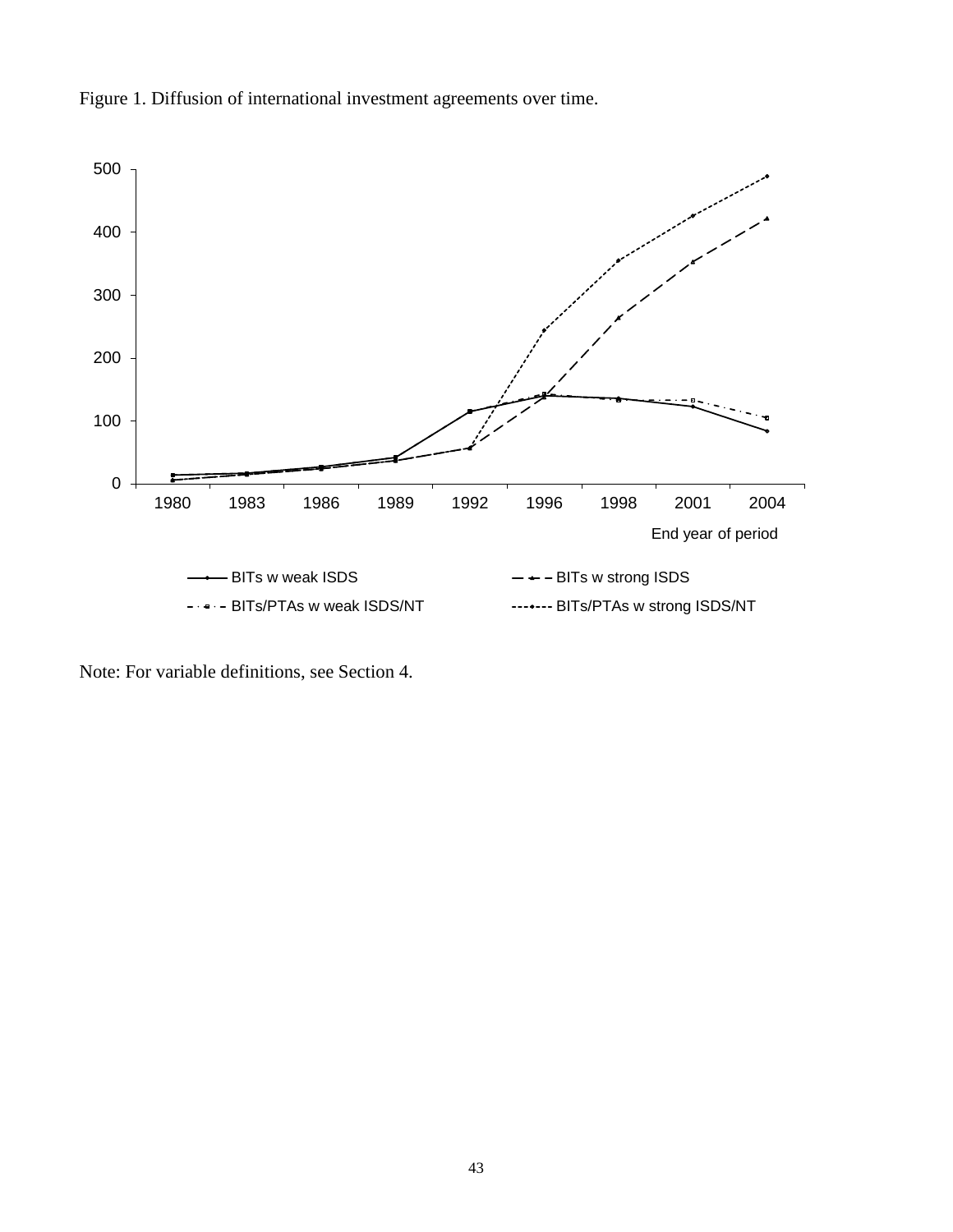|                                                    | (1)            | (2)               | (3)               | (4)               |
|----------------------------------------------------|----------------|-------------------|-------------------|-------------------|
|                                                    | <b>BIT</b>     | <b>BIT w ISDS</b> | <b>BIT w ISDS</b> | <b>BIT</b> or PTA |
|                                                    |                |                   | or NT             | with ISDS or      |
|                                                    |                |                   |                   | NT                |
| Target (host) country contagion spatial lag        | 1.690**        | 2.887***          | 2.859***          | $2.213**$         |
|                                                    | (0.793)        | (0.812)           | (0.800)           | (0.922)           |
| Source country contagion spatial lag               | $-1.417$       | $-0.523$          | $-0.449$          | $-0.165$          |
|                                                    | (1.161)        | (1.098)           | (1.065)           | (1.089)           |
| FDI stock of source as share of total FDI in host  |                |                   |                   |                   |
| country                                            | $-0.280$       | $-0.808*$         | $-0.834*$         | $-0.938*$         |
|                                                    | (0.374)        | (0.451)           | (0.451)           | (0.492)           |
| <b>DTT</b>                                         | 0.0442         | 0.128             | 0.129             | 0.186             |
|                                                    | (0.120)        | (0.135)           | (0.135)           | (0.135)           |
| <b>PTA</b>                                         | 0.0140         |                   |                   |                   |
|                                                    | (0.164)        |                   |                   |                   |
| PTA w/o ISDS (ISDS/NT)                             |                | 0.0146            | $-0.0430$         |                   |
|                                                    |                | (0.250)           | (0.261)           |                   |
| PTA with ISDS (ISDS/NT) of any strength            |                | $-0.0223$         | 0.0187            |                   |
|                                                    |                | (0.233)           | (0.225)           |                   |
| Lack of democracy host country                     | $-0.0800$ ***  | $-0.154***$       | $-0.151***$       | $-0.148***$       |
|                                                    | (0.0280)       | (0.0342)          | (0.0338)          | (0.0338)          |
| At least one dyad member has diplomatic            | 1.233***       | 1.190***          | 1.197***          | $1.204***$        |
| representation in other                            | (0.167)        | (0.189)           | (0.189)           | (0.183)           |
| Former colonial relationship                       | $-0.193$       | 0.281             | 0.344             | 0.395             |
|                                                    | (0.304)        | (0.329)           | (0.312)           | (0.306)           |
| Common language spoken                             | $-0.0578$      | $-0.231$          | $-0.236$          | $-0.229$          |
|                                                    | (0.179)        | (0.202)           | (0.199)           | (0.198)           |
| Difference in ln GDP of source to host country     | $-0.00365$     | 0.0187            | 0.0245            | 0.0361            |
|                                                    | (0.0269)       | (0.0308)          | (0.0303)          | (0.0282)          |
| In GDP per capita of source country                | $-0.166$       | 0.168             | 0.210             | 0.176             |
|                                                    | (0.156)        | (0.170)           | (0.169)           | (0.164)           |
| In GDP per capita of host country                  | 0.0639         | 0.0508            | 0.0622            | 0.0211            |
|                                                    | (0.0532)       | (0.0619)          | (0.0614)          | (0.0601)          |
| In distance                                        | $-0.215***$    | $-0.253***$       | $-0.250***$       | $-0.208***$       |
|                                                    | (0.0796)       | (0.0899)          | (0.0878)          | (0.0788)          |
| Cum. number of BITs (BITs/PTAs) source country     | $0.117***$     | $0.0896***$       | 0.0894***         | $0.0854***$       |
|                                                    | (0.0109)       | (0.0103)          | (0.0101)          | (0.0104)          |
| Cum. number of BITs (BITs/PTAs) source country     | $-0.00109$ *** | $-0.000865***$    | $-0.000875***$    | $-0.000815***$    |
| squared                                            | (0.000163)     | (0.000158)        | (0.000156)        | (0.000153)        |
| Cumulative number of BITs (BITs/PTAs) host country | $0.606***$     | $0.609***$        | $0.606***$        | $0.505***$        |
|                                                    | (0.0444)       | (0.0516)          | (0.0516)          | (0.0443)          |
| Cumulative number of BITs (BITs/PTAs) host country | $-0.0286***$   | $-0.0306***$      | $-0.0303***$      | $-0.0214***$      |
| squared                                            | (0.00338)      | (0.00380)         | (0.00377)         | (0.00268)         |
| Observations                                       | 11,396         | 11,926            | 11,926            | 11,917            |

#### Table 1. Determinants of BITs (BITs/PTAs): Baseline results.

Notes: Coefficients from a semi-parametric Cox proportional hazard estimator. Standard errors clustered on dyads in parentheses. \*\*\* p<0.01, \*\* p<0.05, \* p<0.1.

(1) BIT=1 when (any) bilateral investment agreement (BIT) concluded;

(2) BIT w ISDS=1 when a BIT with investor-state dispute settlement (ISDS) concluded;

(3) BIT w ISDS or NT=1 when a BIT with ISDS or pre-establishment national treatment (NT) concluded;

(4) BIT or PTA w ISDS or NT=1 when a BIT or preferential trade agreement (PTA) with ISDS or NT concluded.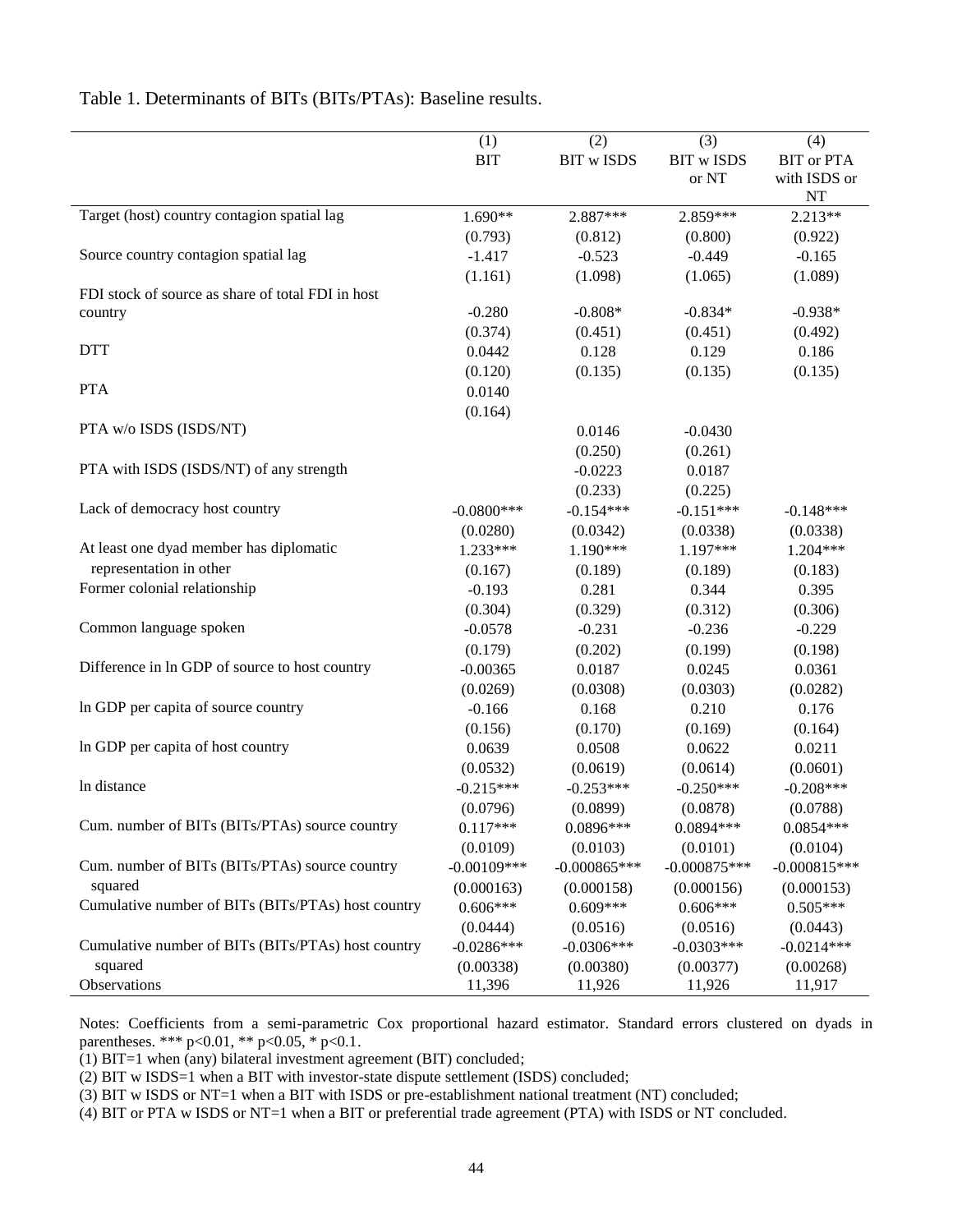| Table 2. Determinants of BITs with investor-to-state dispute settlement provisions. |  |  |  |  |  |  |  |  |  |
|-------------------------------------------------------------------------------------|--|--|--|--|--|--|--|--|--|
|-------------------------------------------------------------------------------------|--|--|--|--|--|--|--|--|--|

|                                                           | (1)<br>BIT w ISDS | (2)<br>BIT w weak ISDS | (3)<br>BIT w strong ISDS |
|-----------------------------------------------------------|-------------------|------------------------|--------------------------|
| Target (host) country contagion spatial lag (any ISDS)    | 2.887***          |                        |                          |
|                                                           | (0.812)           |                        |                          |
| Target (host) country contagion spatial lag (weak ISDS)   |                   | $2.591**$              | 1.318                    |
|                                                           |                   | (1.260)                | (1.472)                  |
| Target (host) country contagion spatial lag (strong ISDS) |                   | $-1.239$               | 1.903                    |
|                                                           |                   | (2.337)                | (1.601)                  |
| Source country contagion spatial lag (any ISDS)           | $-0.523$          |                        |                          |
|                                                           | (1.098)           |                        |                          |
| Source country contagion spatial lag (weak ISDS)          |                   | $4.306***$             | $-8.531$                 |
|                                                           |                   | (1.198)                | (8.147)                  |
| Source country contagion spatial lag (strong ISDS)        |                   | $-13.65$               | 0.753                    |
|                                                           |                   | (9.802)                | (1.387)                  |
| <b>Observations</b>                                       | 11,926            | 12,269                 | 12,477                   |

Notes: Coefficients from a semi-parametric Cox proportional hazard estimator. Standard errors clustered on dyads in parentheses. \*\*\* p<0.01, \*\* p<0.05, \* p<0.1. Control variables as in Table 1, but coefficients on control variables not shown for the sake of brevity.

(1) BIT w ISDS=1 when a BIT with any investor-state dispute settlement (ISDS) concluded;

(2) BIT w weak ISDS=1 when a BIT with weak ISDS concluded;

(3) BIT w strong ISDS=1 when a BIT with strong ISDS concluded.

Table 3. Determinants of IIAs with investor-to-state dispute settlement or national treatment provisions.

|                                                                 | (1)<br><b>BIT/PTA</b><br>w ISDS/NT | (2)<br><b>BIT/PTA</b><br>w weak ISDS/NT | (3)<br><b>BIT/PTA</b><br>w strong ISDS/NT |
|-----------------------------------------------------------------|------------------------------------|-----------------------------------------|-------------------------------------------|
| Target (host) country contagion spatial lag (any ISDS or NT)    | $2.213**$                          |                                         |                                           |
|                                                                 | (0.922)                            |                                         |                                           |
| Target (host) country contagion spatial lag (weak ISDS or NT)   |                                    | $7.642*$                                | $-4.237**$                                |
|                                                                 |                                    | (3.937)                                 | (1.814)                                   |
| Target (host) country contagion spatial lag (strong ISDS or NT) |                                    | $-7.370$                                | $3.749*$                                  |
|                                                                 |                                    | (5.055)                                 | (2.075)                                   |
| Source country contagion spatial lag (any ISDS or NT)           | $-0.165$                           |                                         |                                           |
|                                                                 | (1.089)                            |                                         |                                           |
| Source country contagion spatial lag (weak ISDS or NT)          |                                    | 7.839**                                 | $-0.0730$                                 |
|                                                                 |                                    | (3.054)                                 | (1.002)                                   |
| Source country contagion spatial lag (strong ISDS or NT)        |                                    | $-18.34*$                               | 0.794                                     |
|                                                                 |                                    | (10.22)                                 | (1.801)                                   |
| <b>Observations</b>                                             | 11,917                             | 12,277                                  | 12,312                                    |

Notes: Coefficients from a semi-parametric Cox proportional hazard estimator. Standard errors clustered on dyads in parentheses. \*\*\*  $p<0.01$ , \*\*  $p<0.05$ , \*  $p<0.1$ . Control variables as in Table 1, but coefficients on control variables not shown for the sake of brevity.

(1) BIT/PTA w ISDS/NT=1 when a BIT or preferential trade agreement (PTA) with any ISDS or NT concluded;

(2) BIT/PTA w weak ISDS/NT=1 when a BIT or PTA with weak ISDS or NT concluded;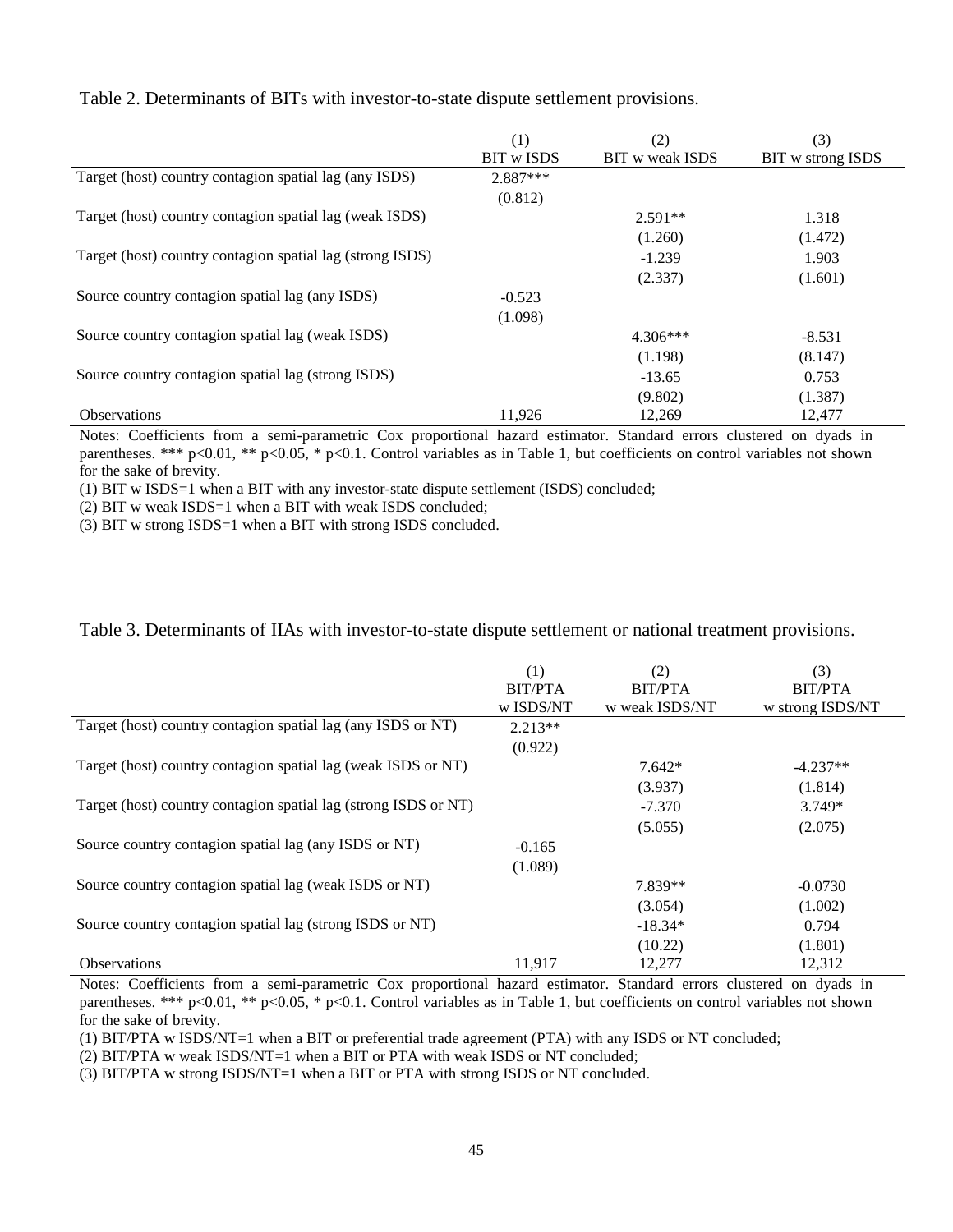| $\omega_{\rm p}$ or $\rm p_1$ solice countries). |                |                |                |                |                |                |
|--------------------------------------------------|----------------|----------------|----------------|----------------|----------------|----------------|
|                                                  | (1)            | (2)            | (3)            | (4)            | (5)            | (6)            |
|                                                  | <b>BIT/PTA</b> | <b>BIT/PTA</b> | <b>BIT/PTA</b> | <b>BIT/PTA</b> | <b>BIT/PTA</b> | <b>BIT/PTA</b> |
|                                                  | W              | W              | w weak         | w weak         | w strong       | w strong       |
|                                                  | <b>ISDS/NT</b> | <b>ISDS/NT</b> | <b>ISDS/NT</b> | <b>ISDS/NT</b> | <b>ISDS/NT</b> | <b>ISDS/NT</b> |
| Target (host) country contagion spatial lag      | 1.046          | $7.618***$     |                |                |                |                |
| (any ISDS or NT)                                 | (1.870)        | (2.352)        |                |                |                |                |
| Target (host) country contagion spatial lag      |                |                | 5.048          | $12.54***$     | $-1.629$       | $-0.195$       |
| (weak ISDS or NT)                                |                |                | (13.06)        | (3.522)        | (3.033)        | (5.084)        |
| Target (host) country contagion spatial lag      |                |                | $-8.537$       | 1.794          | $-0.909$       | 9.228***       |
| (strong ISDS or NT)                              |                |                | (15.83)        | (3.958)        | (3.464)        | (2.588)        |
| Source country contagion spatial lag             | 0.152          | $-2.190$       |                |                |                |                |
| (any ISDS or NT)                                 | (1.152)        | (5.186)        |                |                |                |                |
| Source country contagion spatial lag             |                |                | 11.25          | $-0.851$       | $-0.697$       | $-3.147$       |
| (weak ISDS or NT)                                |                |                | (7.621)        | (7.765)        | (1.112)        | (5.288)        |
| Source country contagion spatial lag             |                |                | $-22.63$       | $-10.16$       | 2.219          | 9.548          |
| (strong ISDS or NT)                              |                |                | (14.38)        | (16.25)        | (2.356)        | (8.611)        |
| <b>Observations</b>                              | 8,519          | 3,398          | 8,707          | 3,605          | 8,707          | 3,605          |

Table 4. Robustness tests: Group jackknives (eliminating top 6 FDI source countries versus restricting to top 6 FDI source countries).

Notes: Coefficients from a semi-parametric Cox proportional hazard estimator. Standard errors clustered on dyads in parentheses. \*\*\* p<0.01, \*\* p<0.05, \* p<0.1. Control variables as in Table 1, but coefficients on control variables not shown for the sake of brevity. Columns (1), (3) and (5) without top 6 FDI source countries; columns (2), (4) and (6) with top 6 FDI countries only.

(1) and (2) BIT/PTA w ISDS/NT=1 when a BIT or preferential trade agreement (PTA) with any ISDS or NT concluded;

(3) and (4) BIT/PTA w weak ISDS/NT=1 when a BIT or PTA with weak ISDS or NT concluded;

(5) and (6) BIT/PTA w strong ISDS/NT=1 when a BIT or PTA with strong ISDS or NT concluded.

Table 5. Robustness test: Re-classifying major developing FDI source countries as source rather than host country.

|                                                                 | (1)            | (2)          | (3)            |
|-----------------------------------------------------------------|----------------|--------------|----------------|
|                                                                 | <b>BIT/PTA</b> | BIT/PTA w    | BIT/PTA w      |
|                                                                 | w ISDS/NT      | weak ISDS/NT | strong ISDS/NT |
| Target (host) country contagion spatial lag (any ISDS or NT)    | $2.601***$     |              |                |
|                                                                 | (0.830)        |              |                |
| Target (host) country contagion spatial lag (weak ISDS or NT)   |                | $10.99***$   | $-6.099***$    |
|                                                                 |                | (2.953)      | (2.115)        |
| Target (host) country contagion spatial lag (strong ISDS or NT) |                | $-11.23***$  | $6.848**$      |
|                                                                 |                | (4.134)      | (2.752)        |
| Source country contagion spatial lag (any ISDS or NT)           | $-4.882$       |              |                |
|                                                                 | (6.695)        |              |                |
| Source country contagion spatial lag (weak ISDS or NT)          |                | $-3.119$     | $-1.493$       |
|                                                                 |                | (2.714)      | (3.320)        |
| Source country contagion spatial lag (strong ISDS or NT)        |                | $-28.21$     | $-0.491$       |
|                                                                 |                | (18.30)      | (3.046)        |
| <b>Observations</b>                                             | 14,226         | 14,533       | 14,592         |

Notes: Coefficients from a semi-parametric Cox proportional hazard estimator. Standard errors clustered on dyads in parentheses. \*\*\*  $p<0.01$ , \*\*  $p<0.05$ , \*  $p<0.1$ . Control variables as in Table 1, but coefficients on control variables not shown for the sake of brevity.

(1) BIT/PTA w ISDS/NT=1 when a BIT or preferential trade agreement (PTA) with any ISDS or NT concluded;

(2) BIT/PTA w weak ISDS/NT=1 when a BIT or PTA with weak ISDS or NT concluded;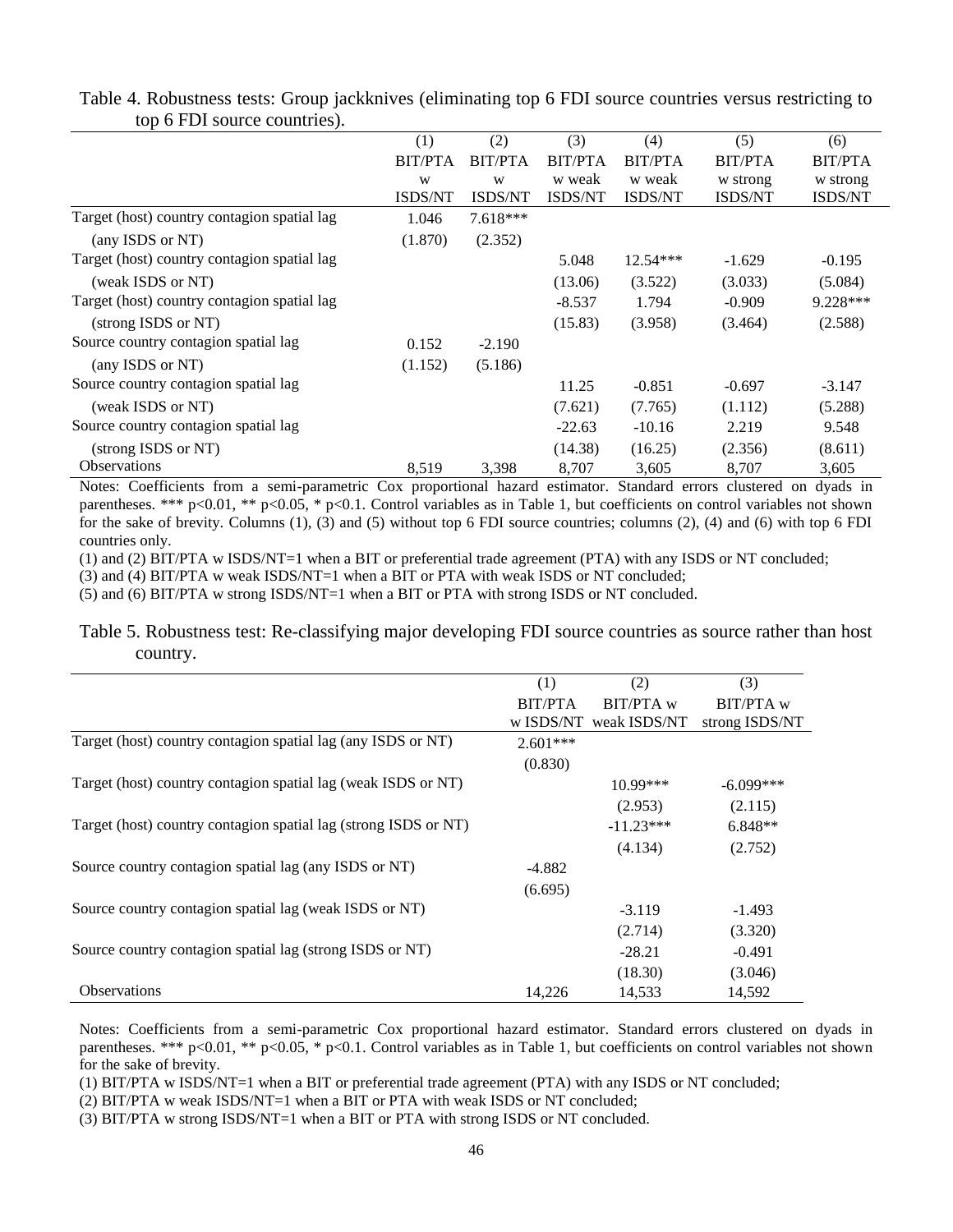|                                                                 | (1)            | (2)          | (3)            |
|-----------------------------------------------------------------|----------------|--------------|----------------|
|                                                                 | <b>BIT/PTA</b> | BIT/PTA w    | BIT/PTA w      |
|                                                                 | w ISDS/NT      | weak ISDS/NT | strong ISDS/NT |
| Target (host) country contagion spatial lag (any ISDS or NT)    | $2.503***$     |              |                |
|                                                                 | (0.898)        |              |                |
| Target (host) country contagion spatial lag (weak ISDS or NT)   |                | $7.676*$     | $-3.653**$     |
|                                                                 |                | (4.018)      | (1.775)        |
| Target (host) country contagion spatial lag (strong ISDS or NT) |                | $-7.367$     | $3.814*$       |
|                                                                 |                | (5.165)      | (1.975)        |
| Source country contagion spatial lag (any ISDS or NT)           | $-0.247$       |              |                |
|                                                                 | (1.082)        |              |                |
| Source country contagion spatial lag (weak ISDS or NT)          |                | 7.860**      | 0.0488         |
|                                                                 |                | (3.091)      | (0.946)        |
| Source country contagion spatial lag (strong ISDS or NT)        |                | $-17.28*$    | 0.798          |
|                                                                 |                | (9.975)      | (1.770)        |
| <b>Observations</b>                                             | 11,844         | 12,187       | 12,252         |

Table 6. Robustness test: Exclude countries not independent at sample start period.

Notes: Coefficients from a semi-parametric Cox proportional hazard estimator. Standard errors clustered on dyads in parentheses. \*\*\*  $p<0.01$ , \*\*  $p<0.05$ , \*  $p<0.1$ . Control variables as in Table 1, but coefficients on control variables not shown for the sake of brevity.

(1) BIT/PTA w ISDS/NT=1 when a BIT or preferential trade agreement (PTA) with any ISDS or NT concluded;

(2) BIT/PTA w weak ISDS/NT=1 when a BIT or PTA with weak ISDS or NT concluded;

(3) BIT/PTA w strong ISDS/NT=1 when a BIT or PTA with strong ISDS or NT concluded.

|                                                                 | (1)       | (2)          | (3)            |
|-----------------------------------------------------------------|-----------|--------------|----------------|
|                                                                 | BIT/PTA   | BIT/PTA w    | BIT/PTA w      |
|                                                                 | w ISDS/NT | weak ISDS/NT | strong ISDS/NT |
| Target (host) country contagion spatial lag (any ISDS or NT)    | $-2.478*$ |              |                |
|                                                                 | (1.290)   |              |                |
| Target (host) country contagion spatial lag (weak ISDS or NT)   |           | $-0.421$     | $-5.830***$    |
|                                                                 |           | (1.449)      | (1.399)        |
| Target (host) country contagion spatial lag (strong ISDS or NT) |           | $-0.624$     | 0.814          |
|                                                                 |           | (1.360)      | (0.815)        |
| Source country contagion spatial lag (any ISDS or NT)           | 0.978     |              |                |
|                                                                 | (0.618)   |              |                |
| Source country contagion spatial lag (weak ISDS or NT)          |           | $2.663***$   | $-7.111***$    |
|                                                                 |           | (0.555)      | (2.373)        |
| Source country contagion spatial lag (strong ISDS or NT)        |           | $-6.151**$   | 3.435***       |
|                                                                 |           | (2.392)      | (0.652)        |
| <b>Observations</b>                                             | 11,917    | 12,277       | 12,312         |

#### Table 7. Robustness test: Employ exports as connectivity variable in spatial lag construction.

Notes: Coefficients from a semi-parametric Cox proportional hazard estimator. Standard errors clustered on dyads in parentheses. \*\*\* p<0.01, \*\* p<0.05, \* p<0.1. Control variables as in Table 1, but coefficients on control variables not shown for the sake of brevity.

(1) BIT/PTA w ISDS/NT=1 when a BIT or preferential trade agreement (PTA) with any ISDS or NT concluded;

(2) BIT/PTA w weak ISDS/NT=1 when a BIT or PTA with weak ISDS or NT concluded;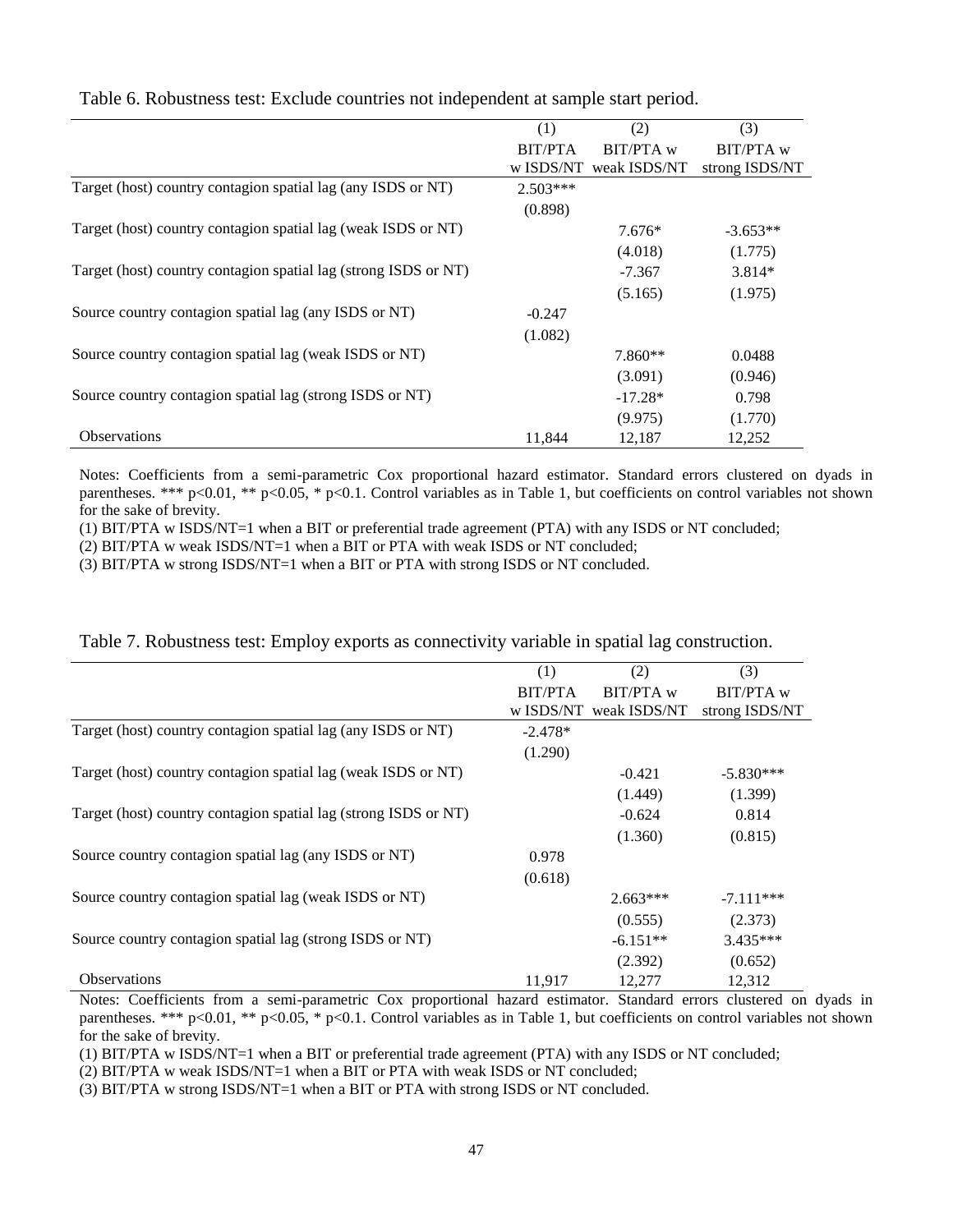|                                                                 | (1)            | (2)          | (3)            |
|-----------------------------------------------------------------|----------------|--------------|----------------|
|                                                                 | <b>BIT/PTA</b> | BIT/PTA w    | BIT/PTA w      |
|                                                                 | w ISDS/NT      | weak ISDS/NT | strong ISDS/NT |
| Target (host) country contagion spatial lag (any ISDS or NT)    | $2.142**$      |              |                |
|                                                                 | (0.936)        |              |                |
| Target (host) country contagion spatial lag (weak ISDS or NT)   |                | 4.988**      | $-3.087*$      |
|                                                                 |                | (2.360)      | (1.700)        |
| Target (host) country contagion spatial lag (strong ISDS or NT) |                | $-5.041$     | 2.033          |
|                                                                 |                | (3.530)      | (1.752)        |
| Source country contagion spatial lag (any ISDS or NT)           | $-0.379$       |              |                |
|                                                                 | (1.093)        |              |                |
| Source country contagion spatial lag (weak ISDS or NT)          |                | $6.974**$    | $-0.222$       |
|                                                                 |                | (3.036)      | (0.949)        |
| Source country contagion spatial lag (strong ISDS or NT)        |                | $-15.48$     | 1.440          |
|                                                                 |                | (9.646)      | (1.743)        |
| <b>Observations</b>                                             | 8,079          | 8,504        | 8,430          |

Table 8. Robustness test: FDI stocks from last 10 years only in spatial lag construction.

Notes: Coefficients from a semi-parametric Cox proportional hazard estimator. Standard errors clustered on dyads in parentheses. \*\*\* p<0.01, \*\* p<0.05, \* p<0.1. Control variables as in Table 1, but coefficients on control variables not shown for the sake of brevity.

(1) BIT/PTA w ISDS/NT=1 when a BIT or preferential trade agreement (PTA) with any ISDS or NT concluded;

(2) BIT/PTA w weak ISDS/NT=1 when a BIT or PTA with weak ISDS or NT concluded;

(3) BIT/PTA w strong ISDS/NT=1 when a BIT or PTA with strong ISDS or NT concluded.

|                                                                 | (1)            | (2)                    | (3)            |
|-----------------------------------------------------------------|----------------|------------------------|----------------|
|                                                                 | <b>BIT/PTA</b> | BIT/PTA w              | BIT/PTA w      |
|                                                                 |                | w ISDS/NT weak ISDS/NT | strong ISDS/NT |
| Target (host) country contagion spatial lag (any ISDS or NT)    | $0.188*$       |                        |                |
|                                                                 | (0.104)        |                        |                |
| Target (host) country contagion spatial lag (weak ISDS or NT)   |                | $0.343*$               | $-0.125$       |
|                                                                 |                | (0.192)                | (0.0911)       |
| Target (host) country contagion spatial lag (strong ISDS or NT) |                | $-0.168*$              | $0.162**$      |
|                                                                 |                | (0.0949)               | (0.0815)       |
| Source country contagion spatial lag (any ISDS or NT)           | 0.0322         |                        |                |
|                                                                 | (0.118)        |                        |                |
| Source country contagion spatial lag (weak ISDS or NT)          |                | 0.266                  | $-0.0599$      |
|                                                                 |                | (0.169)                | (0.0590)       |
| Source country contagion spatial lag (strong ISDS or NT)        |                | $-0.321***$            | $0.697***$     |
|                                                                 |                | (0.119)                | (0.193)        |
| Observations                                                    | 11,917         | 12,277                 | 12,312         |

#### Table 9. Robustness test: Linear probability model with three-way clustered standard errors.

Notes: Standard errors clustered on dyads, host countries and source countries in parentheses. \*\*\*  $p<0.01$ , \*\*  $p<0.05$ , \*  $p<0.1$ . Control variables as in Table 1, but coefficients on control variables not shown for the sake of brevity.

(1) BIT/PTA w ISDS/NT=1 when a BIT or preferential trade agreement (PTA) with any ISDS or NT concluded;

(2) BIT/PTA w weak ISDS/NT=1 when a BIT or PTA with weak ISDS or NT concluded;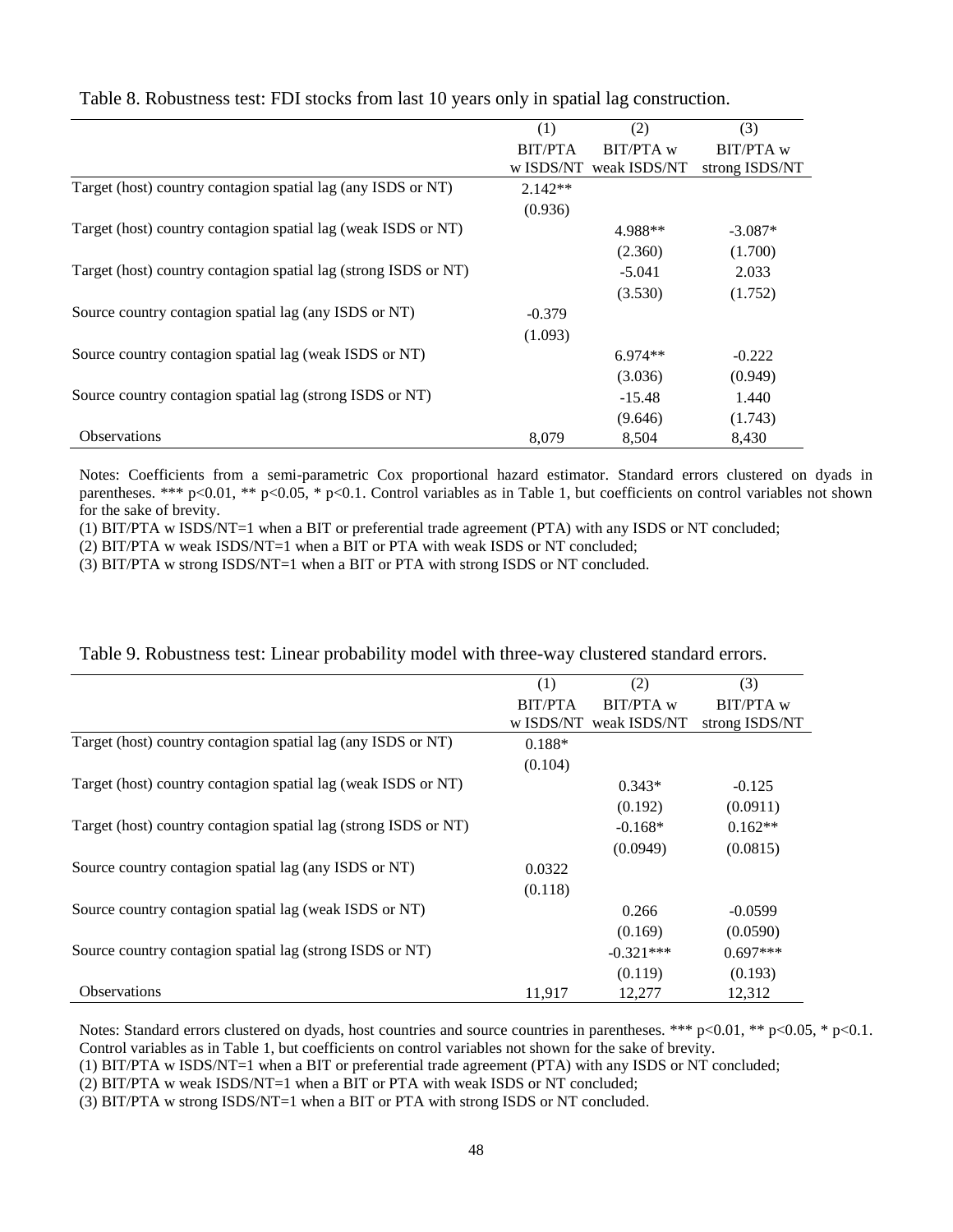|                       |            |             |             | BIT w weak BIT w strong BIT/PTA w weak | BIT/PTA w      |
|-----------------------|------------|-------------|-------------|----------------------------------------|----------------|
|                       | <b>BIT</b> | <b>ISDS</b> | <b>ISDS</b> | ISDS/NT                                | strong ISDS/NT |
| Australia             | 17         | 12          | 5           | 12                                     | 5              |
| Austria               | 32         | 6           | 26          | 6                                      | 27             |
| Belgium-Luxembourg    | 41         | 9           | 26          | 10                                     | 30             |
| Canada                | 13         |             | 11          |                                        | 13             |
| Denmark               | 30         |             | 24          | 4                                      | 24             |
| Finland               | 34         | 5           | 24          | 5                                      | 24             |
| France                | 49         | 5           | 38          | 5                                      | 38             |
| Germany               | 66         | 3           | 35          | 3                                      | 35             |
| Iceland               | 5          |             | $\Omega$    | 0                                      | 10             |
| Ireland               | 0          |             | 0           |                                        | 0              |
| Japan                 | 9          |             |             | 8                                      | 0              |
| Netherlands           | 47         | 10          | 33          | 10                                     | 33             |
| New Zealand           |            | $\Omega$    | $\Omega$    | 0                                      | $\overline{0}$ |
| Norway                | 15         | 2           | 11          | 2                                      | 14             |
| Portugal              | 24         | 0           | $\Omega$    | 0                                      | 1              |
| Spain                 | 33         | 3           | 25          | 3                                      | 25             |
| Sweden                | 29         | 3           | 19          | 3                                      | 19             |
| Switzerland           | 52         |             | 29          | 4                                      | 29             |
| <b>United Kingdom</b> | 57         | 8           | 46          | 8                                      | 47             |
| <b>United States</b>  | 29         | 0           | 27          | $\overline{2}$                         | 29             |

**Appendix 1 – List of source countries of FDI in sample and the number of treaties with hosts in 2002-04.**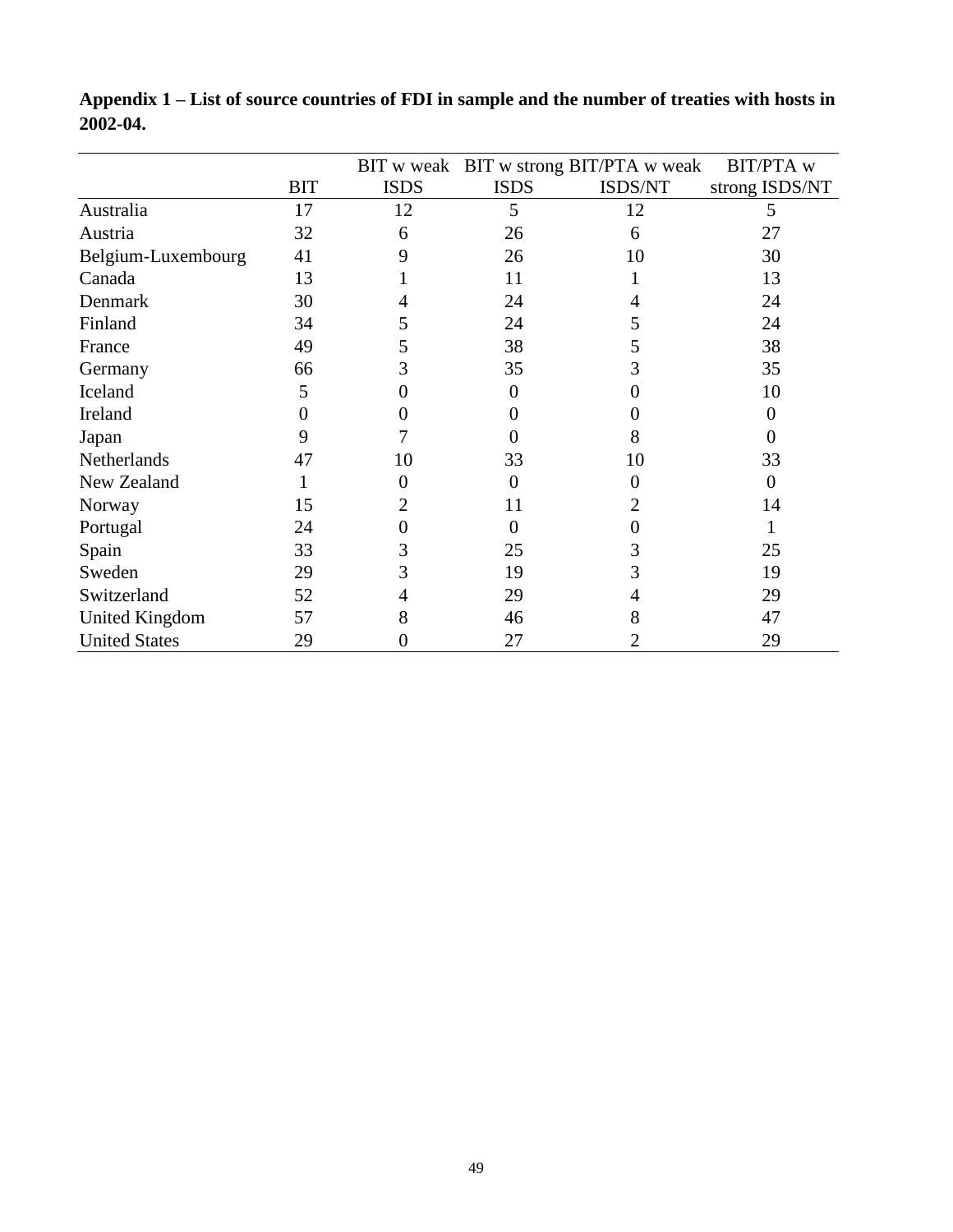#### **Appendix 2 – List of host countries of FDI in sample**

Albania, Algeria, Angola, Argentina, Azerbaijan, Bangladesh, Bolivia, Botswana, Brazil, Bulgaria, Burkina Faso, Cameroon, Chile, China, Colombia, Congo (Republic), Costa Rica, Croatia, Czech Republic, Côte d'Ivoire, Dominican Republic, Ecuador, Egypt, El Salvador, Equatorial Guinea, Estonia, Ethiopia, Gambia, Ghana, Guatemala, Guinea, Guyana, Haiti, Honduras, Hungary, India, Indonesia, Israel, Jordan, Kazakhstan, Kenya, Latvia, Lithuania, Madagascar, Malaysia, Mali, Mauritius, Mexico, Mongolia, Morocco, Mozambique, Namibia, Nicaragua, Niger, Nigeria, Oman, Pakistan, Papua New Guinea, Paraguay, Peru, Philippines, Poland, Romania, Russian Federation, Saudi Arabia, Senegal, Seychelles, Slovakia, Slovenia, Sri Lanka, South Korea, Sudan, Swaziland, Syrian Arab Republic, Tanzania, Thailand, Togo, Trinidad and Tobago, Tunisia, Turkey, Uganda, Ukraine, Uruguay, Venezuela, Vietnam, Zambia, Zimbabwe.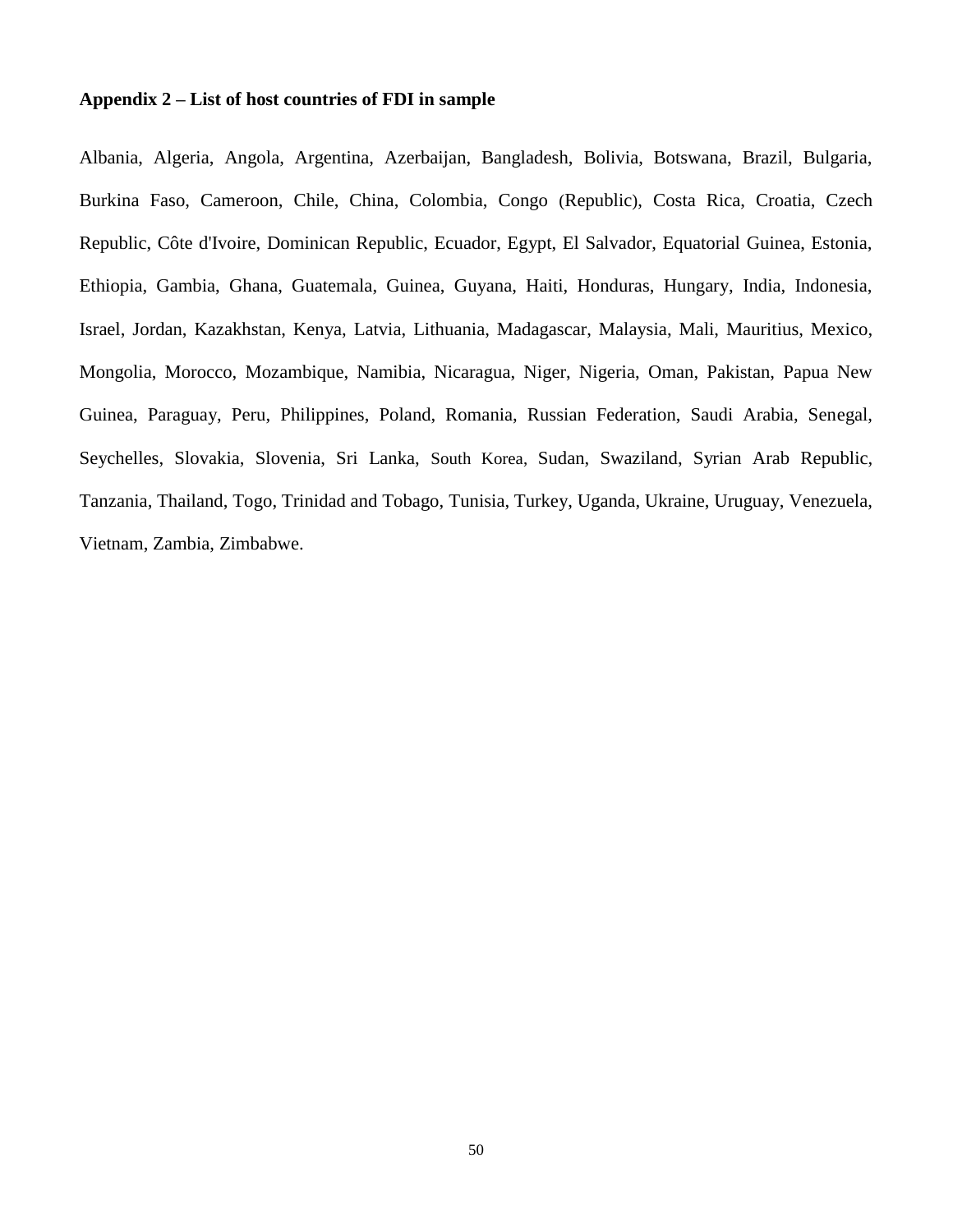# **Appendix 3. Descriptive Variable Statistics.**

|                                                                 | ${\bf N}$ | Mean  | s.d.  | Min              | Max          |
|-----------------------------------------------------------------|-----------|-------|-------|------------------|--------------|
| <b>BIT</b>                                                      | 11396     | 0.047 | 0.212 | $\boldsymbol{0}$ | $\mathbf{1}$ |
| Target contagion spatial lag (from BITs)                        | 11396     | 0.004 | 0.026 | $\boldsymbol{0}$ | 1            |
| Source contagion spatial lag (from BITs)                        | 11396     | 0.002 | 0.024 | $\boldsymbol{0}$ | 1            |
| <b>BIT</b> with ISDS                                            | 11926     | 0.035 | 0.185 | $\boldsymbol{0}$ | 1            |
| Target contagion spatial lag (any ISDS)                         | 11926     | 0.003 | 0.023 | $\boldsymbol{0}$ | 1            |
| Source contagion spatial lag (any ISDS)                         | 11926     | 0.002 | 0.022 | $\boldsymbol{0}$ | 1            |
| BIT with ISDS or NT                                             | 11926     | 0.036 | 0.185 | $\boldsymbol{0}$ | 1            |
| Target contagion spatial lag (any ISDS or NT)                   | 11926     | 0.003 | 0.023 | $\boldsymbol{0}$ | 1            |
| Source contagion spatial lag (any ISDS or NT)                   | 11926     | 0.002 | 0.022 | $\boldsymbol{0}$ | 1            |
| BIT/PTA with ISDS or NT                                         | 11917     | 0.036 | 0.187 | $\boldsymbol{0}$ | 1            |
| Target contagion spatial lag (any ISDS or NT)                   | 11917     | 0.003 | 0.024 | $\boldsymbol{0}$ | $\mathbf{1}$ |
| Source contagion spatial lag (any ISDS or NT)                   | 11917     | 0.002 | 0.023 | $\boldsymbol{0}$ | 1            |
| <b>BIT</b> with weak ISDS                                       | 12269     | 0.023 | 0.150 | $\boldsymbol{0}$ | 1            |
| Target contagion spatial lag (weak ISDS)                        | 12269     | 0.002 | 0.019 | $\boldsymbol{0}$ | 1            |
| Source contagion spatial lag (weak ISDS)                        | 12269     | 0.001 | 0.014 | $\boldsymbol{0}$ | 1            |
| <b>BIT</b> with strong ISDS                                     | 12477     | 0.029 | 0.169 | $\boldsymbol{0}$ | 1            |
| Target contagion spatial lag (strong ISDS)                      | 12477     | 0.005 | 0.032 | $\boldsymbol{0}$ | 1            |
| Source contagion spatial lag (strong ISDS)                      | 12477     | 0.002 | 0.022 | $\boldsymbol{0}$ | 1            |
| BIT/PTA with weak ISDS or NT                                    | 12277     | 0.023 | 0.150 | $\boldsymbol{0}$ | $\mathbf{1}$ |
| Target contagion spatial lag (weak ISDS or NT)                  | 12277     | 0.002 | 0.018 | $\boldsymbol{0}$ | 1            |
| Source contagion spatial lag (weak ISDS or NT)                  | 12277     | 0.001 | 0.015 | $\boldsymbol{0}$ | 1            |
| BIT/PTA with strong ISDS or NT                                  | 12312     | 0.034 | 0.180 | $\boldsymbol{0}$ | 1            |
| Target contagion spatial lag (strong ISDS or NT)                | 12312     | 0.004 | 0.027 | $\boldsymbol{0}$ | 1            |
| Source contagion spatial lag (strong ISDS or NT)                | 12312     | 0.001 | 0.016 | $\boldsymbol{0}$ | 1            |
| FDI stock of source as share of total FDI in host country       | 11396     | 0.027 | 0.126 | $\boldsymbol{0}$ | 1            |
| <b>DTT</b>                                                      | 11396     | 0.195 | 0.396 | $\boldsymbol{0}$ | 1            |
| <b>PTA</b>                                                      | 11396     | 0.030 | 0.170 | $\boldsymbol{0}$ | 1            |
| PTA w/o ISDS                                                    | 11926     | 0.016 | 0.127 | $\boldsymbol{0}$ | 1            |
| PTA with ISDS of any strength                                   | 11926     | 0.015 | 0.123 | $\boldsymbol{0}$ | 1            |
| PTA with weak ISDS                                              | 12269     | 0.006 | 0.076 | $\boldsymbol{0}$ | 1            |
| PTA with strong ISDS                                            | 12477     | 0.017 | 0.128 | $\boldsymbol{0}$ | 1            |
| Lack of democracy host country                                  | 11396     | 4.198 | 1.923 | 1                | 7            |
| At least one dyad member has diplomatic representation in other | 11396     | 0.612 | 0.487 | $\boldsymbol{0}$ | 1            |
| Difference in ln GDP of source to host country                  | 11396     | 3.058 | 2.399 | $-4.9$           | 10.3         |
| In GDP per capita of source country                             | 11396     | 9.858 | 0.389 | 8.7              | 10.6         |
| In GDP per capita of host country                               | 11396     | 6.964 | 1.148 | 4.4              | 9.8          |
| In distance                                                     | 11396     | 8.870 | 0.579 | 5.5              | 9.9          |
| Cumulative number of BITs host country                          | 11396     | 12.69 | 14.44 | $\boldsymbol{0}$ | 68           |
| Cumulative number of BITs source country                        | 11396     | 2.718 | 3.339 | $\boldsymbol{0}$ | 17           |
| Cumulative number of BITs/PTAs host country                     | 11917     | 14.70 | 15.43 | $\boldsymbol{0}$ | 70           |
| Cumulative number of BITs/PTAs source country                   | 11917     | 2.939 | 3.700 | $\boldsymbol{0}$ | 18           |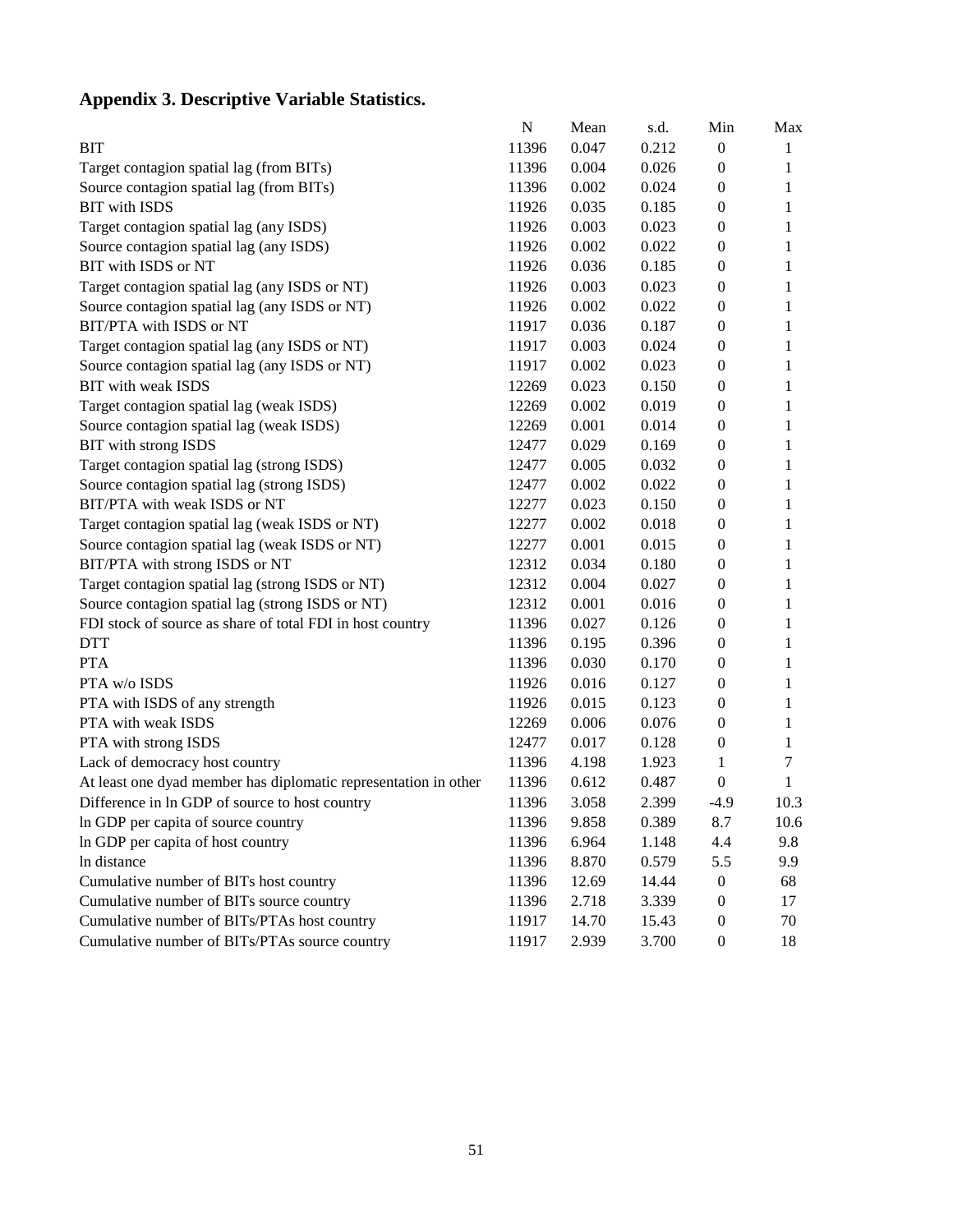### **Appendix 4. Spatial Lag Variables**

| Specific target contagion:                                                                                                                                                                          |                  |                                                                                                                                                                                                                                                                                                                                                                                                                                                                                                                                  |
|-----------------------------------------------------------------------------------------------------------------------------------------------------------------------------------------------------|------------------|----------------------------------------------------------------------------------------------------------------------------------------------------------------------------------------------------------------------------------------------------------------------------------------------------------------------------------------------------------------------------------------------------------------------------------------------------------------------------------------------------------------------------------|
|                                                                                                                                                                                                     |                  | source country under observation                                                                                                                                                                                                                                                                                                                                                                                                                                                                                                 |
| $\left  \frac{\textit{FDIstock}_{ijt}}{\sum \textit{FDIstock}_{ijt}} \right) \cdot \left( \frac{\textit{FDIstock}_{imt}}{\sum \textit{FDIstock}_{imt}} \right) \cdot 100 \text{ } \middle  Y_{imt}$ |                  | host country under observation                                                                                                                                                                                                                                                                                                                                                                                                                                                                                                   |
|                                                                                                                                                                                                     | $\boldsymbol{m}$ | other host countries                                                                                                                                                                                                                                                                                                                                                                                                                                                                                                             |
|                                                                                                                                                                                                     | $\mathbf{t}$     | time period                                                                                                                                                                                                                                                                                                                                                                                                                                                                                                                      |
|                                                                                                                                                                                                     | <b>FDIstock</b>  | stocks of FDI used as weights;                                                                                                                                                                                                                                                                                                                                                                                                                                                                                                   |
|                                                                                                                                                                                                     | Y                | the first FDI term reflects the importance of i as a foreign investor in $j$ , as measured by the stock<br>of FDI from country $i$ in country $j$ as a share of the entire FDI stock in country $j$ ;<br>the second FDI term reflects the importance of competing countries $m$ as hosts of FDI from $i$ , as<br>measured by the stock of FDI from country $i$ in country $m$ as a share of the entire FDI stock<br>from country <i>i</i> invested abroad in all developing countries.<br>dependent variable in our estimations; |
|                                                                                                                                                                                                     |                  | depending on the specific estimation, the depending variable is set to one if the source-host<br>country pair has concluded (i) any BIT, (ii) a BIT with any ISDS, (iii) a BIT with any ISDS or<br>NT. (iv) a BIT or PTA with any ISDS or NT, (v) a BIT with weak ISDS, (vi) a BIT with strong<br>ISDS, (vii) a BIT or PTA with weak ISDS or NT, or (viii) a BIT or PTA with strong ISDS or<br>NT.                                                                                                                               |
| Specific source contagion:                                                                                                                                                                          |                  |                                                                                                                                                                                                                                                                                                                                                                                                                                                                                                                                  |
| $\sum_{k\neq i}\left \frac{\textit{FDIstock}_{ijt}}{ \sum\textit{FDIstock}_{ijt}}\right)\cdot 100\left \cdot Y_{kjt}\right $                                                                        |                  | source country under observation                                                                                                                                                                                                                                                                                                                                                                                                                                                                                                 |
|                                                                                                                                                                                                     |                  | host country under observation                                                                                                                                                                                                                                                                                                                                                                                                                                                                                                   |
|                                                                                                                                                                                                     | $\boldsymbol{k}$ | other source countries                                                                                                                                                                                                                                                                                                                                                                                                                                                                                                           |
|                                                                                                                                                                                                     | t                | time period                                                                                                                                                                                                                                                                                                                                                                                                                                                                                                                      |
|                                                                                                                                                                                                     | <b>FDIstock</b>  | stocks of FDI used as weights;                                                                                                                                                                                                                                                                                                                                                                                                                                                                                                   |
|                                                                                                                                                                                                     |                  | the FDI term reflects the importance that host country $j$ has as a location for the export of<br>investment from source country $i$ , approximated by total outward FDI from source country $i$ that<br>goes to host country <i>j</i> as a share of the entire FDI stock from country <i>i</i> invested abroad in all<br>developing countries.                                                                                                                                                                                  |
|                                                                                                                                                                                                     | Y                | dependent variable in our estimations;                                                                                                                                                                                                                                                                                                                                                                                                                                                                                           |
|                                                                                                                                                                                                     |                  | depending on the specific estimation, the depending variable is set to one if the source-host<br>country pair has concluded (i) any BIT, (ii) a BIT with any ISDS, (iii) a BIT with any ISDS or<br>NT. (iv) a BIT or PTA with any ISDS or NT, (v) a BIT with weak ISDS, (vi) a BIT with strong<br>ISDS, (vii) a BIT or PTA with weak ISDS or NT, or (viii) a BIT or PTA with strong ISDS or<br>NT.                                                                                                                               |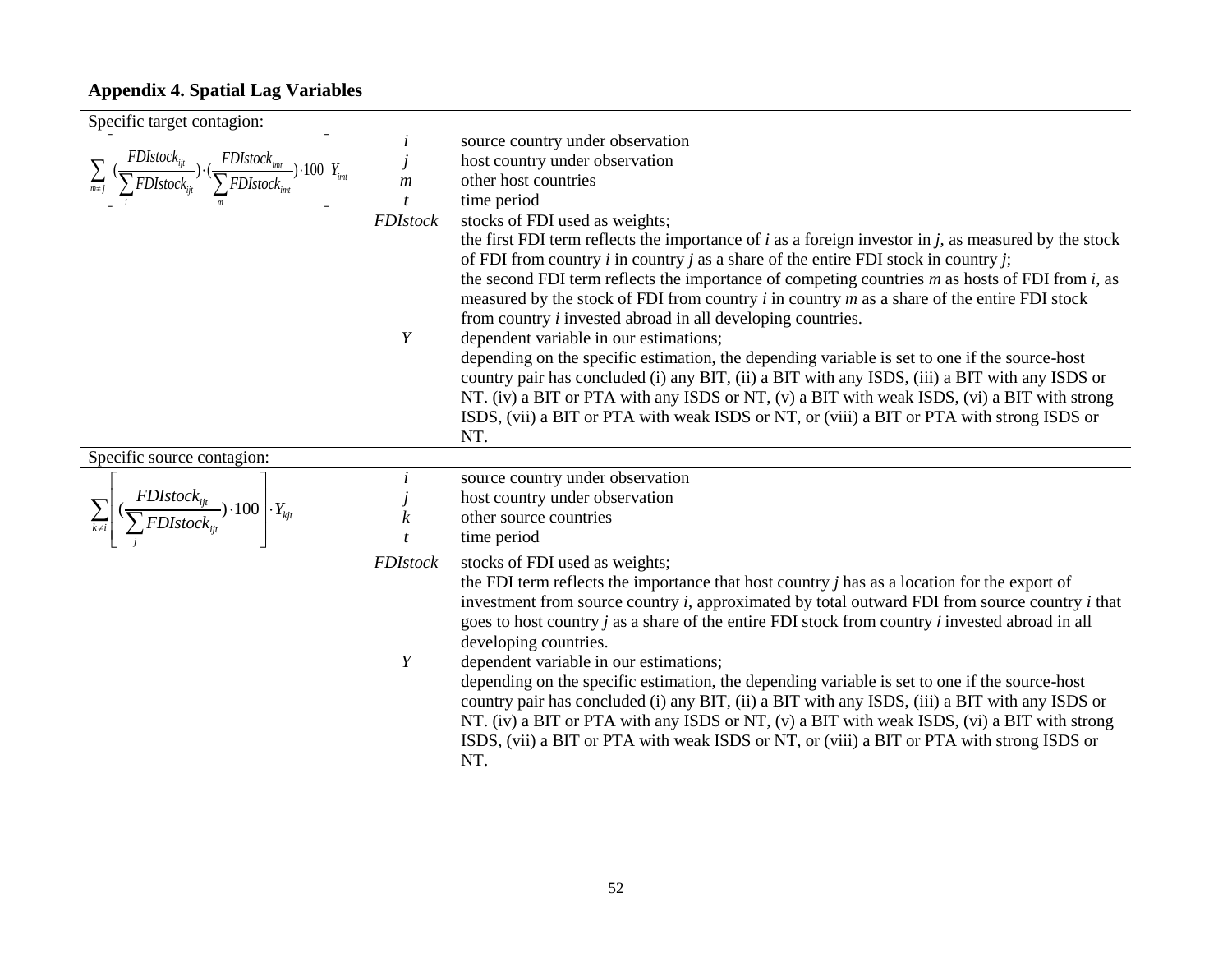#### **Appendix 5. FDI data issues**

#### *"Missing" FDI*

The IMF's Balance of Payments and International Investment Position Compilation Guide (IMF 2014), the OECD's Benchmark Definition of Foreign Direct Investment (OECD 2008) and UNCTAD's Training Manual on Statistics for FDI and the Operations of TNCs (UNCTAD 2009) all provide detailed instructions on how to compile FDI statistics and specify the involved complexities in voluminous manuals with hundreds of pages. Nevertheless, the reliability of actually available FDI data suffers from several shortcomings.

The instructions on international best practices have not only been revised repeatedly, but various developing countries can safely be assumed to lack the administrative expertise and capacity to follow the detailed instructions. As a matter of fact, even more developed countries differ in the degree to which they adhere to current best practices as given by the above mentioned institutions (IMF 2003).

All the same, we see good reasons to prefer bilateral FDI stocks as weights in the construction of spatial lag variables when assessing host-country competition for FDI through international agreements. First of all, the fact that both UNCTAD and the OECD report bilateral FDI statistics covering our large sample can be taken as the first indication that these institutions are confident to convey relevant, though inaccurate information by making these statistics available. Second, we tentatively assessed whether the magnitude of "missing FDI" is considerably larger than "missing trade," which could be expected if FDI reporting was seriously deficient. Specifically, we compared the difference between (worldwide) outward FDI stocks declared by source countries and (worldwide) inward FDI stocks declared by host countries with the difference between worldwide exports and worldwide imports (details not shown here, but available on request). It is well known that world imports typically exceed world exports by about 2-5%. The gap between inward and outward FDI stocks was much larger during the earlier part of our period of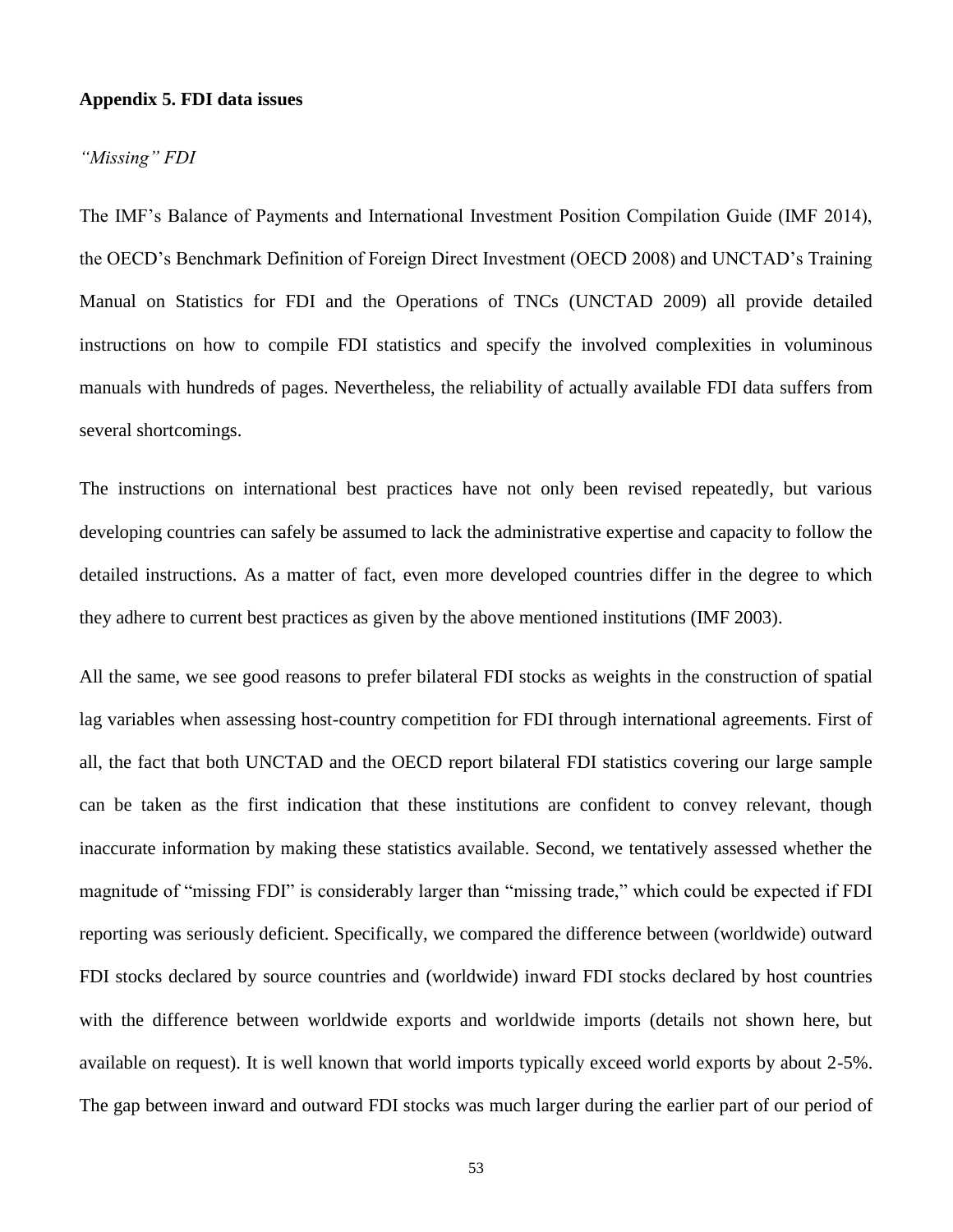observation (about 20% in the first half of the 1980s). However, the underreporting of outward FDI in these years is unlikely to affect our estimations since we refer to inward FDI stocks whenever available. Subsequently, the FDI gap continues to be larger than the trade gap (2-10%, compared to 2-5%); but "missing FDI" does not appear to be excessive compared to "missing trade". See also Lipsey (2001: 27) who noted: "The worldwide discrepancy between outward and inward direct investment flows, which should be zero if all flows were recorded fully and consistently by both sides, has been no higher than 8% in any year from 1993 to 1999, as contrasted with 40 or 50% for portfolio investment."

It is also noteworthy in this context that Barthel et al. (2010) find a fairly high correlation between inward and outward FDI stocks for those dyads in the FDI database which is also underlying our analysis with both the host and the source country reporting the relevant (inward and outward) FDI data ( $r=0.86$ ).

#### *Valuing historical FDI stocks*

As noted above, the adherence to best practices in reporting FDI stocks differs across countries and also has changed over time. Current IMF-OECD-UNCTAD guidelines recommend market values prevailing at the time of compilation as the basis for valuing FDI stocks. In practice, book values from the balance sheets of enterprises are often used as proxies of the market value of FDI stocks (for details, see IMF 2003: Section 7). If based on historical costs, such balance sheet values do not conform to the preferred market-price principle.

Importantly, using FDI stocks at historical costs does not necessarily imply that old FDI stocks would be weighted equally as most recently built FDI stocks in our calculation of spatial lags. For instance, the valuation of the direct investment position in US economic accounts, as specified by the US Bureau of Economic Analysis, explicitly accounts for accumulated depreciation to arrive at net property, plant and equipment at historical cost (for details, see: [https://ideas.repec.org/p/bea/papers/0025.html\)](https://ideas.repec.org/p/bea/papers/0025.html). The IMF's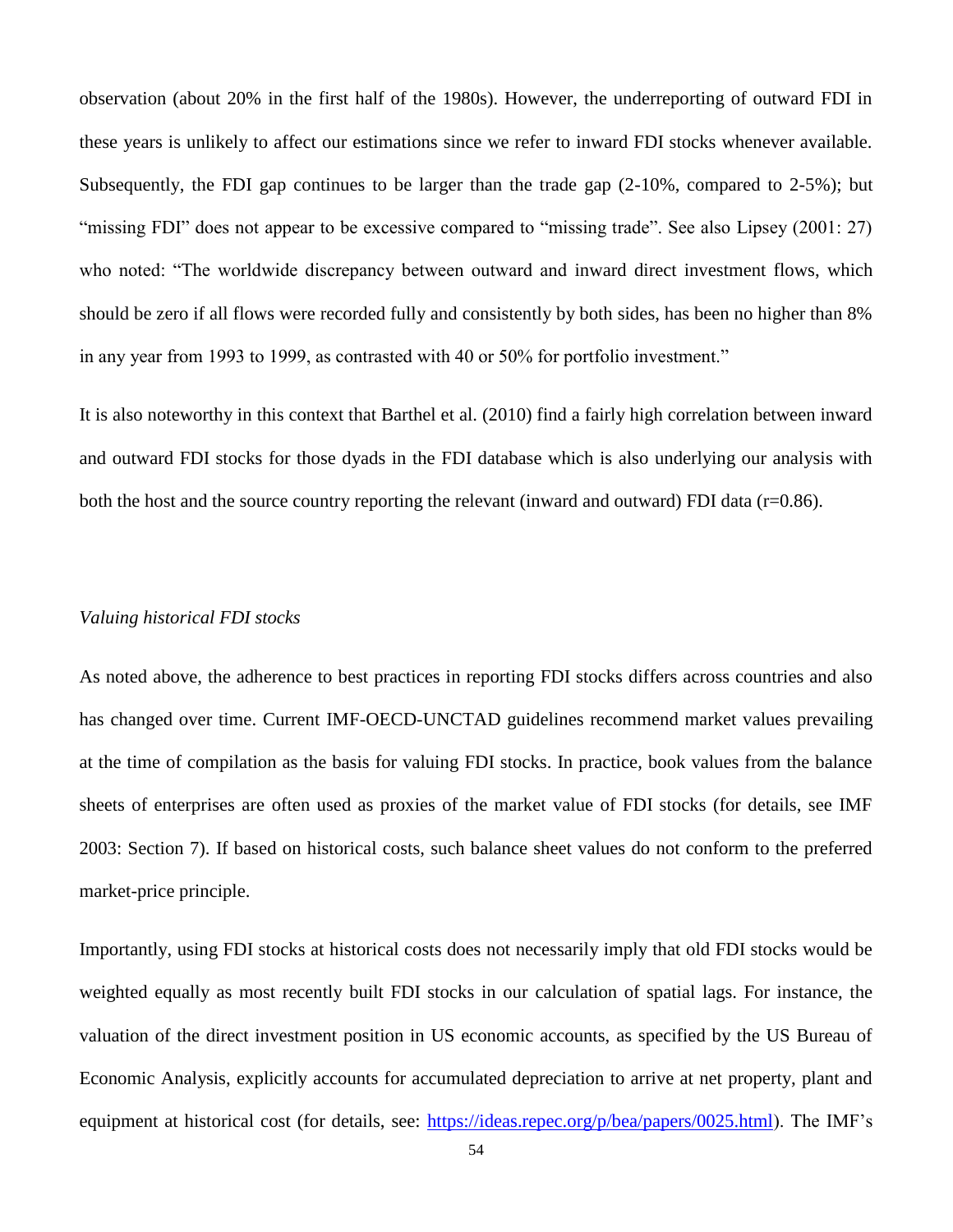Balance of Payments and International Investment Position Compilation Guide [\(https://www.imf.org/external/pubs/ft/bop/2007/bop6comp.htm\)](https://www.imf.org/external/pubs/ft/bop/2007/bop6comp.htm) lists Own Funds at Book Value (OFBV) as one of six methods for approximating market value for unlisted equity: "OFBV involves valuing a company at the value appearing in its books following International Accounting Standards (IAS). (…) IAS require most financial assets to be revalued on, at least, an annual basis and for plant and equipment to be depreciated" (IMF 2014: Appendix 4, paragraph A4.48).

It remains open to question, however, how many developing countries fail to meet demanding international standards on reporting FDI stocks. As noted by the IMF (2013: 123), "in cases in which none of the above methods are feasible, less suitable data may need to be used as data inputs. For example, cumulated flows or a previous balance sheet adjusted by subsequent flows may be the only sources available." UNCTAD notes: "For a large number of economies, FDI stocks are estimates by either cumulating FDI flows over a period of time or adding flows to an FDI stock that has been obtained for a particular year from national official sources" [\(http://unctad.org/en/Pages/DIAE/Investment%20and%20Enterprise/FDI\\_Stocks.aspx\)](http://unctad.org/en/Pages/DIAE/Investment%20and%20Enterprise/FDI_Stocks.aspx). Hence, we perform an additional robustness test by subtracting from any year's FDI stock the value of FDI stocks from 10 years prior (see main text for details).

#### *Zero observations*

In a dyadic setting, annual FDI data are frequently zero. What is more, it is often hard to decide whether zero observations are 'real' in the sense that partner countries explicitly report zero flows and/or stocks. In various instances, it cannot be ruled out that zero observations result from incomplete reporting ('fake' zeros).